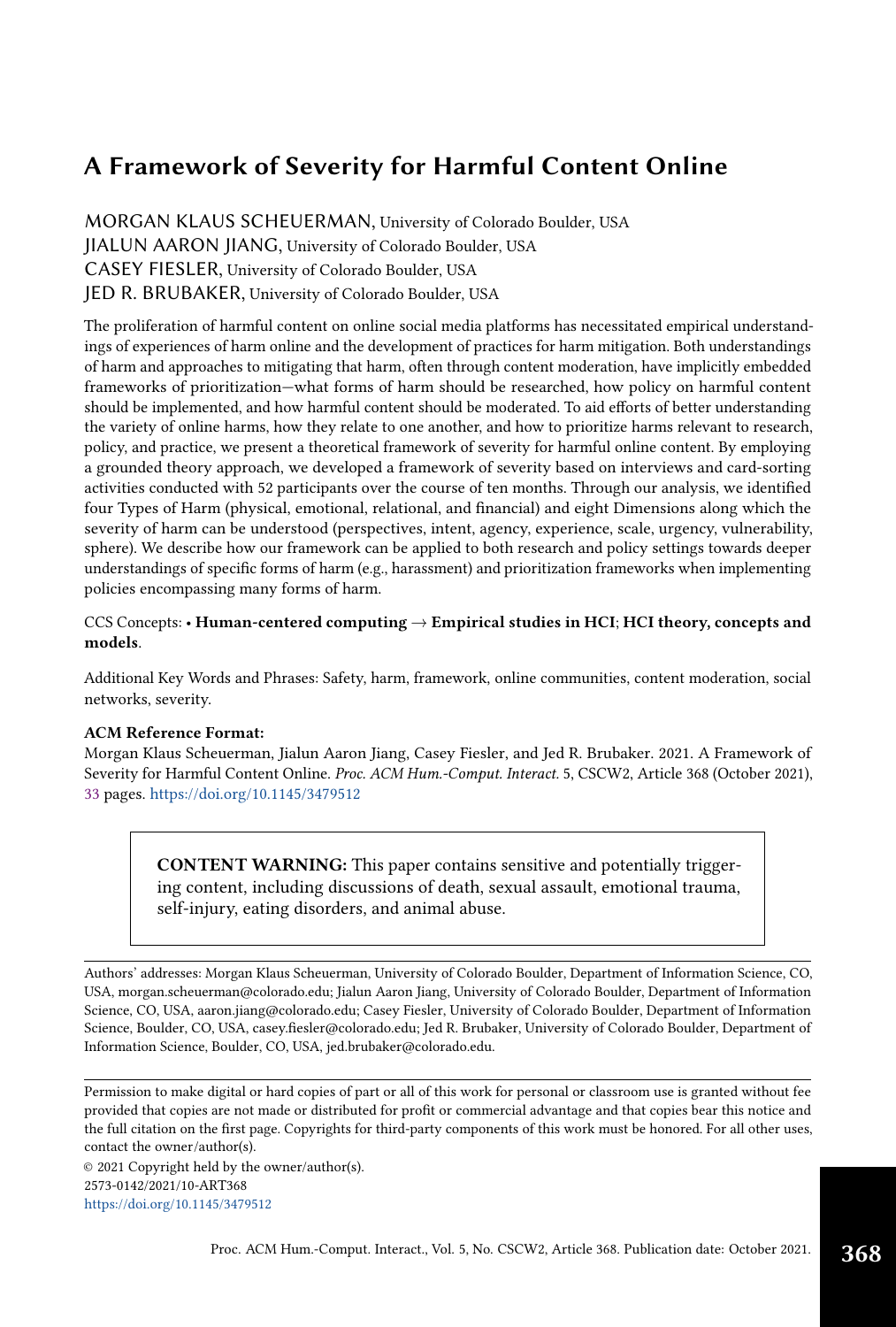#### 1 Introduction

In 2014, a blog post that attacked and made false claims about game developer Zoë Quinn started a series of controversies and events later famously known as Gamergate [\[2,](#page-29-0) [14,](#page-29-1) [49\]](#page-31-0). Prior research, as well as journalistic writings, broadly characterized Gamergate as a harassment campaign that induced vast emotional harm. However, the real consequences and harm caused by Gamergate were much more complex than "harassment," and the people it impacted also extended beyond Zoë Quinn: multiple women who came to Quinn's defense received prolonged rape and death threats [\[80\]](#page-32-1). Among them, Anita Sarkeesian, a feminist media critic, had to cancel her appearance at Utah State University, which received threats of "massacre" against all attendees including students and staff [\[63\]](#page-31-1). However, in stark contrast, Nathan Grayson, the reporter alleged to have exchanged favorable game reviews for a sexual relationship with Quinn, only received accusations of journalistic misconduct. He did not suffer continued harassment, let alone death or rape threats. Taken together, these incidents clearly show that the harm in Gamergate was complex: it involved multiple kinds of harm, in different levels of severity for different people.

As demonstrated by the example above, alongside the benefits of online communities has been the proliferation of harmful content and interactions, ranging from hate speech (e.g., [\[36\]](#page-30-0)) to violent imagery (e.g., [\[48\]](#page-31-2)) to destructive misinformation (e.g., [\[29\]](#page-30-1)). Social computing researchers have often focused on some forms of harmful content and interactions which are particularly pervasive and often experienced by end-users, such as interpersonal harms like harassment (e.g., [\[12,](#page-29-2) [52,](#page-31-3) [54\]](#page-31-4)) and bullying (e.g., [\[8,](#page-29-3) [46,](#page-31-5) [72\]](#page-32-2)). Prior work has also uncovered deeply contextual experiences of interpersonal harm for specific groups, like women [\[79\]](#page-32-3) and LGBTQ people [\[67\]](#page-32-4). HCI has also benefited from in-depth research on those publishing and engaging with objectionably harmful content, like those looking to recover from eating disorders [\[16\]](#page-29-4) and self-harm [\[44\]](#page-31-6), and the often negative experiences participants have when that content is moderated. Other harms are often hidden from the public. Professional content moderators, in particular, work to take down illegal and dangerous content quickly, to avoid legal repercussions and so that the public is not exposed to it [\[43,](#page-31-7) [62\]](#page-31-8).

Scholarship across multiple disciplines has demonstrated various kinds of harm that can occur online, many of which have not been addressed specifically within HCI and social computing scholarship (e.g., child exploitation, terrorist coordination). However, it is important to understand not just what harms are, but how they occur in relation to one another.

Gamergate, an example of a complex set of different harms that affect different people at different levels, shows that simply recognizing that a behavior is harmful is not enough—it is also important to understand how harmful the behavior is. Further, when considering multiple kinds of harm, we contend that it is crucial to understand severity of harms compared to others. After all, it clearly would be wrong to equate accusations of journalistic misconduct with death threats. When harms are co-occurring, particularly on large-scale social media platforms, understanding the relationships between them is crucial to deeper analyses of experiences of harm, prioritization practices for moderators, and more informed engagement with the perceptions of end-users on harm mitigation practices.

To understand the severity of a variety of experiences of online harms, we conducted a study to determine what makes a harm more or less severe. Given the complexity of harm, we felt it was crucial to capture a wide range of perspectives; this includes both experts who deal with harm and consider severity as part of their jobs (e.g., in content moderation) and everyday people who may come into contact with harmful content online. We asked participants to assess a range of harms present on—and often prohibited from—online platforms. Through our analysis, we identified how severity shaped perceptions of harmful online content.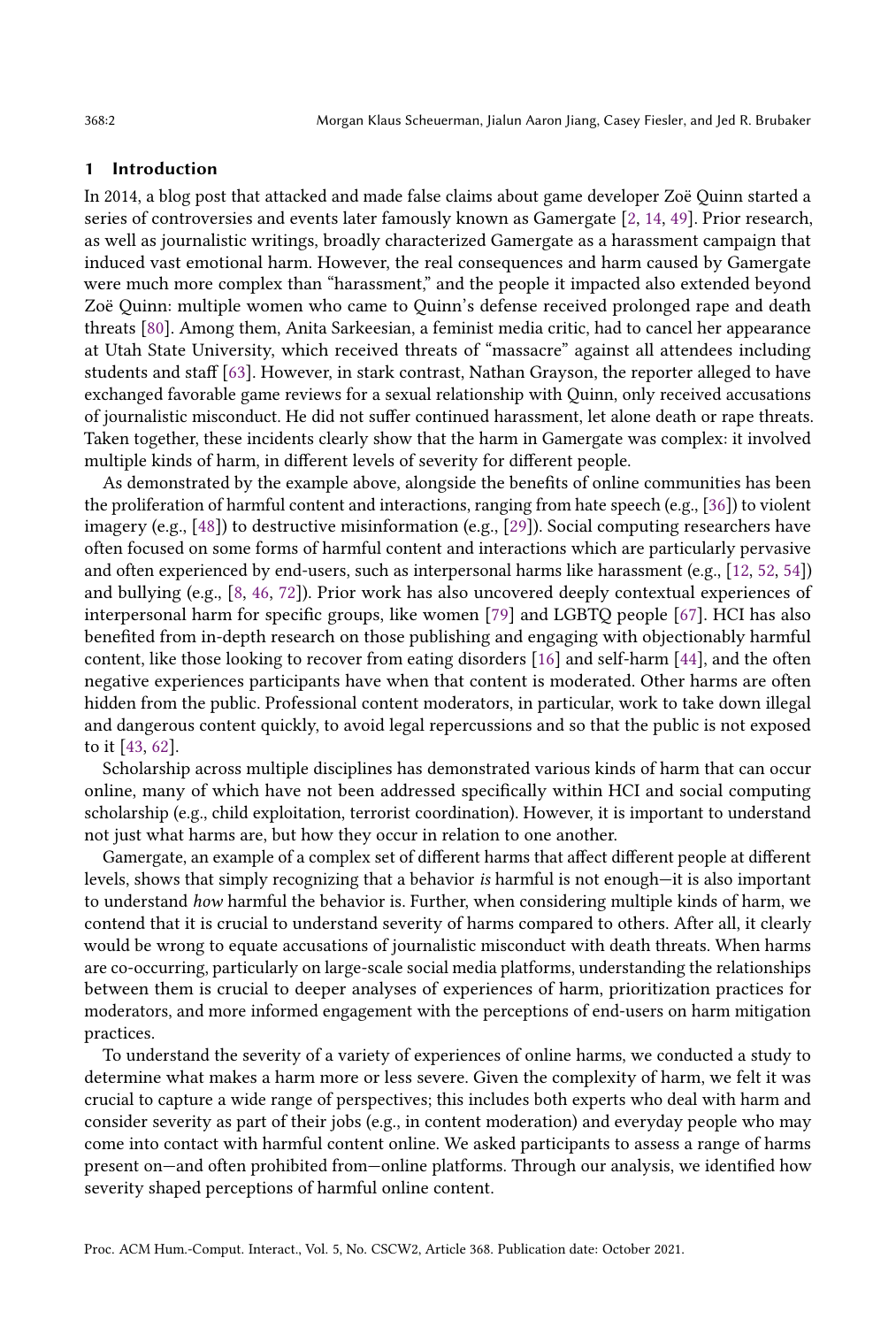#### A Framework of Severity for Harmful Content Online 368:3

We employed a grounded theory approach to develop a framework based on empirical data collected over a period of ten months. We conducted both semi-structured interviews and cardsorting activities with 52 participants. We recruited 40 "expert" participants based on their specific expertise in a variety of professional areas related to harm (e.g., content moderation policy, mental health, etc.). The remaining 12 participants were "general population" social media users, whose broad experiences on social media were applied to both expand on and triangulate the perspectives of expert participants.

Through our analysis, we identified four Types of Harm (physical, emotional, relational, and financial) and eight Dimensions along which the severity of harm can be understood (perspectives, intent, agency, experience, scale, urgency, vulnerability, sphere). We present our findings in the form of a framework for researchers and practitioners, so that they can determine the severity of online harms—whether some harms are worse than others and what makes them worse. Our framework provides a tool to address the severity of differing harms as a set of complex, contextual, and overlapping factors.

We situate our framework by first describing the related work on social computing on online harm and content moderation. We then describe prioritization frameworks in domains outside of social computing and HCI. Next, we present our theoretical framework of severity, including both the Types of Harm and contextual Dimensions that shape severity. Through our discussion, we describe the relational and compounding nature of both Types of Harm and the Dimensions that make up the framework. We demonstrate the utility of the severity framework to researchers and practitioners, particularly those focused on online harm and content moderation, on both specified forms of harm (e.g., harassment) and on relationships between multiple harms (e.g., self-injury, hate speech, and child pornography).

## 2 Related Work

We situate our work within two areas of social computing. First, we review prior research on experiences of harm in online spaces, focusing on what definitions and perspectives on harm prior work has contributed to social computing. Second, we engage with prior work on content moderation, particularly practices employed to mitigate online harms and the necessity for frameworks that guide more effective mitigation.

## 2.1 Safety from Harm: Expansive Definitions of Online Harm in HCI

While online safety and experiences of harm have become a large focus of CSCW and HCI research, these concepts tend to be defined contextually, often allowing technology users to define for themselves what it means to be safe [\[60\]](#page-31-9). However, taken together, safety typically means protection from harm, which can be perceived as a risk, injury, or some undesirable outcome (e.g., [\[54,](#page-31-4) [67\]](#page-32-4)). As such, the concept of "safety" from "harm" in a digital space has been adopted for numerous perspectives.

One common perspective considers safety from technical risk: for example, concerns about account integrity, including phishing scams [\[45\]](#page-31-10) and hacking [\[71\]](#page-32-5) attempts by bad actors. Hacking, in particular, has been studied for both its implications for account security [\[82\]](#page-32-6) and also as a method of harassment [\[50\]](#page-31-11). There have also been emerging concerns around the intentional use of social media for spreading disinformation [\[38\]](#page-30-2) and attempting to upend political elections [\[26\]](#page-30-3). These technical perspectives on safety position harm as potentially adversely impacting individuals' digital possessions or accounts [\[29\]](#page-30-1), financial well-being [\[4\]](#page-29-5), and even reputation [\[47\]](#page-31-12). As such, policies surrounding account and election integrity have begun to be adopted by large social media platforms. For example, Twitter has adopted a policy stating that its users "may not use Twitter's services for the purpose of manipulating or interfering in elections" [\[76\]](#page-32-7).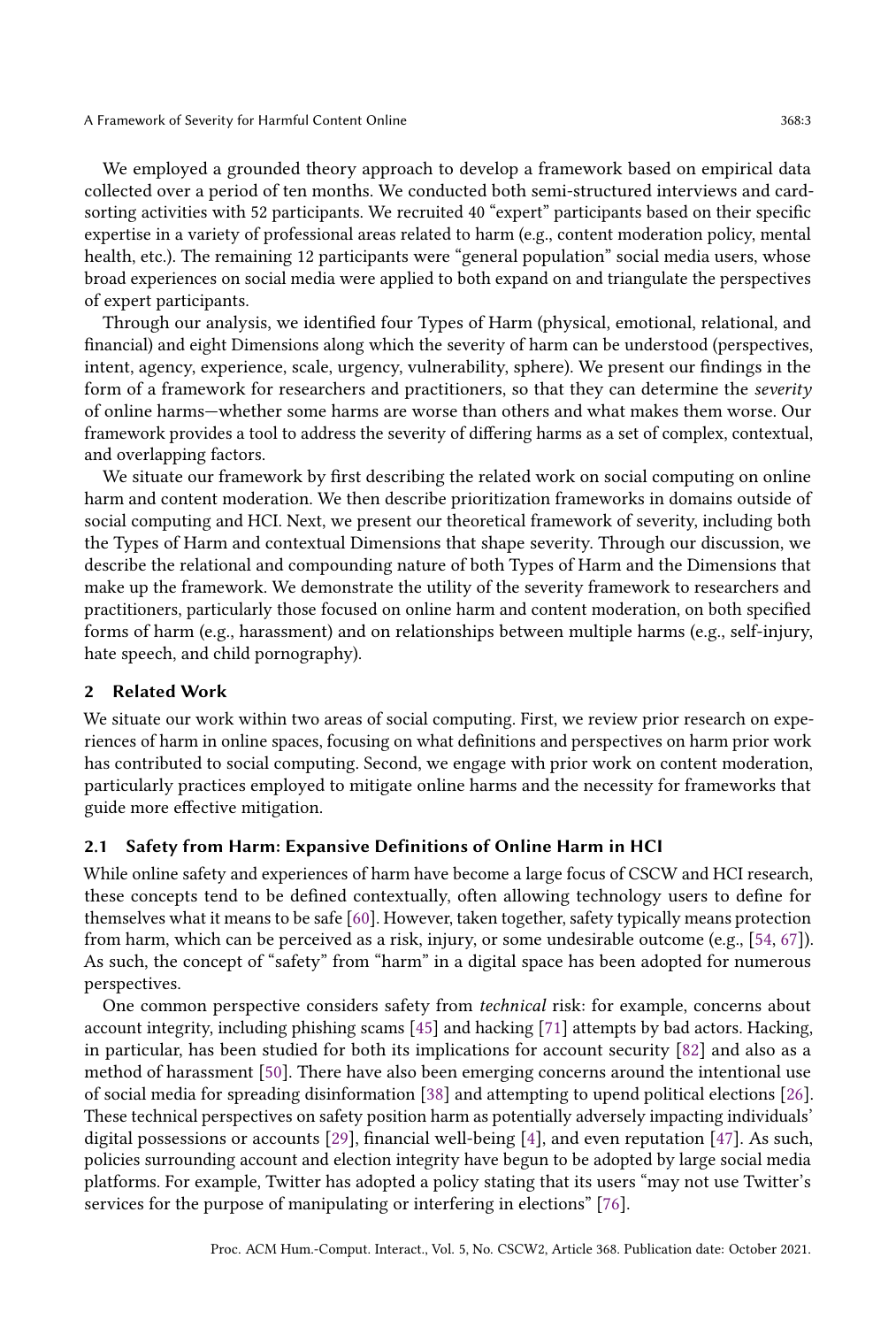Within social computing research, the largest focus of safety has been on targeted interpersonal harm, such as bullying, hate speech, and harassment (e.g. [\[13,](#page-29-6) [57\]](#page-31-13)). In particular, researchers have examined experiences of interpersonal harm on different groups, such as children [\[61,](#page-31-14) [68\]](#page-32-8), women [\[52,](#page-31-3) [79\]](#page-32-3), and LGBTQ people [\[28,](#page-30-4) [67\]](#page-32-4). Pater et al. illuminated the lack of clear definitions of interpersonal harm by platform policies, which often conflate "hate," "bullying," "harassment," and "abuse" [\[54\]](#page-31-4). Yet, scholars focused on hate speech and harassment see them as distinct. While harassment is the targeted aggression towards an individual or group of individuals [\[10,](#page-29-7) [12,](#page-29-2) [72\]](#page-32-2), hate speech is identity-specific expressions of hatred or violence towards people of a certain race, ethnicity, gender, or sexuality [\[20,](#page-29-8) [21,](#page-29-9) [56\]](#page-31-15).

Content-based harm has been another focus of social computing scholarship. Content-based harm refers to the harm caused to individuals who view undesirable content on a social media platform. For example, content that is triggering for victims of trauma [\[77\]](#page-32-9) or reinforces the reality of racial violence for people of color [\[67,](#page-32-4) [75\]](#page-32-10) would result in content-based harm. As such, not all digital harm has an interpersonal component, as one might expect with harassment or bullying. One well researched area is around the use of social media for self-harm. Pater et al. defined digital self-harm as "online communication and activity that leads to, supports, or exacerbates, non-suicidal yet intentional harm or impairment of an individual's physical wellbeing" [\[54\]](#page-31-4). Digital self-harm can be linked to posting or seeking out self-harming content, such as images of cutting [\[5,](#page-29-10) [54\]](#page-31-4) or content promoting anorexia [\[16,](#page-29-4) [35\]](#page-30-5). Given the potentially harmful nature of this content, many platforms have adopted policies against content that promotes self-harm—although the difference between therapeutic and promotional content can be difficult to discern [\[16\]](#page-29-4).

Within social computing, there are a few existing frameworks that define relationships of harm, but none have considered the severity of that harm. Scheuerman et al. describe harm as consisting of six overlapping facets: outsider, insider, targeted, incidental, individual, and collective [\[67\]](#page-32-4). While Scheuerman et al.'s framework can be used to classify the many different forms of harm described above, it remains unclear how to operationalize the moderation of different forms of harms. Further, it is difficult to discern when harm is most impactful and when. In this work, we build on existing research on the wide range of digital harms that can occur on social media. In the next section, we discuss the current work in HCI and technology studies on online content moderation. Content moderation is an important area of research and practice for understanding current harm mitigation practices on social media platforms, and how a severity framework would aid necessary prioritization approaches.

# 2.2 Content Moderation as Harm Mitigation: Opportunities for a Severity-Based Approach

Beyond experiences of safety—and lack thereof—on online communities, social computing scholars have specifically focused on content moderation to better understand methods of mitigating online harm. Content moderation refers to the practice of controlling unwanted content in online spaces, whether that content is viewed as simply irrelevant (e.g., to an online forum with a specific topic), obscene, or illegal [\[32\]](#page-30-6). Content moderation is currently the predominant method for addressing harm on online platforms. Moderation often relies on two sorts of guiding documents for managing harm: a small-community's rules, which are determined by the administrators of subcommunities on larger platforms (e.g., a subreddit on Reddit) or a platform's terms of use, which determine what forms of content and interactions are allowed on the platform at all (e.g., Facebook's Community Standards). Content is often moderated in a variety of ways, from warnings issued about a specific piece of content without its removal, to removal of the content itself, to the banning of the user from a subcommunity or platform entirely [\[34,](#page-30-7) [69\]](#page-32-11).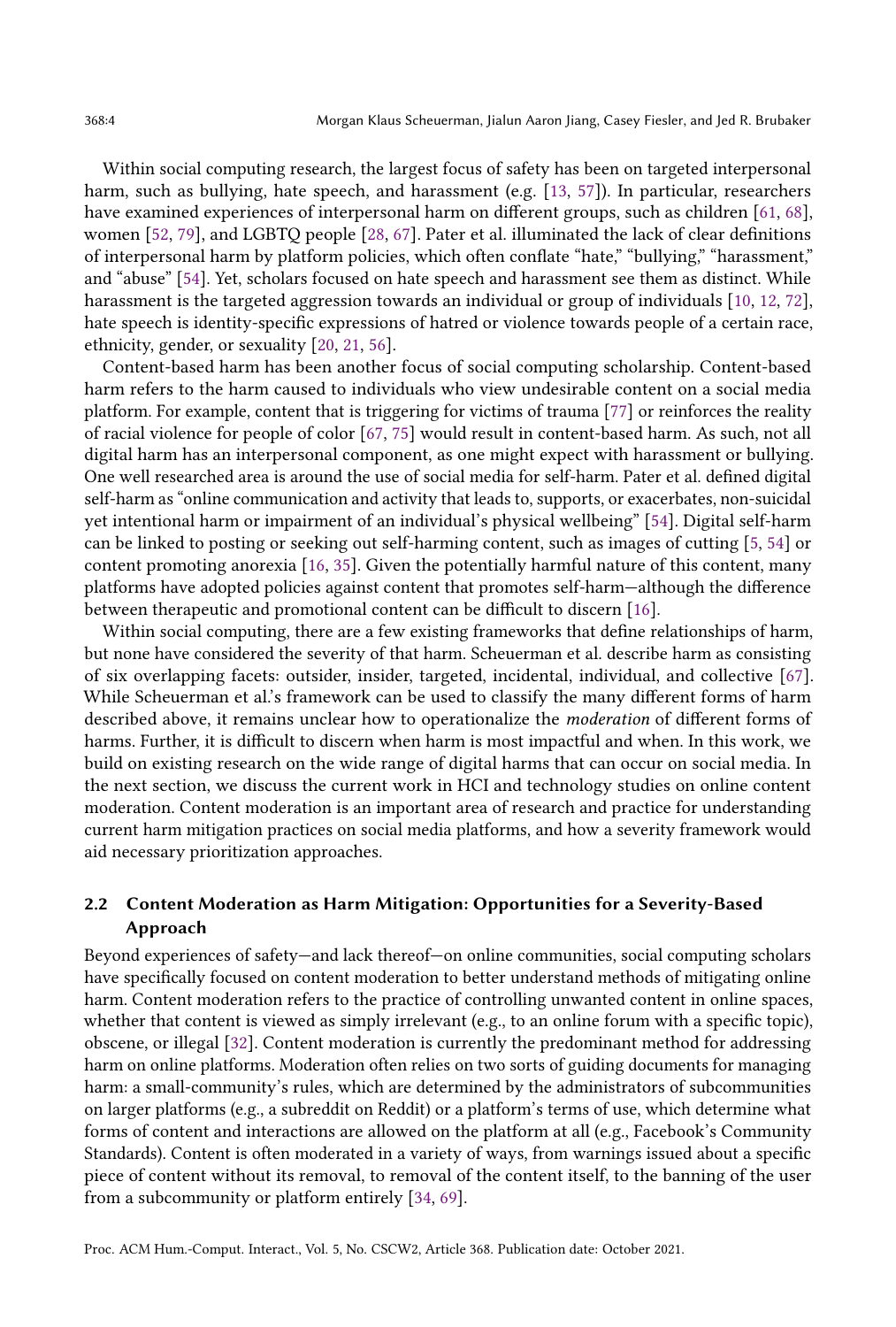Moderation can occur in three ways, often in tandem: volunteer moderation, paid commercial moderation, and automatic algorithmic moderation [\[34\]](#page-30-7). Research on small community moderation practices has been incredibly rich, given the accessibility researchers have to volunteer moderators in comparison to commercial moderators. Volunteer moderators are often users of a platform who have committed their time, labor, and expertise to supporting the moderation practices of a small subcommunity (e.g., subreddits, Facebook groups). These volunteer moderators have extensive administrative power over their own communities, such as setting rules, removing content, and banning people [\[69\]](#page-32-11). They are most focused on mitigating interpersonal harms within their subcommunities, such as hate speech or harassment (e.g., [\[40,](#page-30-8) [81\]](#page-32-12)). Volunteer moderators' scope is relegated only to subcommunities, and they cannot mitigate harm on a platform-level. Further, they do not generally assess content that is relegated to commercial moderators, like child pornography, beheading videos, and animal abuse.

On the other hand, paid commercial moderators work to remove content at the platform level; they are sometimes hired in-house (e.g., they work for Twitter), or they work as contractors with no direct employment relationship with the platform (e.g., they work for a company like Cognizant and are contracted by Twitter). Many platforms are incentivized to moderate: not only to meet legal and policy requirements, but also to avoid losing users subject to malicious behaviors, to protect their corporate image, to placate advertisers who do not want to be associated with "sketchy" online communities, and to honor their own institutional ethics [\[34,](#page-30-7) [42\]](#page-30-9). Gillespie posits that professional content moderators are critical resources—if not the critical resource—that social media platforms offer their users, due to their crucial role in mitigating harm [\[34\]](#page-30-7). Much of the content viewed by commercial moderators is traumatic [\[62\]](#page-31-8). Roberts, through ethnographic work on commercial content moderation, uncovered the emotional toll that moderating the Internet's darkest content—such as violent videos—takes on commercial moderators [\[62\]](#page-31-8), highlighting the capacity of harm the forms of content posted online carries. Currently, the vast majority of research on commercial content moderation is illuminating end-user perspectives on moderation practices generally, uncovering the dissatisfaction with end users with platform moderation (e.g., [\[11,](#page-29-11) [30,](#page-30-10) [51,](#page-31-16) [53\]](#page-31-17)). However, recent work has uncovered that users perceive both commercially-moderated and volunteer-moderated communities as similarly toxic, suggesting current human moderation practices are failing to reduce negative perceptions of harm online [\[22\]](#page-30-11).

As online communities grew into sizes that human moderation could not reasonably handle, automated moderation provided a hopeful solution for moderation at scale [\[17\]](#page-29-12). Automated moderation ("automoderation") is the process of automatically flagging or removing violating content through trained algorithms, rather than relying on human moderators, and has been used in both commercial and volunteer moderation. While automated moderation can ideally work quickly and effectively at removing harmful content, it suffers from a lack of nuanced or cultural understanding that often results in failures in the "gray areas" of harm mitigation, such as hate speech [\[39\]](#page-30-12). This not only results in some hate speech remaining on the platform, but users having negative perceptions about what platforms characterize as harmful [\[11,](#page-29-11) [53\]](#page-31-17). Ruckenstein and Turunen argue that the benefits of machines is that they cannot be emotionally harmed by the inhumane content regularly removed from platforms, while human moderators are currently subject to that harm. However, machine learning methods are generally supervised to be more effective, thus still requiring human labor in annotating large amounts of data [\[64\]](#page-32-13). Automoderation therefore suffers from similar labor concerns, including repetitive exposure to inhumane and traumatic content, as human moderation approaches [\[24,](#page-30-13) [37,](#page-30-14) [78\]](#page-32-14).

While moderation is currently the solution to mitigating harmful content and interactions online, ideally keeping most of that content away from general users, there are difficulties in enacting appropriate harm mitigation at scale and in ways all parties agree with. Given issues of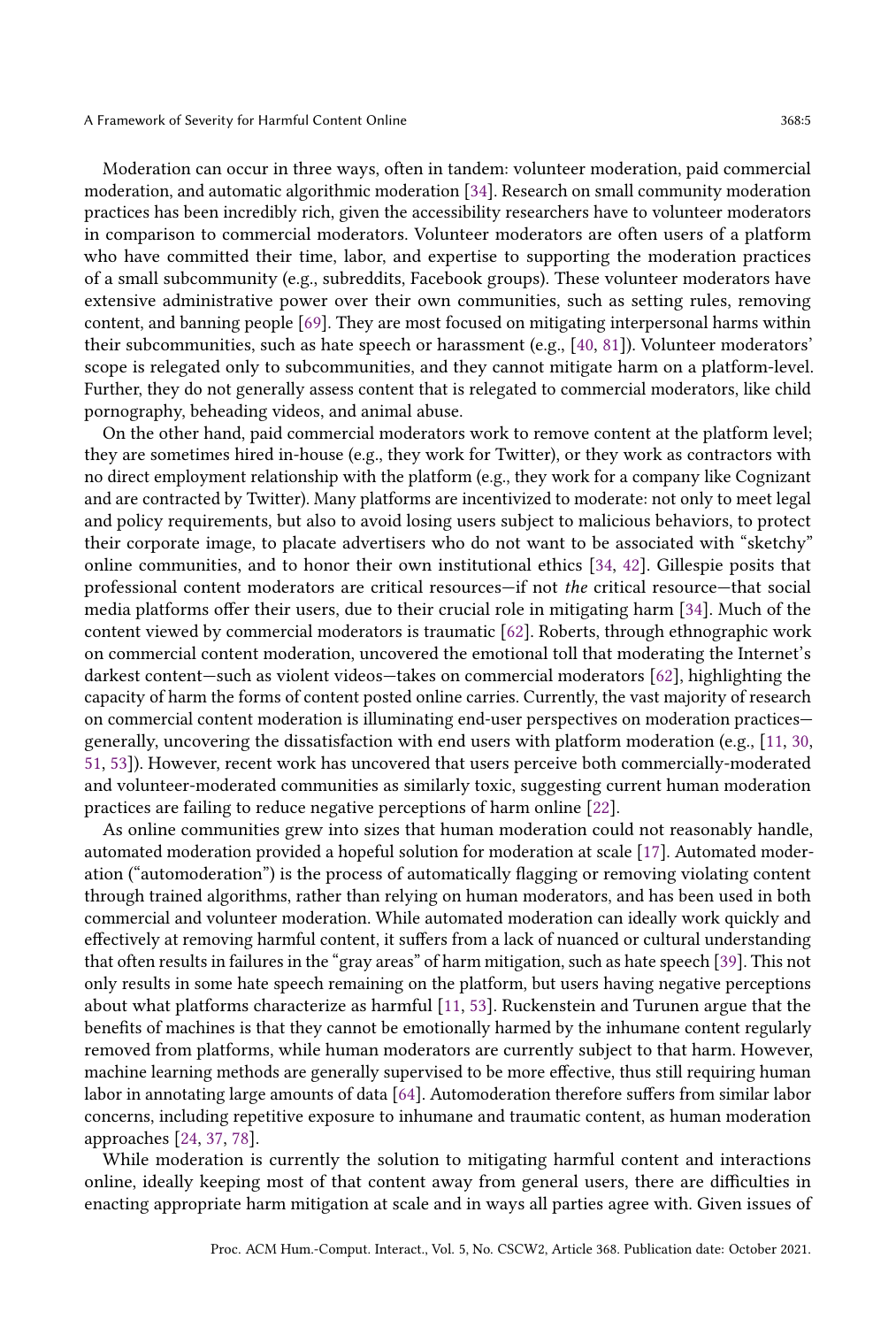prioritization and labor have been persistent in online moderation, how can we better understand the relationships of different harms to better triage? To improve moderation practices, one possible approach is to consider the severity of different harms. Prioritization frameworks focused on the severity of harm could ease human moderator capacity and focus automoderation training efforts, so that the worst content could be handled first. Our framework on the severity of online harms offers a taxonomy that can be employed and scaled for a variety of content moderation approaches, and it also provides new lenses through which to examine moderator practices and experiences.

### <span id="page-5-0"></span>3 Assessing the Severity of Harm in Other Domains

Many other domains also utilize prioritization frameworks to streamline processes, allocate resources, and assess impact. Such perspectives offer valuable insight to social computing and content moderation, which necessitates decision-making around what forms of harm to research, how to build policies for a wide variety of harms, and how content moderation labor is prioritized. In the final section of our related work, we discuss prioritization frameworks in other domains and how they might inform a framework of online severity. To guide our work, we did an initial literature review of how other disciplines and professions approach severity. While our analysis is not exhaustive, we briefly present frameworks of severity in other domains here for two reasons. First, they provide alternative frameworks from which to contextualize our work. Second, these domains guided our interviews with some of our expert participants, who worked as practitioners in these domains, as we delved more deeply into how their work shaped their perspectives on severity. Specifically, we present a brief overview of three practice-based domains and their approaches to severity: (1) law, (2) law enforcement, and (3) mental health.

When considering severity in law, particularly with the judicial system, we can see a *punitive* approach to severity. Here, sentencing correlates to the amount of harm a person has caused. A familiar example might be how murder is assessed in the United States. Though varying by state, a common differentiation is murder by "degrees," where first-degree murder describes intentionality in the planning of the crime, while second-degree murder typically describes unplanned killing or death resulting from reckless disregard for human life. Alongside these degrees are differing sentencing limitations, written into law with increasing severity of punishment depending on the degree of the crime. When mapping the punitive model to content moderation, moderation actions—such as warning or banning—are commonly associated with the "degree" of the violation.

Local law enforcement, meanwhile, often triages using a time-based approach when dispatching offers. Due to the wide range of incoming calls, 911 operators, police dispatchers, and officers have to prioritize tasks based on a "severity" criteria that prioritizes danger to human beings. Calls move through a pipeline based on the information provided by the caller, starting first at the 911 operator, then queued to a police dispatcher, and then making its way to an officer for response. When prioritizing calls, operators and police follow strict risk hierarchies, foregoing a "first come, first serve" to focus on the most severe cases first. "Priority codes" define how quickly a police offer should respond to a call, where the number "1" usually represents the highest priority (e.g., violent felonies in progress, shootings, fellow police officer down) (e.g., [\[25,](#page-30-15) [33,](#page-30-16) [58\]](#page-31-18)). Priority 1, or P-1, calls require an immediate response—while the response time required becomes less immediate as priorities numbers increase (e.g., P-3). Lower priority calls often make up the majority of calls received, necessitating a perspective on severity that prioritizes fewer calls with higher risk [\[7\]](#page-29-13). If attempting to implement a moderation framework like that of law enforcement, content deemed urgent to address would be prioritized.

Finally, mental health professionals assess severity through an *persistence approach* focused on assessing the needs of an individual based on the duration of their symptoms and the physical threat they pose to themselves and others. Their methods for assessment are highly consistent,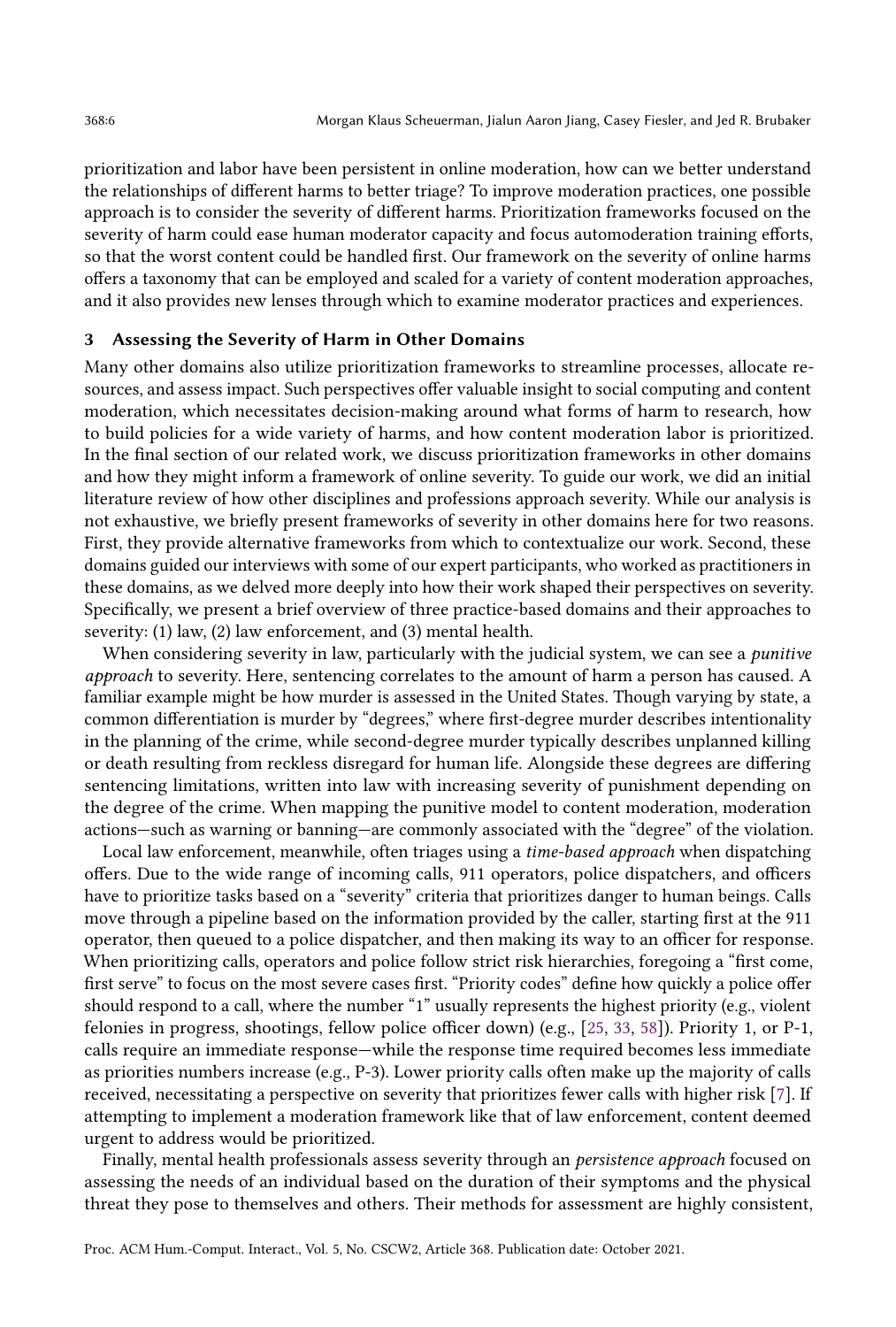documented in the International Classification of Diseases (ICD-10) or, in the United States, the Diagnostic and Statistical Manual of Mental Disorders (DSM). The ICD and DSM code the severity of mental illness, where some mental illnesses are considered more severe than others. The timespan of mental illness and impact on individual wellbeing largely determine severity. Determining the severity of a mental illness involves assessing the duration and the debilitation of the symptoms an individual is experiencing. Long-term symptoms that make it difficult for the individual to operate are considered the most severe, while short-term symptoms that do not greatly impact daily life are considered the least severe. Similarly, the severity of self-harming behaviors is also often measured by well-documented scales that take into account factors like the duration of behavior, the frequency of self-harm acts, and the physical danger those acts pose. A mental health moderation framework would assess the number of times an individual engages in harmful behavior, and whether that behavior presents a physical threat to themselves or others.

Beyond these three, many other domains provide both practice-based and theory-based prioritization frameworks as well. For example, we might examine homelessness prevention to understand prioritization frameworks constrained by lack of resources that force allocation decisions. We might also look to feminist perspectives on restorative-justice for frameworks that prioritize survivors of harm before punitive measurements.

Regardless of the source, these frameworks often represent an idealized outline for researchers and practitioners to follow, but often break down in practice; many may not be as clearly followed as guidelines or law dictate, resulting in a degradation of public trust and the efficacy of domain-based services. For example, failures of law enforcement to adequately protect citizens has reached a cultural crisis in the United States (failures of law enforcement) (e.g., [\[55,](#page-31-19) [65,](#page-32-15) [74\]](#page-32-16)). Similarly, punitive measures taken in the United States judicial system have been heavily criticized for mishandling sexual assault cases (e.g., [\[3,](#page-29-14) [9\]](#page-29-15)). However, even with their limitations, frameworks like these can provide a common ground around which practitioners can organize and prioritize their efforts. Likewise, they can also provide a publicly available baseline that can promote accountability. Towards this end, we asked: what makes content harmful, and how can we assess the severity of that harm?

#### 4 Methods

To understand the relationships between the wide variety of harms that occur online, we conducted a rich interview (with qualitative card-sorting) study with two groups of participants. First, we interviewed experts who work in content moderation, platform policy, and occupations focused on harm assessment and mitigation (e.g., law enforcement, mental health research). Expert participants involved in moderation and platform policy had deep contextual knowledge about how platforms currently handle and think through harm mitigation practices. Those who worked in other areas of harm mitigation, like mental health researchers, offered unique perspectives on how other domains outside of online platforms think through harmfulness and the severity of harm. Second, we interviewed general population participants who use social media regularly. General population users offer a broader insight on what it is like to actually interact with the platform interfaces where harm occurs, and are the "end users" harm mitigation practices are meant to protect. Our interviews and card-sorting activities focused on how a wide range of people from differing backgrounds assessed the relationships between different forms of harm, particularly what makes some harm particularly "bad."

Through these interviews, we discovered numerous overlapping themes of harm that indicated how participants weighted, prioritized, and assessed harmfulness. We aimed to understand what made certain harms more severe, rather than which specific harms were considered most severe. Our analysis showed how participants assessed the severity of harm, what aspects of a harmful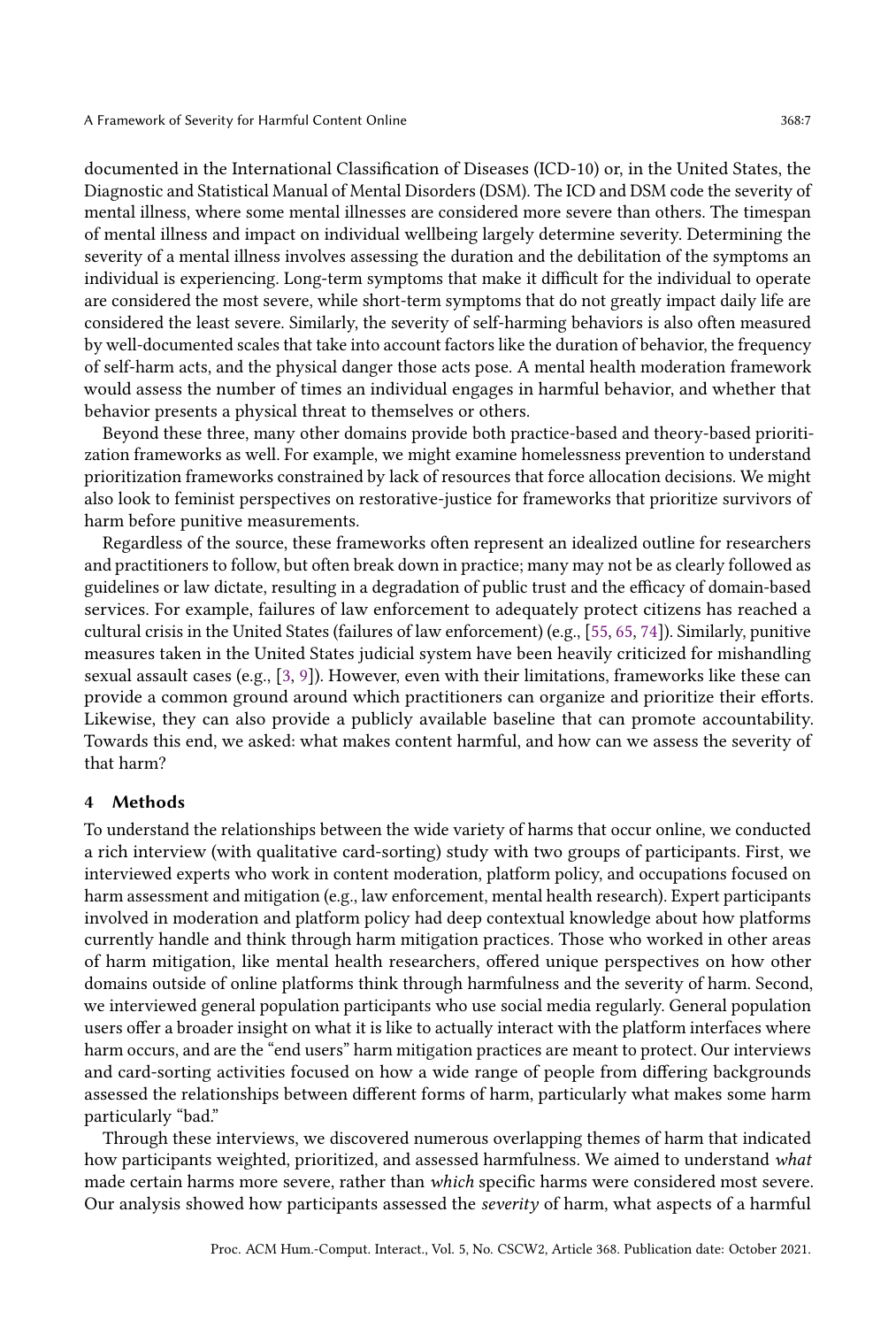interaction or harmful content increased the impact of that harm. We embraced a grounded-theory inspired approach to develop a framework for the severity of the harm of online content [\[18\]](#page-29-16). Our process involved first gathering broad, open-ended information and then iteratively analyzing the data before deductively validating our themes. Our data consisted of semi-structured interviews with participants, including a card sorting activity.

Table 1. Due to the scale of methods employed in this study, the table above simplifies each step into simple phases. Participant recruitment (as described in Section [4.1\)](#page-7-0) covered two participant groups: experts (divided into 3 Sub-Groups) and general population. Data collection (as described in Section [4.2\)](#page-10-0) occurred in two phases within each of these participant groups: inductive and deductive. Data analysis (as described in Section [4.4\)](#page-13-0) occurred iteratively as we collected data from all 4 participant groups.

| <b>Method Phases</b>    |               |                                                                                                                                                                                                                                                                                                                                                                                                                                                                                                                                                                                                         |  |
|-------------------------|---------------|---------------------------------------------------------------------------------------------------------------------------------------------------------------------------------------------------------------------------------------------------------------------------------------------------------------------------------------------------------------------------------------------------------------------------------------------------------------------------------------------------------------------------------------------------------------------------------------------------------|--|
| <b>Step</b>             | <b>Phases</b> | <b>Details</b>                                                                                                                                                                                                                                                                                                                                                                                                                                                                                                                                                                                          |  |
| Participant Recruitment | Two           | <b>Phase One:</b> Interviews with 3 expert sub-groups.                                                                                                                                                                                                                                                                                                                                                                                                                                                                                                                                                  |  |
|                         |               | <b>Phase Two:</b> Interviews with gen pop.                                                                                                                                                                                                                                                                                                                                                                                                                                                                                                                                                              |  |
| Data Collection         | Two           | For each participant group, we inductively analyzed data<br>during interviews, then switched to deductive interviewing<br>aimed at confirming emerging themes.                                                                                                                                                                                                                                                                                                                                                                                                                                          |  |
|                         |               | <b>Phase One:</b> Inductive interviewing within subgroups.                                                                                                                                                                                                                                                                                                                                                                                                                                                                                                                                              |  |
|                         |               | <b>Phase Two:</b> Deductive interviewing within subgroups.                                                                                                                                                                                                                                                                                                                                                                                                                                                                                                                                              |  |
| Data Analysis           | Four          | Phase One: Iteratively analyze and confirm data from Sub-<br>Group 1.<br><b>Phase Two:</b> Iteratively analyze and confirm data from Sub-<br>Group 2 as compared to themes from Sub-Group 1.<br><b>Phase Three:</b> Iteratively analyze and confirm data from<br>Sub-Group 3 as compared to themes from Sub-Groups 1 & 2.<br>Conduct a comparative analysis of themes from Sub-Groups<br>1 & 3 in the context of industry expertise.<br><b>Phase Four:</b> Iteratively analyze and confirm data from Gen<br>Pop. Conduct a Comparative analysis of themes between<br>all Expert Sub-Groups and Gen Pop. |  |

In this section, we describe (1) participant recruitment; (2) the design of the card sorting activity, including the creation of the categories of content we assessed; (3) the design of the interview protocols; and (4) our data analysis process.

## <span id="page-7-0"></span>4.1 Participant Recruitment

We recruited a total of 52 participants over two phases of data collection. All interviews were conducted in English. Participants were located in North America, Western Europe, and South Asia. Participants included 29 women, 22 men, and 1 non-binary person. We recruited participants using three methods: direct recruitment via email, a recruitment survey on social media, and snowballing [\[23\]](#page-30-17). A number of participants spoke to us under the understanding that we would not reveal their specific positions. We instead report on what is most important for this work: their professional expertise. We bucketed participants into broad categories that do not reveal their individual job titles, but showcase their expertise on moderation, harm, and social media guidelines. The expertise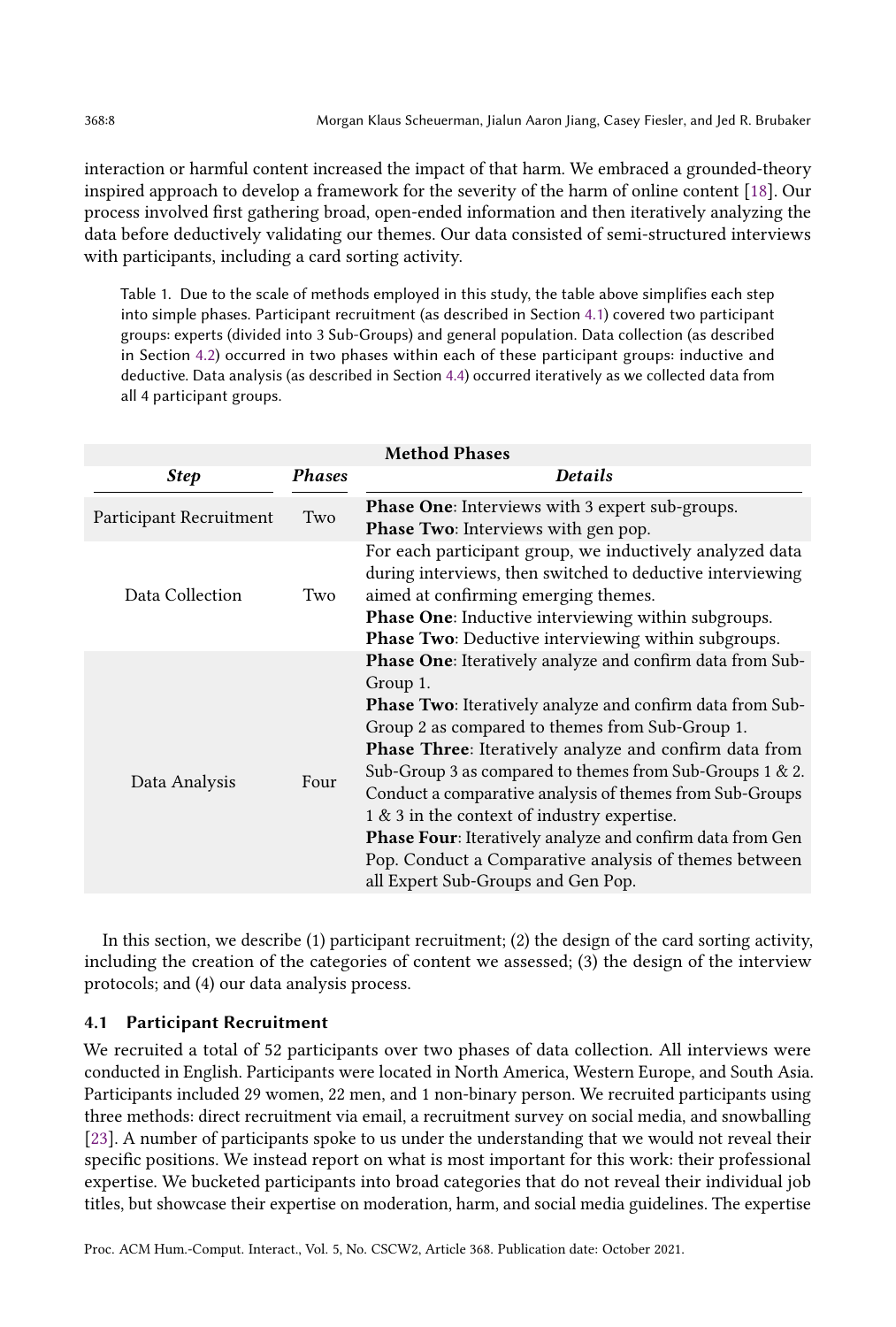<span id="page-8-0"></span>Table 3. A table of all participants, including their role in the study (expert or general population ("gen pop")), their gender, their high-level expertise area, the context they work in, and the region they are situated. All industry experts worked in the context of content moderation, including but not limited to: the creation of community guidelines, research on content impacts, management of employees or projects, and processes relevant to moderation. Individuals were bucketed into high level expertise areas to protect their identities. Asterisks denote participants who acted as "community partners," providing member checks to the researchers during the research process. Participants in academia or non-profits were assigned more granular expertise areas—in particular, the areas for which they were recruited for.

| <b>Number</b>   | <b>Type</b> | Gender | Expertise     | Context         | Region         |
|-----------------|-------------|--------|---------------|-----------------|----------------|
| E1              | Expert      | Woman  | Policy        | Industry        | North America  |
| E <sub>2</sub>  | Expert      | Man    | Research      | Industry        | North America  |
| E <sub>3</sub>  | Expert      | Woman  | Mental Health | Industry        | North America  |
| E4              | Expert      | Man    | Mental Health | Industry        | North America  |
| E <sub>5</sub>  | Expert      | Woman  | Management    | Industry        | Western Europe |
| E6              | Expert      | Woman  | Policy        | Industry        | North America  |
| E7              | Expert      | Man    | Management    | Industry        | Western Europe |
| E8              | Expert      | Man    | Policy        | Industry        | North America  |
| $E9*$           | Expert      | Woman  | Policy        | Industry        | North America  |
| $E10*$          | Expert      | Woman  | Policy        | Industry        | North America  |
| E11             | Expert      | Woman  | Policy        | Industry        | North America  |
| E <sub>12</sub> | Expert      | Woman  | Policy        | Industry        | North America  |
| E13             | Expert      | Man    | Engineering   | Industry        | Western Europe |
| E14             | Expert      | Woman  | Policy        | Industry        | North America  |
| E <sub>15</sub> | Expert      | Man    | Research      | Industry        | North America  |
| E <sub>16</sub> | Expert      | Woman  | Moderation    | Academia        | North America  |
| E17             | Expert      | Woman  | Mental Health | Academia        | South Asia     |
| E18             | Expert      | Woman  | Feminism      | Academia        | North America  |
| E <sub>19</sub> | Expert      | Man    | Law           | Academia        | North America  |
| E20             | Expert      | Woman  | Mental Health | Academia        | North America  |
| E21             | Expert      | Man    | Moderation    | Academia        | North America  |
| E22             | Expert      | Woman  | Feminism      | Non-Profit      | North America  |
| E23             | Expert      | Man    | Law           | Law Enforcement | North America  |
| E24             | Expert      | Woman  | Moderation    | Academia        | North America  |
| E25             | Expert      | Man    | Policy        | Industry        | South Asia     |
| E <sub>26</sub> | Expert      | Woman  | Policy        | Industry        | South Asia     |
| E27             | Expert      | Woman  | Policy        | Industry        | South Asia     |
| E28             | Expert      | Woman  | Policy        | Industry        | South Asia     |
| E29             | Expert      | Man    | Policy        | Industry        | South Asia     |
| E30             | Expert      | Woman  | Policy        | Industry        | South Asia     |
| E31             | Expert      | Woman  | Policy        | Industry        | South Asia     |
| E32             | Expert      | Man    | Policy        | Industry        | South Asia     |
| E33             | Expert      | Man    | Policy        | Industry        | South Asia     |
| E34             | Expert      | Man    | Policy        | Industry        | South Asia     |
| E35             | Expert      | Man    | Policy        | Industry        | South Asia     |
| E36             | Expert      | Woman  | Policy        | Industry        | South Asia     |
| E37             | Expert      | Woman  | Policy        | Industry        | South Asia     |
| E38             | Expert      | Man    | Policy        | Industry        | South Asia     |
| E39             | Expert      | Woman  | Policy        | Industry        | South Asia     |
| E40             | Expert      | Woman  | Policy        | Industry        | South Asia     |

Proc. ACM Hum.-Comput. Interact., Vol. 5, No. CSCW2, Article 368. Publication date: October 2021.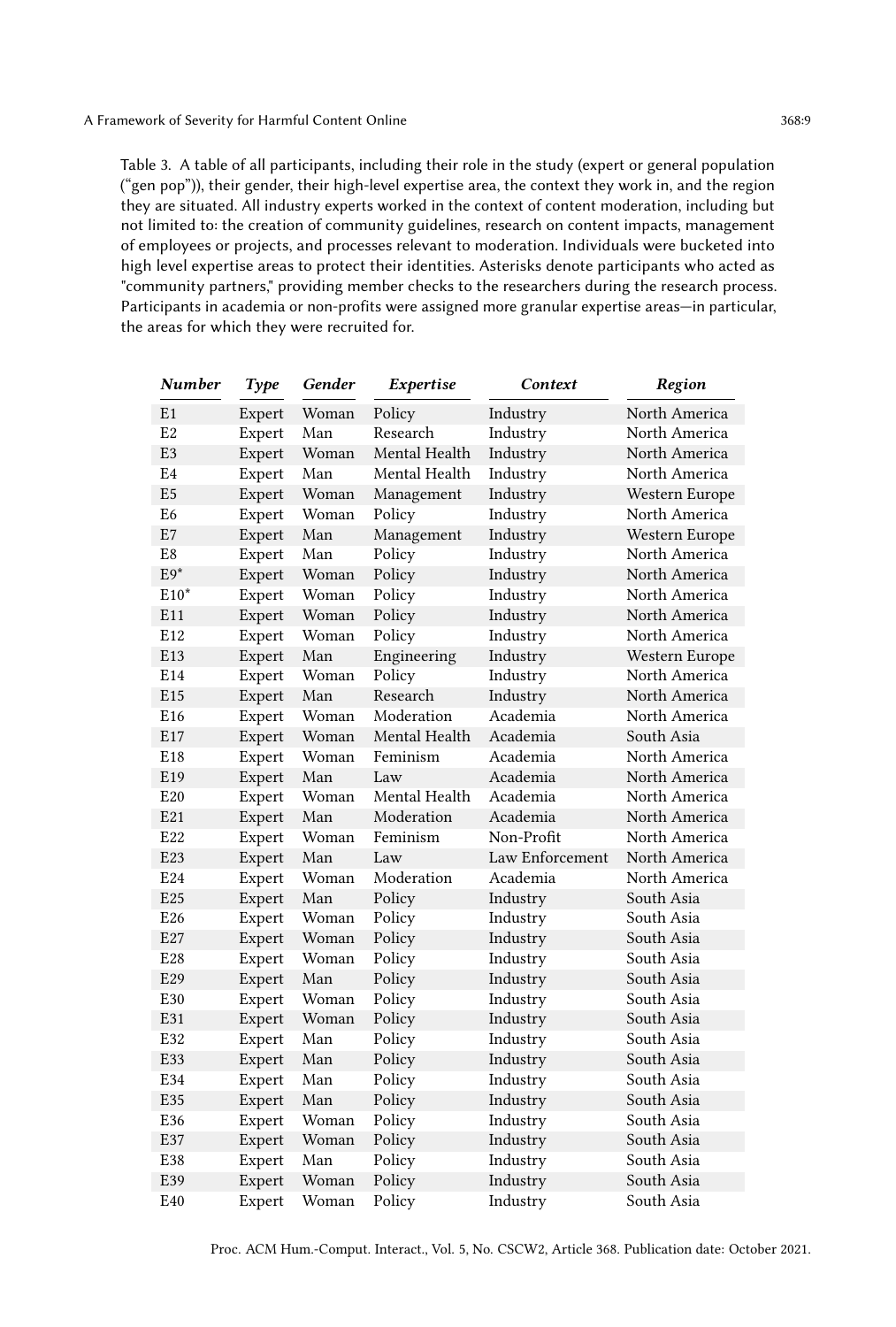| <b>Number</b>  | Type    | Gender        | Expertise | Context | Region        |
|----------------|---------|---------------|-----------|---------|---------------|
| G <sub>1</sub> | Gen Pop | Woman         | N/A       | N/A     | North America |
| G <sub>2</sub> | Gen Pop | Woman         | N/A       | N/A     | North America |
| G <sub>3</sub> | Gen Pop | (Trans) Woman | N/A       | N/A     | North America |
| G4             | Gen Pop | Woman         | N/A       | N/A     | North America |
| G <sub>5</sub> | Gen Pop | Woman         | N/A       | N/A     | North America |
| G <sub>6</sub> | Gen Pop | Woman         | N/A       | N/A     | North America |
| G7             | Gen Pop | Man           | N/A       | N/A     | North America |
| G <sub>8</sub> | Gen Pop | Man           | N/A       | N/A     | North America |
| G <sub>9</sub> | Gen Pop | Man           | N/A       | N/A     | North America |
| G10            | Gen Pop | Man           | N/A       | N/A     | North America |
| G11            | Gen Pop | Man           | N/A       | N/A     | North America |
| G12            | Gen Pop | Non-Binary    | N/A       | N/A     | North America |

area of "policy" indicates an expertise with community guidelines, whether through development, research, or moderation. In general, participants can be divided into four sub-groups: (1) industry experts from Company 1 (E1-E15); (2) non-industry experts (E16-E24); (3) industry experts from Company 2 (E25-E40); and (4) general population users (G1-G12). A full table of all participants, their demographics, and their expertise areas can be found in Table [3.](#page-8-0)

During our first phase of data collection, we recruited 40 experts with diverse experience related to content moderation. Company names were anonymized as requested by the companies for researcher access and to also protect individual employees. Similarly, we indicate broader regions for each participant to avoid specific associations with companies and individuals. We recruited experts from Company 1 directly via email and through snowballing with community partners. We recruited experts from Company 2 by reaching out to the company to arrange interviews with employees. All of the expert participants interviewed during this phase are referenced in our findings using the letter 'E' (e.g., E17). Overall, this phase of expert interviews occurred in three stages. First, we interviewed experts working at a large North American tech company ("Company 1" henceforth, 15 participants). Then, we interviewed experts working in contexts outside of industry, primarily academia (9 participants). Third, we interviewed experts working at an international technology consulting company in South Asia, geographically where a large part of the content policy workforce in the social media space is located [\[62\]](#page-31-8) ("Company 2" henceforth, 16 participants).

The majority of our interviews were with professionals working in the content moderation and policy space as they have unique, specific expertise when considering how to handle different content online. These interviews included individuals who worked on content moderation and policy teams, whose roles ranged from policy making to research on harm to mental health support  $(n = 35)$ .

We also wanted to ensure we included other perspectives outside of content moderation, harassment research, and platform policy. As such, we recruited 5 additional participants with expertise in the areas mentioned in section [3.](#page-5-0) These participants included a lawyer  $(n = 1)$ ; a law enforcement officer ( $n = 1$ ); a feminist scholar ( $n = 1$ ); and mental health researchers ( $n = 2$ ). Experts in law, feminism, and health provided specific perspectives in their domains. For example, our lawyer participant discussed local and regional law, while our feminist participant discussed severity from a survivor-centered stance. We recruited these participants through direct email solicitation. Potential participants were identified by the research team through personal contacts, snowball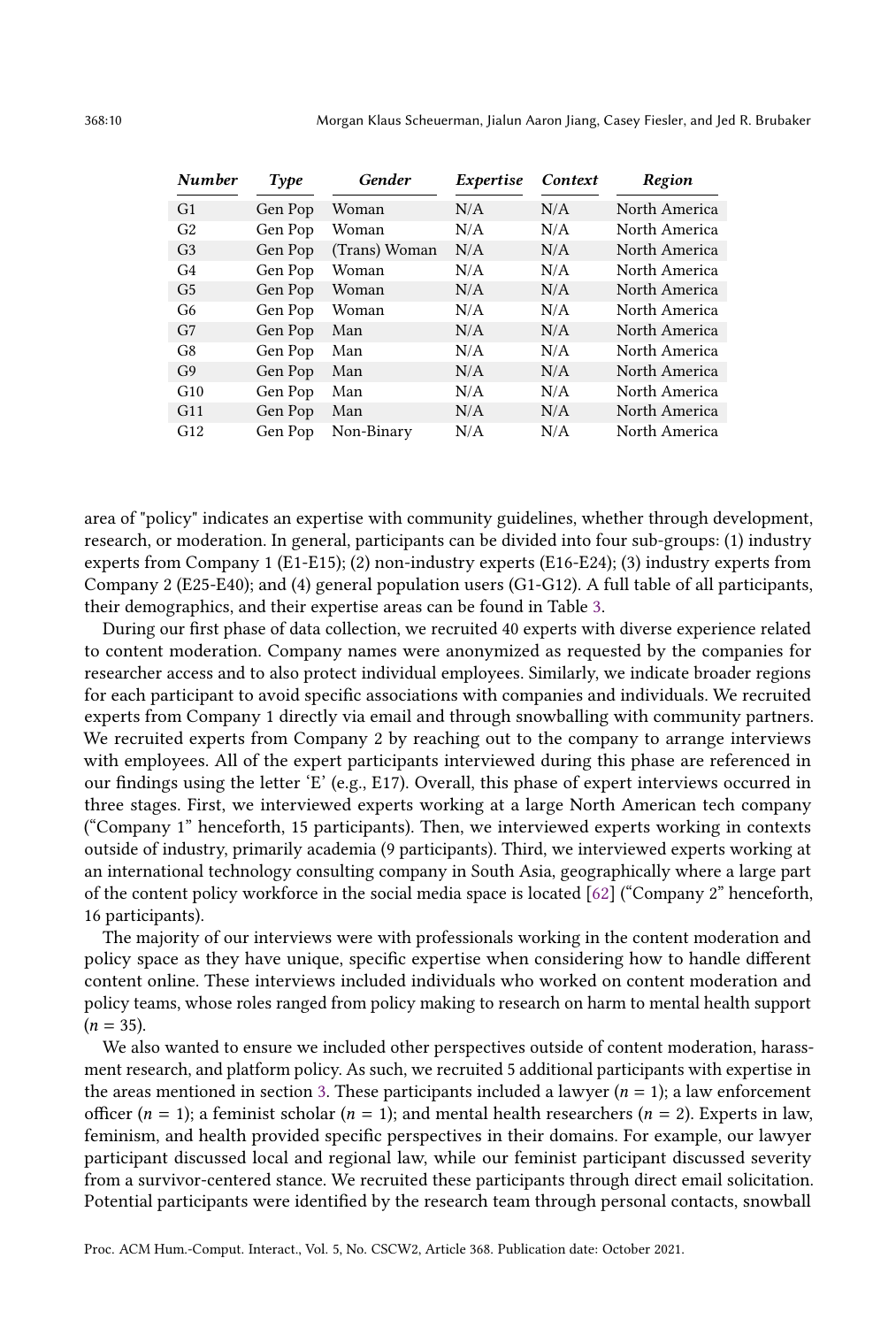sampling, and searching websites like Google and the ACM for key terms (e.g., "content moderation researchers").

During phase two of data collection, we recruited "general population" participants. Given that the general population is the intended user of social media platforms, we felt is was important to understand their perspectives on harm and severity as well. Further, general population users sit on the other side of the screen from industry experts, and can offer insight into viewing and experiencing harmful content. Therefore, the data of 6 general population participants contributed to the inductive analysis of severity. while the remaining data of 6 general population participants contributed to the deductive analysis. These participants were recruited using two methods. The first was through a Qualtrics Panel, a service provided by Qualtrics for recruiting participants. The second was through social media recruitment and snowballing. We posted a recruitment survey on social media platforms like Facebook, Twitter, and Reddit; we also asked contacts to share the survey. We targeted participants that were 18 and older, given the sensitive nature of the interviews. We indicate general population participants in our findings using the letter 'G' (e.g., G6).

#### <span id="page-10-0"></span>4.2 Interview Design

Semi-structured interviews were aimed at understanding concepts of severity when relating harmful or violating content online. We chose to conduct semi-structured interviews to gather rich perspectives from each participant in relation to their own contextual experiences, either as "domain experts" or general social media users. Interviews awarded us the opportunity to ask clarifying questions, seek out examples, and investigate participants' experiences with violating content in their own lives [\[70\]](#page-32-17).

We conducted interviews iteratively over the course of ten months. We conducted all interviews using video conferencing software. We audio recorded interviews with participant consent using the affordances embedded in the conferencing software. While we acknowledge that video conferencing services limited participants with slower connections or lack of access to laptop or desktop computers from participating in the study, we chose to use video conferencing so participants could share their screens while doing the card sorting activity. Screen sharing allowed us to follow along with the card sort, noting any shifting of the card sorts in real time, so that we could follow-up with questions. We also asked participants to "think aloud" while conducting card sorts [\[19\]](#page-29-17).

Interviews were conducted in two phases for each sub-group of participants. How these phases co-occurred with analysis is shown in Figure [1](#page-14-0) in Section [4.4.](#page-13-0) The first phase was open-ended and exploratory. During this phase, we still regularly open coded and wrote memos about our findings [\[18\]](#page-29-16). Interview questions were designed to first establish a general conception of severity in the eyes of each participant. For example, "How do you define harm (online or offline)? How would you determine if one harm is worse than another?" We then asked detailed questions of each card in the card sort. For example, "Why did you place (that card) in that place? What makes it more severe than the above card? What makes it less severe than the above card?" We iteratively coded these interviews to induce thematic conceptions of severity until we reached salience [\[18\]](#page-29-16).

The second phase was was aimed at confirming the thematic categories that arose during the first phase, and adjusting them with any additional information gleaned [\[18\]](#page-29-16). These interviews were still focused on the card sorting activity, with a focus on deriving the most high-level reasoning behind participants' rankings of severity. At the end, we asked participants how they felt about the themes derived during the first phase of interviews. For example, "Did you consider (theme) while ranking your cards?" and "Does the medium of content impact the severity of harm?" Through our interviews with the general population, we confirmed the majority of the themes previously coded in our expert interview sub-groups. No new themes arose through our interviews with general population participants, but they offered unique perspectives on the themes we had already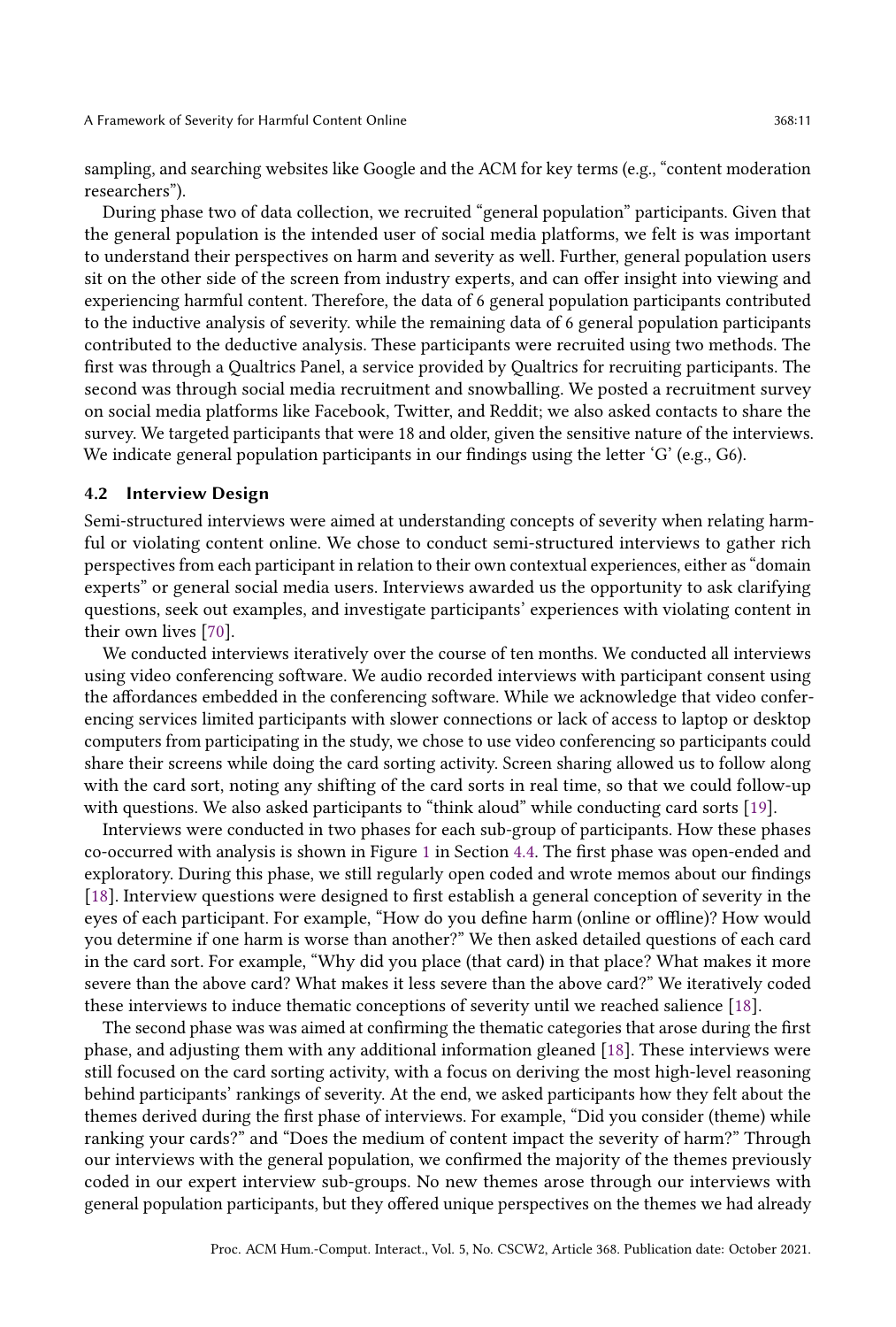identified—including different perspectives on content-level rankings in the card sorts. We discuss these differences more in Section [6.1.2.](#page-26-0)

The phase process was iterative across the two interview phases. So for each sub-group, we iteratively coded and analyzed transcripts as we interviewed, moving into confirming themes as we reached saturation. Each additional sub-group of participants was contributed further to thematic saturation, with general population participants triangulating the themes observed in expert phases of interviews. A diagram of interview and analysis phases can be seen in Figure [1.](#page-14-0)

#### 4.3 Content Categories for Card Sorting

Alongside interviews, we conducted a card sorting activity with participants. Card sorting is a usability technique often employed by user experience designers and information architects to understand how users would organize or rank categories of data or information [\[73\]](#page-32-18). We conducted both interviews and card sorting with each participant in the same session. The categories we used for card sorting are shown in Table [6.](#page-12-0)

Card sorting allowed us the opportunity to understand severity using concrete examples of content already moderated on most social media platforms. We probed participants during interviews on their perspectives on severity in the context of their card-sorting decisions. We were able to inquire about their decisions to rank certain content as more or less severe than others, and also to clarify whether they believed the severity of content should be considered in rank-order or in ranked groups. In other words, we were able to clarify whether or not participants felt some content was equally severe and why they might feel that way. This approach informed both our deeper understanding of our card sorting data, contextualizing it beyond numerical averages for which to rank content, and the deductive phase of our data analysis, in which we applied qualitative concepts to a potential policy ranking of severity [\[19\]](#page-29-17).

We used categories of content from Jiang et al., who conducted a content analysis of eleven social media platforms with the most monthly active users based on published statistics, which revealed 66 different policy violations across eleven different social media platforms [\[41\]](#page-30-18). We conducted a secondary thematic grouping of the 66 violations that resulted in 20 more abstract content categories. Some platforms already do this. For example, Facebook, which seems to have the most extensive list of policies [\[41\]](#page-30-18), breaks down what they call "Violence and Criminal Behavior" into five different categories of policy [\[27\]](#page-30-19).

We do acknowledge that not all categories of potentially harmful content may be present in our final list. As our goal was not to rank granular content by severity, but rather to assess high-level concepts about what might make some policies more or less severe, we felt this simplification was appropriate. It also made it more manageable for participants to card sort and discuss. Further, not all content categories are actively enforced on social media websites—meaning, not all content is actually removed from websites if it is posted (e.g., child nudity). However, regardless of whether the content is deemed as removable by moderation teams, websites maintain policies on such content.

We also found it ethically problematic to show participants—even those working as experts in the moderation space—examples of specific content (e.g., harassment posts, images of graphic violence). Beyond that, some content is illegal to possess (e.g., child pornography) and may be considered highly traumatic to view, as we did discover through our findings. Therefore, all card categories instead contain textual examples, as seen in Table [6.](#page-12-0) The researchers also clarified any examples with participants as they went through the card sorting activity. We regularly referred to the specific examples to ensure participant understanding, as well. Therefore, we believe the limitations of not assessing actual moderated content examples was appropriate both methodologically and ethically.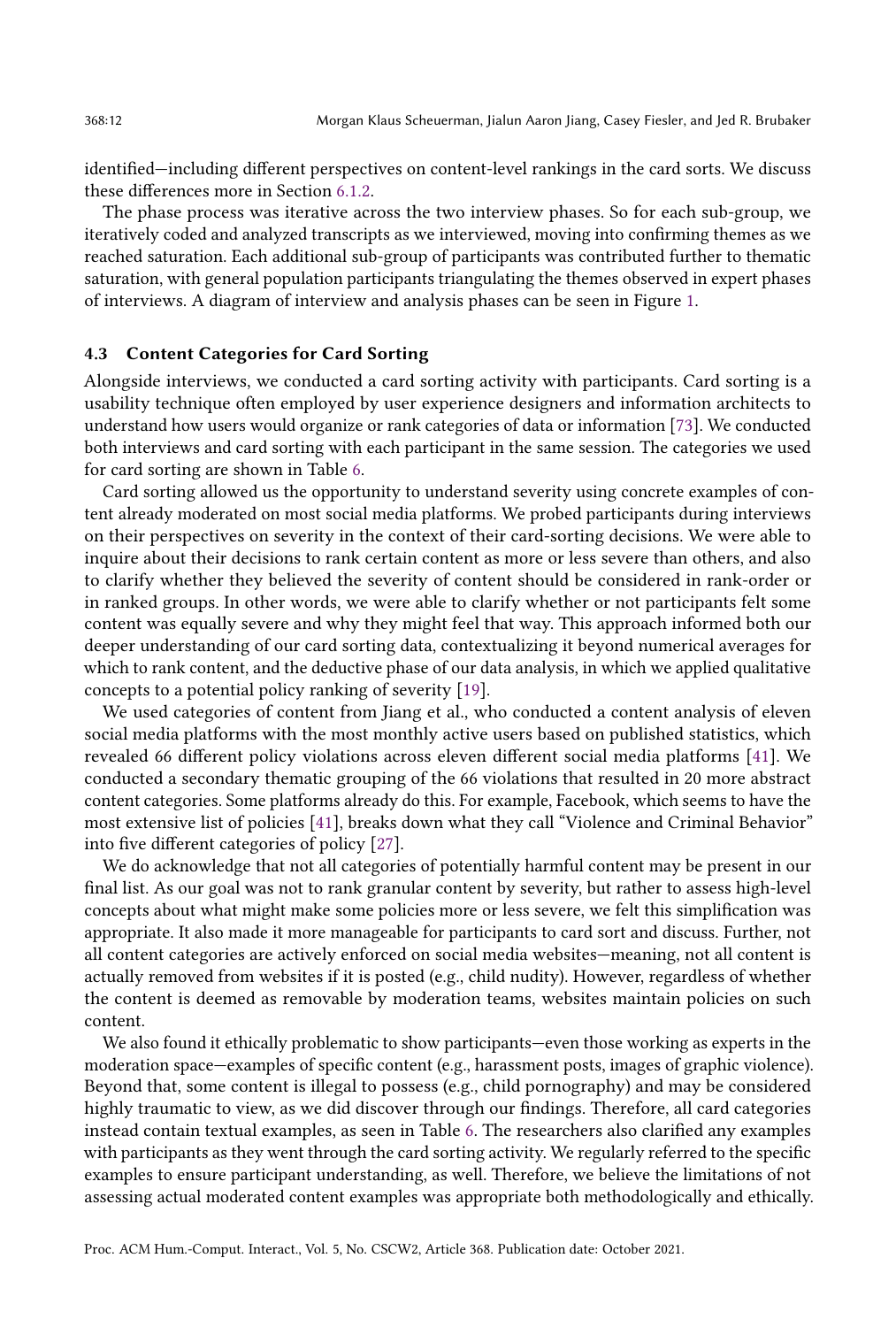<span id="page-12-0"></span>Table 6. A table showing the content categories used in the card sorting. For each high-level category violation (e.g., "Platform Abuse") we also provide examples of that violation (e.g., spam, fake accounts). When conducting the card sorting activity and interviews with participants, each card contained examples of content violations.

| <b>Content Categories and Examples</b>                       |                                                                                     |  |  |
|--------------------------------------------------------------|-------------------------------------------------------------------------------------|--|--|
| Category                                                     | Examples                                                                            |  |  |
| <b>Adult Sexual Exploitation</b>                             | Sextortion <sup>1</sup> , adult non-consensual sexual<br>images                     |  |  |
| Platform Abuse                                               | Spam, fake accounts                                                                 |  |  |
| Targeted Attacks on an Individual Person                     | Bullying, harassment                                                                |  |  |
| Pornography                                                  | Pornographic images of adults, sexual<br>texts                                      |  |  |
| Coordinated Attacks that Promote Harming People              | Terrorist propaganda, hate groups, cele-<br>bration of mass murder                  |  |  |
| Violence                                                     | Credible threats of injury or murder                                                |  |  |
| Self-Injury and Eating Disorder Promotion                    | Images or posts of pro-anorexic content                                             |  |  |
| Graphic Violence Imagery                                     | Images of gore, sadistically celebrating vi-<br>olent images                        |  |  |
| Direct Harm to Children                                      | Child pornography, child grooming                                                   |  |  |
| Animal Abuse                                                 | Videos or images of animals being abused                                            |  |  |
| Sale of Firearms and Sex Work ("Prostitution" <sup>2</sup> ) | Things that are illegal or highly regulated<br>to sell online                       |  |  |
| Hate Speech                                                  | Slurs, encouraging violence against a pro-<br>tected group                          |  |  |
| Coordinating Scams and Political Attacks                     | Misinformation, fraud, voter suppression                                            |  |  |
| Hard Drug Sales                                              | Advertisements for the selling of drugs<br>like cocaine and heroin                  |  |  |
| Informative Images of Graphic Violence                       | Disturbing journalistic images of war                                               |  |  |
| Suicide Promotion                                            | Urging people to kill themselves, posting<br>videos of suicide that promote suicide |  |  |
| <b>Regulated Goods</b>                                       | Selling marijuana, tobacco, or alcohol                                              |  |  |
| Child Nudity                                                 | Images parents post of their children in a<br>bathtub                               |  |  |
| Adult Non-Sexual Nudity and Digital Nudity                   | Images of nude adults, drawings of nude<br>adults                                   |  |  |
| Coordinated Attacks that Directly Harm People                | Human trafficking, mass murder coordi-<br>nation                                    |  |  |

Each participant was asked to rank the above categories by severity using the online tool, OptimalSort [\[1\]](#page-29-18). Cards were randomized for each participant, mitigating ordering effects. We asked

<sup>1</sup>Sextortion is a form of sexual exploitation that involves coercing or bribing a person for sexual favors, often by threatening to release intimate details or photos to the public, to the victims' workplace, or to the victims' loves ones.

 $2$ Many content policies group these together as things that are illegal to sell on their services. Many policies also use the terms "prostitution" and it was often more familiar to our participants, which is why we decided to keep the term on our cards. This category was determined with the help of our community partners, who practice policy in a North American tech corporation and are adopting North American perspectives on legality.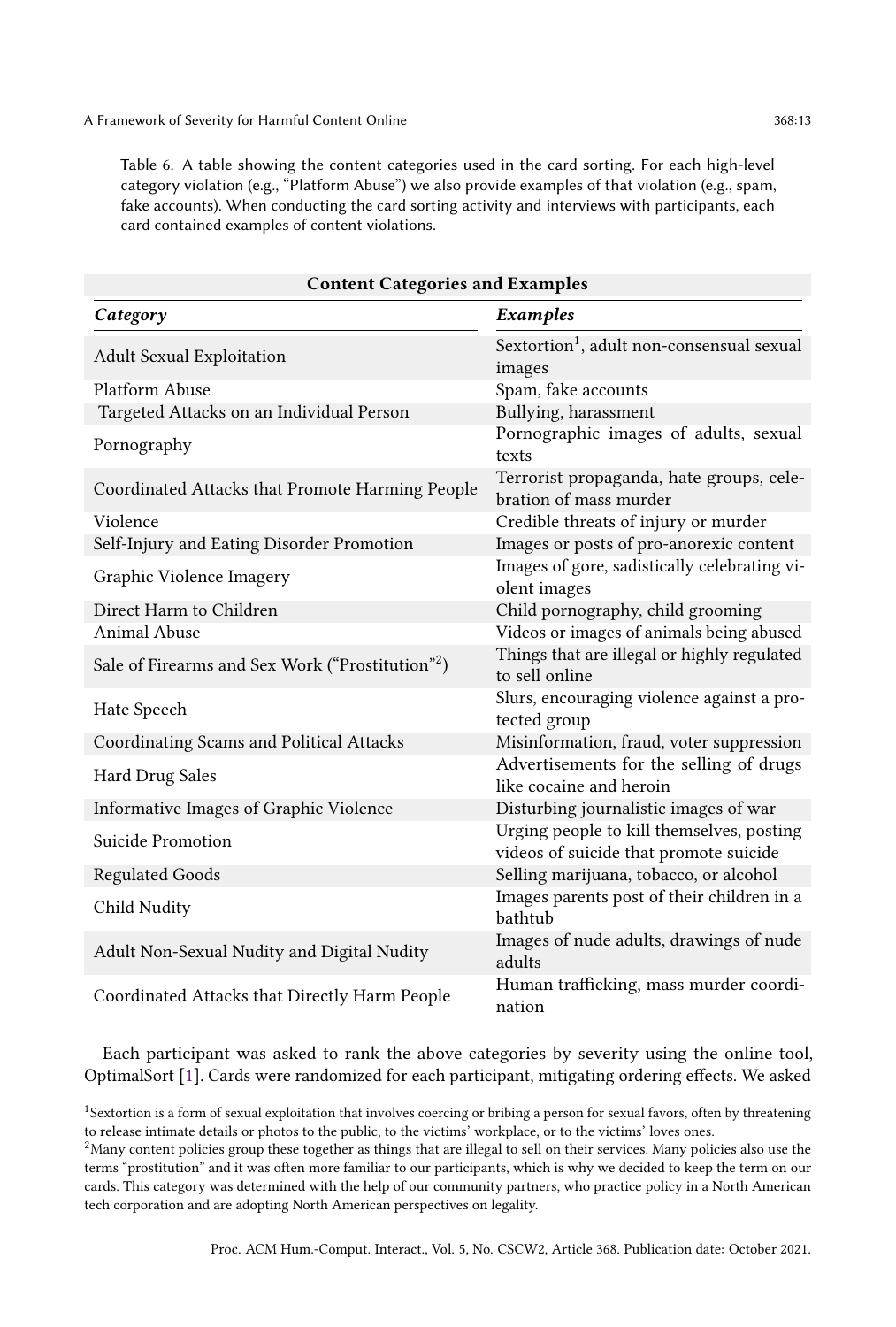participants to sort from most severe (1) to least severe (20). Participants could either sort cards into rank order (1, 2, 3, ...) or in ranked groups (1, 1, 2, 3, 3...), in cases where they felt some content was "equally severe." Each participant was asked to "submit" their card sort data through OptimalSort. We then exported the card sort data to a spreadsheet for each participant so that we could conduct data analysis.

#### <span id="page-13-0"></span>4.4 Data Analysis

We adopted constructivist grounded theory methods in conducting and analyzing our research [\[18\]](#page-29-16). We open-coded the first phase of data collection in three iterations, using each iteration to further our knowledge of our data and inform our coding scheme. During the second, deductive phase of data collection, we explicitly asked participants questions prompted by our framework. Our aim was to increase our data coverage across the various themes while also vetting our analysis during the first phase. We also open-coded this phase of data collection, confirming previous codes and developing new ones.

Through each iteration, we coded each participant transcript in segments with lower level ideas found in the data. We then later conducted focused coding to group these data into higher-level categories. These categories reflected factors that participants regularly referenced or considered when determining severity across the forms of harm we discussed. Next, we derived two sets of themes by analyzing the relationship between these categories [\[66\]](#page-32-19). In this paper, we present these two sets as our severity framework. Our first set of themes describe the Types of Harm, abstracted collections of different forms of harmful content and interactions which may be analyzed through a lens of severity. The themes from the second set describe Dimensions, what shapes the severity of Types of Harm or more granular instances of harm.

Throughout this process we wrote and re-wrote memos describing our categories and themes, discussing as a team examples we found in participant data that both fit and did not fit. We also engaged in "member checking" with expert community partners (E9 and E10, who became participants after their establishment as community partners) throughout our data collection and analysis [\[66\]](#page-32-19). We discussed the development of our theory, particularly within the context of an online platform, and they regularly provided feedback on the feasibility and utility of the framework from their respective expertise areas. In reporting our findings, we find it important to note that while we analyzed all transcripts, we only quoted information from participants who expressed comfort in being quoted. Some participants could not be quoted due to privacy concerns related to their occupations.

#### 5 A Theoretical Framework of Severity

Our goal was not to understand how specific instances in the card sorting activity were differently ranked; rather, we present a framework that describes the thinking behind severity rankings. In organizing our findings, we describe our framework of severity in two parts. Though our focus was on understanding the factors that influence how severe a particular harm might be, participants inevitably discussed these factors in terms of concrete harms. Therefore, we first present a taxonomy of four Types of Harm that participants considered in evaluating severity: physical harm, emotional harm, relational harm, and financial harm. We then explain the contextual factors we found that impacted severity of harm, which we call Dimensions of Severity. These dimensions shaped participants' perspectives on what makes one harm more severe than another, and thus provide insight into how degree of harm can be assessed.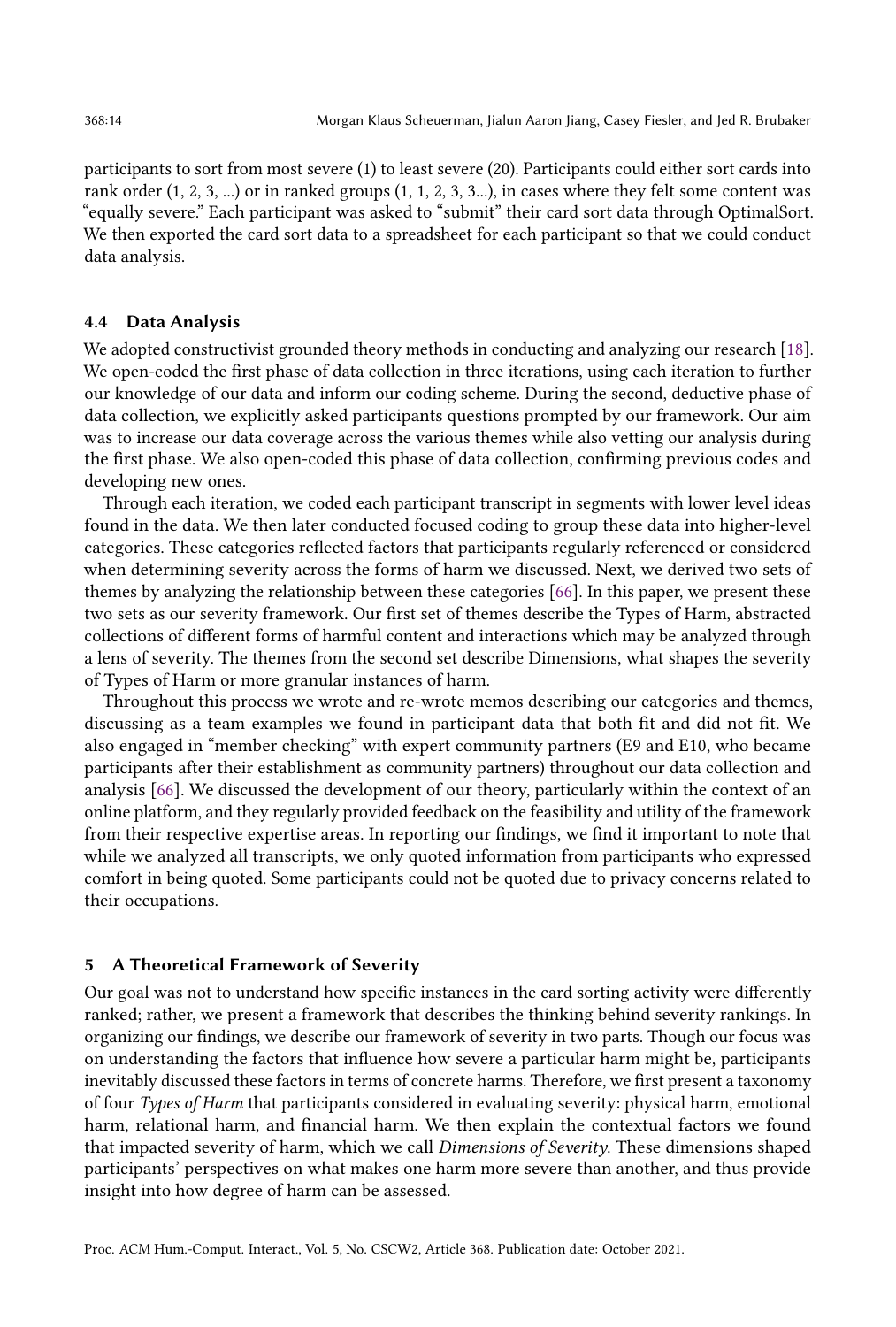<span id="page-14-0"></span>

#### Data Analysis and Theory Formation Process

Fig. 1. The figure above shows how we analyzed data within participant sub-groups and across participant sub-groups. Expert participant sub-groups are shown in gray, while general population participants are shown in white. The circular arrows represent the constant comparison of induction and deduction within each sub-group. The horizontal arrows between Sub-Group 1 & Sub-Group 2 and Sub-Group 2 & Sub-Group 3 represent the comparisons made between themes as they emerged between groups. We also compared Sub-Group 3 themes to Sub-Group 1, as they were different companies in different regions. Finally, we compared themes from Gen Pop to aggregated themes from all Experts to develop the finalized Framework of Severity.

### 5.1 Types of Harm

Participants defined the harm caused by online content, behaviors, and interactions in a multitude of ways. We start by detailing four general categories of Types of Harm that emerged from participants' discussions of harm severity, but note that they often described how these harms intertwined, informing and compounding one another. We provide broad definitions for what kinds of harm participants felt violating content might result in—a classification schema otherwise absent in current literature on online harms.

#### 5.1.1 Physical Harm

Physical harm is bodily injury to an individual or group of individuals, including self-injury, sexual abuse, or death. Though the factors that impact severity will be detailed in Section [5.2,](#page-15-0) it is worth noting that most participants spoke about physical harm (e.g., murder) as having the highest capacity for severe harm:

## "I would put physical harm above emotional harm ... because it is most measurable and proximate, but I would - emotional harm would be a strong second." —E10

Physical harm could intersect with other Types of Harm. For example, physical harms are commonly accompanied by emotional harms, such as those caused by physical abuse. Furthermore, these emotional harms are not only experienced by the victims of the harm but also viewers of the harm—commercial moderators have been suffering from emotional trauma as a result of reviewing content containing physical harm [\[62\]](#page-31-8). We discuss the perspectives from which the harm is experienced in more detail in section [5.2.1.](#page-17-0)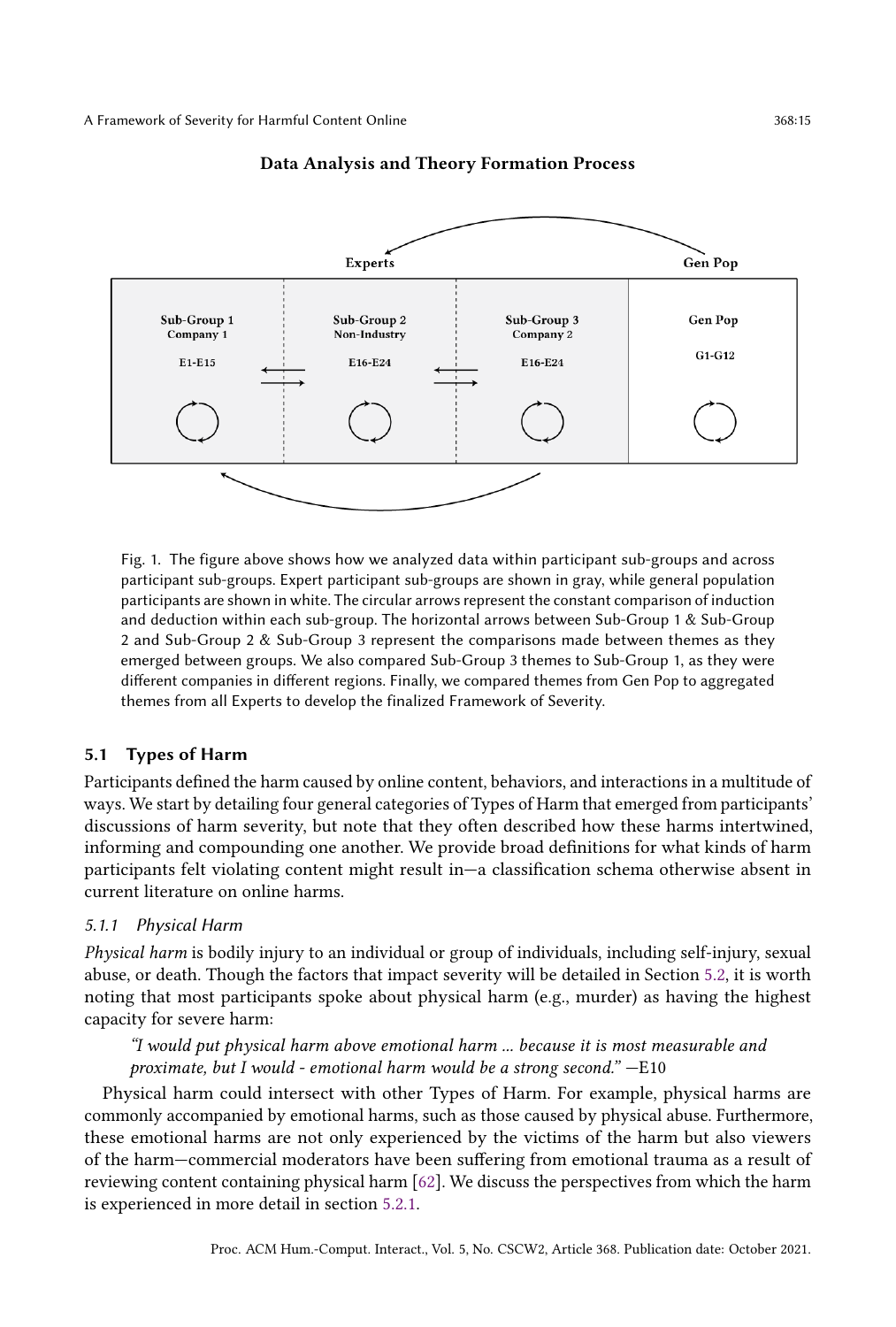## 5.1.2 Emotional Harm

Emotional harm ranges from an annoyance (at its least severe) to a stressful or traumatic emotional response (at its most severe), whether fleeting or long-lasting. Some emotional harms were viewed as having a low capacity for causing harm, such as content like spam. As pointed to by E20, spam was viewed as more "annoying" than anything: "It's not actively going to endanger somebody's life, it's just annoying." However, many forms of emotional harm were considered to have a high capacity for harm, particularly at the intersection of both emotional and physical harm. E24 noted that the capacity for harm of emotional content is often underestimated:

"I think people way underplay emotional harms, and so I'm always cautious to be like, "The physical is distinctly more important." Depictions of [direct harm to children and terrorist attacks] ... are really traumatizing to witness." —E24

Emotional harm, broadly, also intersected greatly with other Types of Harm. As mentioned in the last section, emotional responses are often derived from physical harms. Similarly, relational harms also had financial outcomes. Losing professional opportunities, for example, was also accompanied with stress.

## 5.1.3 Relational Harm

Relational harm is defined as damage to one's reputation or their interpersonal, professional, or larger community relationships. Relational harms were often seen as a side effect of other physical and emotional harms, like sexual exploitation. Participants discussed how survivors of non-consensual sexual imagery were often demonized or stigmatized by others, including their workplaces:

"Anything that is non-consensual, it shouldn't be out there. It's going to harm that person. It's going to harm them emotionally, it's going to harm their income, if it gets out, it's going to harm the way people perceive them, that it might not be them, the way they want to be perceived because it's something that they don't consent to doing in the first place."  $-G4$ 

Once more, the compounding of multiple Types of Harm was prevalent in how participants discussed harms to professional and personal relationships.

## 5.1.4 Financial Harm

Financial harm is defined as material or financial loss, including the loss of digital assets like accounts. Financial harm covered included harm resulting from scams (e.g., phishing), stolen or hacked accounts, and bribery and blackmail.

Once more, financial harm intersected with other Types of Harm. For example, E8 elaborated on the financial burden of emotional blackmail as well: "Financial or content sextortion can be horrible in real-world terms." Financial harm was also often viewed as a side effect of other Types of Harm, such as sextortion, which can encompass all Types of Harm identified in this framework.

<span id="page-15-0"></span>We have detailed four Types of Harm, which were often viewed as intersecting or compounding by participants: physical, emotional, relational, and financial. These Types are often attributed to harmful contents, behavior, or interactions by participants (e.g., murder coordinating being seen as physical harm). While these types themselves do not have inherent bearings of severity—for example, physical harm is not necessarily worse than emotional harm, and peaceful deaths can also be less severe than bodily injuries caused by attacks, these contextual considerations shaped the severity of particular harms, which we call *Dimensions of Severity*. In the next section, we outline these eight dimensions that increase or decrease the severity of a particular harm.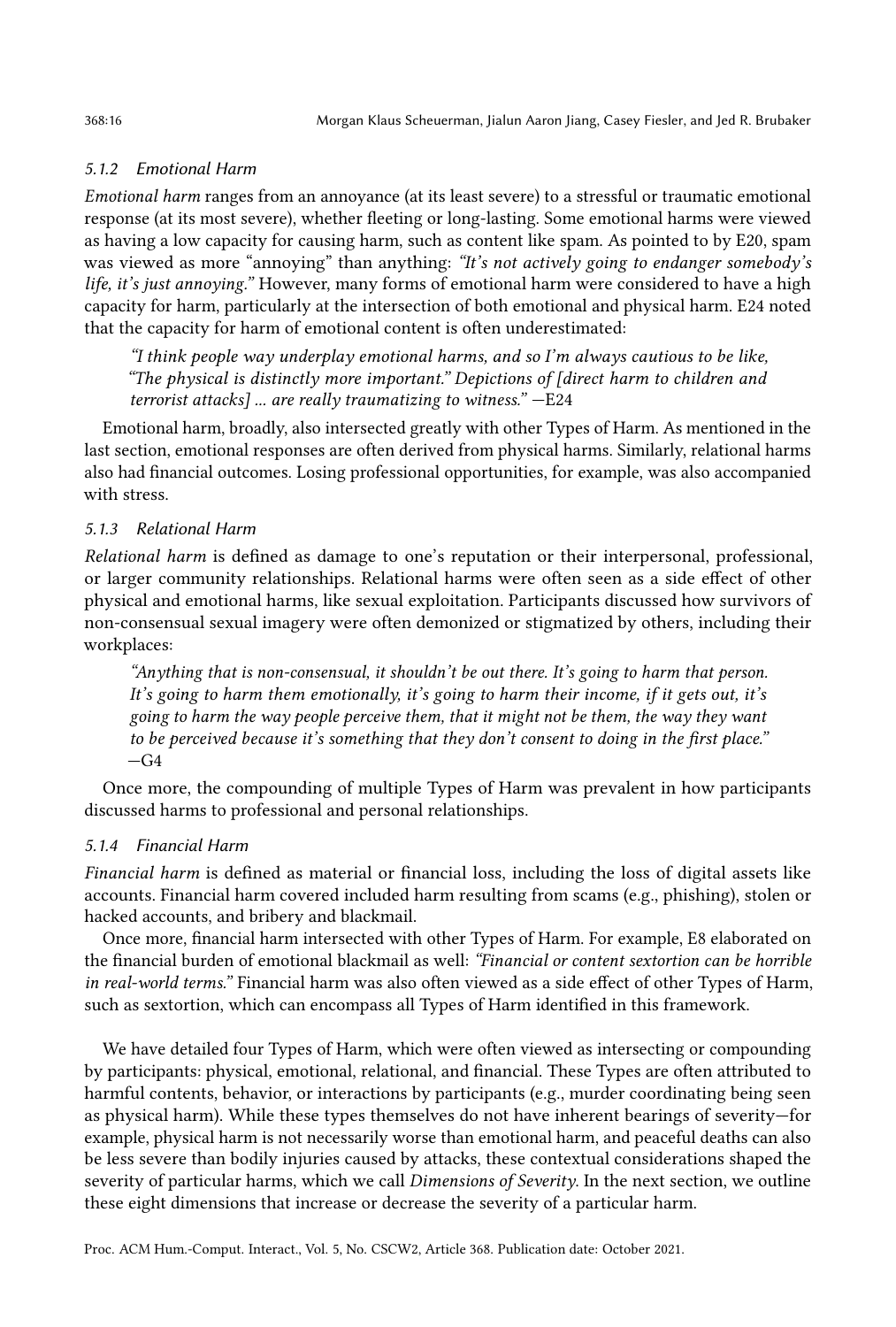## <span id="page-16-0"></span>5.2 Dimensions of Severity

| Dimension                               |                                                                   |                                                |       |                                                               |
|-----------------------------------------|-------------------------------------------------------------------|------------------------------------------------|-------|---------------------------------------------------------------|
| <b>PERSPECTIVE</b>                      | Target                                                            | Viewer                                         |       | Actor                                                         |
| <b>INTENT</b>                           | <b>High Intent</b>                                                |                                                |       | Low Intent                                                    |
| <b>AGENCY</b>                           | to Harm                                                           |                                                |       | to Harm                                                       |
|                                         | Low Agency<br>(No Choice)                                         |                                                |       | <b>High Agency</b><br>(Complete Choice)                       |
| <b>EXPERIENCE</b>                       | Extremely<br>Personal                                             |                                                |       | Objective / Neutral                                           |
| <b>SCALE</b>                            | Large Scale                                                       |                                                |       | <b>Small Scale</b>                                            |
| <b>URGENCY</b>                          | <b>High Urgency</b><br>(Immediate Action)                         |                                                |       | Low Urgency<br>(Non-Immediate Action)                         |
| <b>VULNERABILITY</b>                    | <b>High Vulnerability</b><br>(Vulnerable<br>Individuals & Groups) |                                                |       | Low Vulnerability<br>(Non-Vulnerable<br>Individuals & Groups) |
| <b>MEDIUM</b>                           | Live Video                                                        | Video                                          | Image | Text                                                          |
| <b>SPHERE</b>                           | Public                                                            |                                                |       | Private                                                       |
| Legend                                  |                                                                   |                                                |       |                                                               |
| <b>Increase-Decrease</b><br>in Severity |                                                                   | No Change in Severity<br>(Perspectives Differ) |       | One-Way Increase<br>in Severity                               |
| Increasing                              | Decreasing                                                        | г                                              |       | No Change<br>Increasing                                       |

## Dimensions of Severity

Fig. 2. Dimensions of Severity on each of their associated scales. Note that some scales were different depending on the Dimension.

In addition to the Types of Harm, participants also considered the contexts in which the harm occurred when evaluating severity. Through an analysis of participants' descriptions as they assessed different forms of content, we developed eight themes that shaped participant perspectives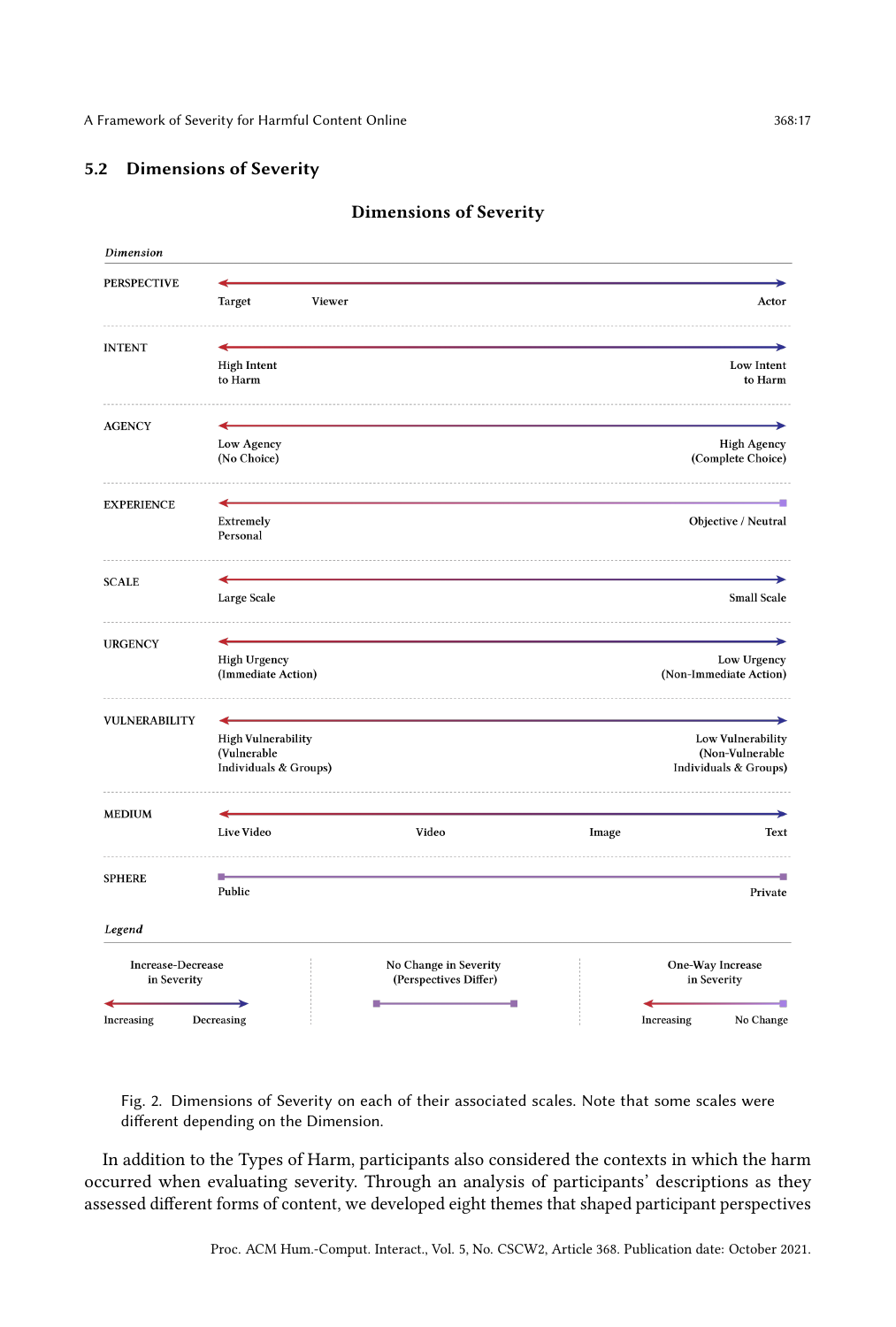on severity. We call these themes the Dimensions of Severity, the contextual factors which either increased or decreased the level of severity of harm. The eight Dimensions we identified were: Perspectives, Intent, Agency, Experience, Scale, Urgency, Vulnerability, and Sphere.

Each Dimension could also be more or less severe. For example, in the Dimension called Vulnerability, participants felt harm against children and animals were more severe than harm against adults. This perspective indicated that harm against individuals with high vulnerability, like that of children or animals, was more severe than harm against those with low vulnerability. These factors also influenced the way Dimensions might compound on one another to increase the severity of harm. For example, if a harm was targeted at those with high vulnerability and at a large scale (e.g., child trafficking rings that impact many children), then the combination of high Vulnerability and high Scale compounded participant perspectives on severity of the harm. Generally, participants had agreed upon understandings about increased and decreased of severity within Dimensions. The exception to this shared agreement was within the factor we called Sphere, for which opinions of whether private or public harm was worse differed even within content categories (e.g., Targeted Attacks on an Individual) (see Section [5.2.9\)](#page-22-0). We demonstrate the relative scales of severity within each Dimension in Fig. [2.](#page-16-0)

In the following sections, we detail the definitions of Dimensions gleaned from our data, as well as how each Dimension impacted participant perspectives of severity.

## <span id="page-17-0"></span>5.2.1 Perspectives (of Actor/Viewer/Target)

All participants discussed harm from three subject perspectives, each shaping the level of severity of the harm. First was the **actor**, or the person contributing to the harm being caused, regardless of intent. The actor was never viewed as a victim or survivor of a harm, but rather the source of harm. Therefore, severity was attributed to their actions and the impact those actions might have on others. Further, the severity of the actor's harm on viewers and targets informed decisions about how to act against those actors. In other words, actors are not viewed as experiencing harm but causing it, but they are still relevant stakeholders when considering moderation action. For example, E1, who works on actor-level analyses of harmful content, discussed the forms of harm caused by actors, and how actors are reprimanded by what her team views as severity of those harms:

"If it's less severe but more frequent, then the actor will probably ... not get disabled, but have a warning or a strike against that account, versus if it's very severe ... Even if someone was child grooming one time, that account should be disabled." —E1

The second perspective is the **viewer**, a witness to harmful content or interactions. Viewers were often characterized as suffering most from emotional harm, often from witnessing undesirable content. The severity of harm attributed to viewers was dependent on how traumatic that content was determined to be. "I think that it would be incredibly traumatic and more harmful to just randomly come across an image or child abuse or mutilated humans."

Emotional trauma might also be compounded depending on the medium of the content. For example, E3, who worked with professional content moderators, discussed how live streaming violence or sexual abuse was the most traumatic, and thus most severe, for viewers. For example, E18 imagined what it would feel like to stumble on visually graphic content:

"In my experience so far in this position, the worst, or most intense types of content have typically been images or videos. And I would say worst is live videos. Live streaming and that is of an individual who is defenseless and is being abused." —E3

The third perspective is the **target**, the person who is, or people who are, being directly targeted by an actor. Most often, the target was considered to experience the most severe levels of harms, as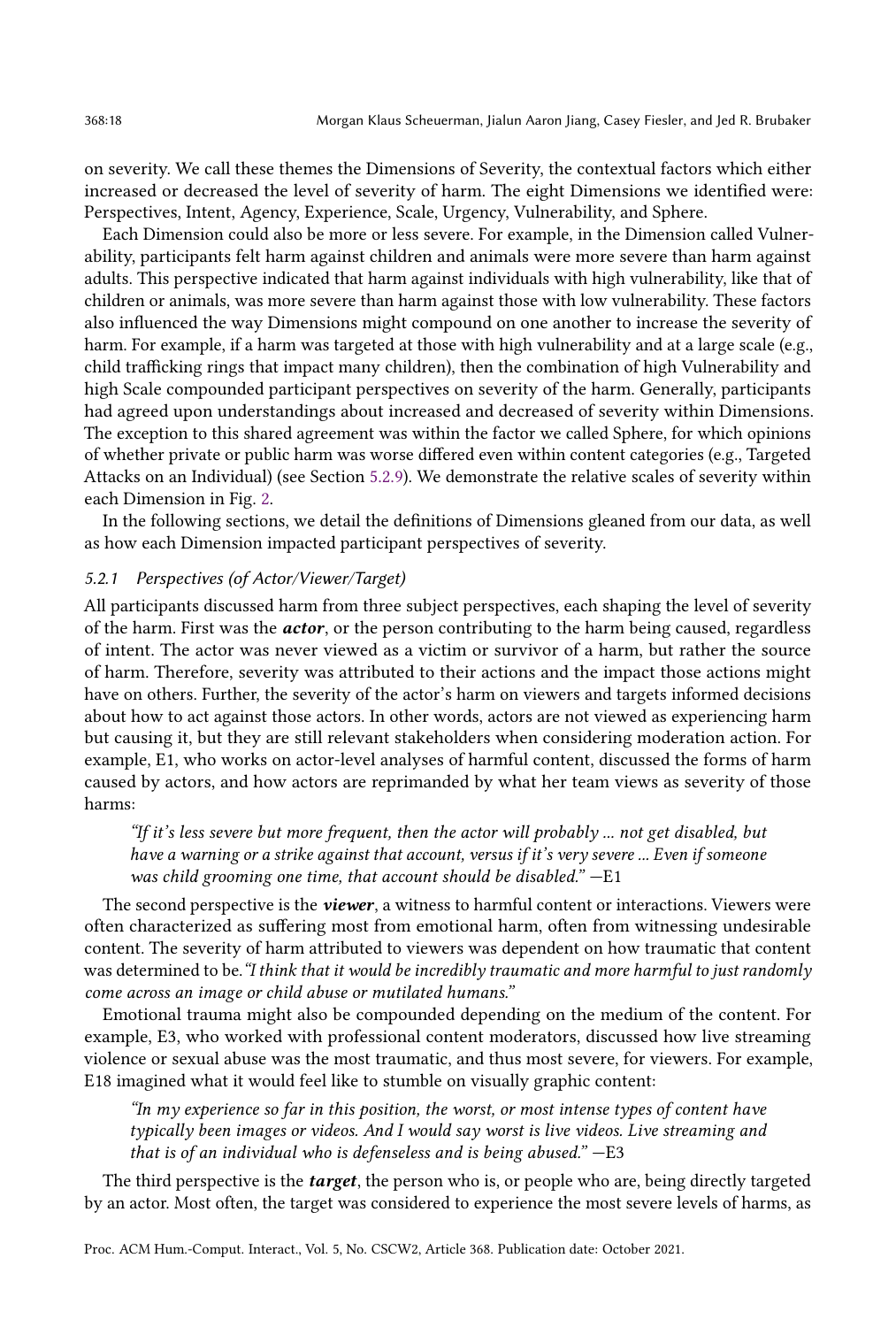A Framework of Severity for Harmful Content Online 368:19

the target was most associated with what participants often referred to as "real world outcomes" like sexual abuse, physical harm, and death. G3 earnestly expressed how they weighted the severity of harm between viewer and target: "Like what would you imagine the worst thing to happen to someone you love is. So I guess that's kind of imagining both the impact on them but also like how you're dealing with it. But I think maybe a little more focus on the impact to them."

During interviews and card sorting, participants often switched perspectives, particularly between targets and viewers. The roles of actors, targets, and viewers can be undulating and unstable. It is also possible that viewers or targets can become actors given a certain situation (e.g., the target of harassment starts calling the other harasser slurs). Thus, we present examples encapsulating multiple perspectives throughout the remaining Dimensions.

# 5.2.2 Intent (as Perceived by a Target/Viewer)

When participants discussed severity in relation to the actor, they did so through the lens of perceived intent ( $n = 31$ ). Intent was generally discussed when imagining whether harmful content or interactions were purposeful or not. In some cases, participants felt that the impact was more important than the intent  $(n = 13)$ —particularly for high severity outcomes, like physical harm. In other cases, if the intent was imagined to be benign, participants felt it was more important than impact  $(n = 18)$ —particularly for low severity outcomes, like posting images containing nudity. Participants' views on intent and its importance varied based on how severe they felt the harm was. In discussing non-sexual child nudity, G5 felt that the intent of the people posting the images—often parents or family—should be taken into account:

"I guess I put it pretty a little down because generally pictures like that are not, personally I put a lot of store behind intent. They're typically posted by parents who think it's a cute picture and they want to put it online." —G5

G5 found that the outcome of child nudity online could be severe for the child. G12, also discussing child nudity, felt the opposite. They felt that, while the intent may be benign, it is the impact on the child that should be considered when thinking about the level of harm:

"I don't think they realize that when you put something on the internet like that, it's there on the internet and regardless of what your intent behind the image was, even if it was harmless. Somebody out there is going to probably find that image or come across that image and their intent is not going to be harmless and you never know what is going to spiral out from there." —G12

Many participants shared G12's perspective: impact is more important than intent when assessing the severity of content, particularly for content that causes emotional and physical harm. Given the nature of intent to be difficult to solidly pinpoint, it was discussed through the perception of viewers and targets—which is also relevant to how moderators, as outside parties, would have to consider intent.

# 5.2.3 Agency (of the Target and/or Viewer)

The agency of the person harmed—whether they had a choice to participate in either the harm or circumstances leading up to the harm—was influential in how participants described ranking their decisions ( $n = 34$ ). For example, participants often felt if the person engaged in harmful behavior of their own volition, then the harm was less severe. In this case, E13 discusses how the category "Hard Drug Sales" was relatively mild in severity:

"So for like drugs I mean, yes, selling drugs is illegal but at the same time you are consuming at your own risk. So, yes, that's on the bottom of my list. It's whoever presumably buying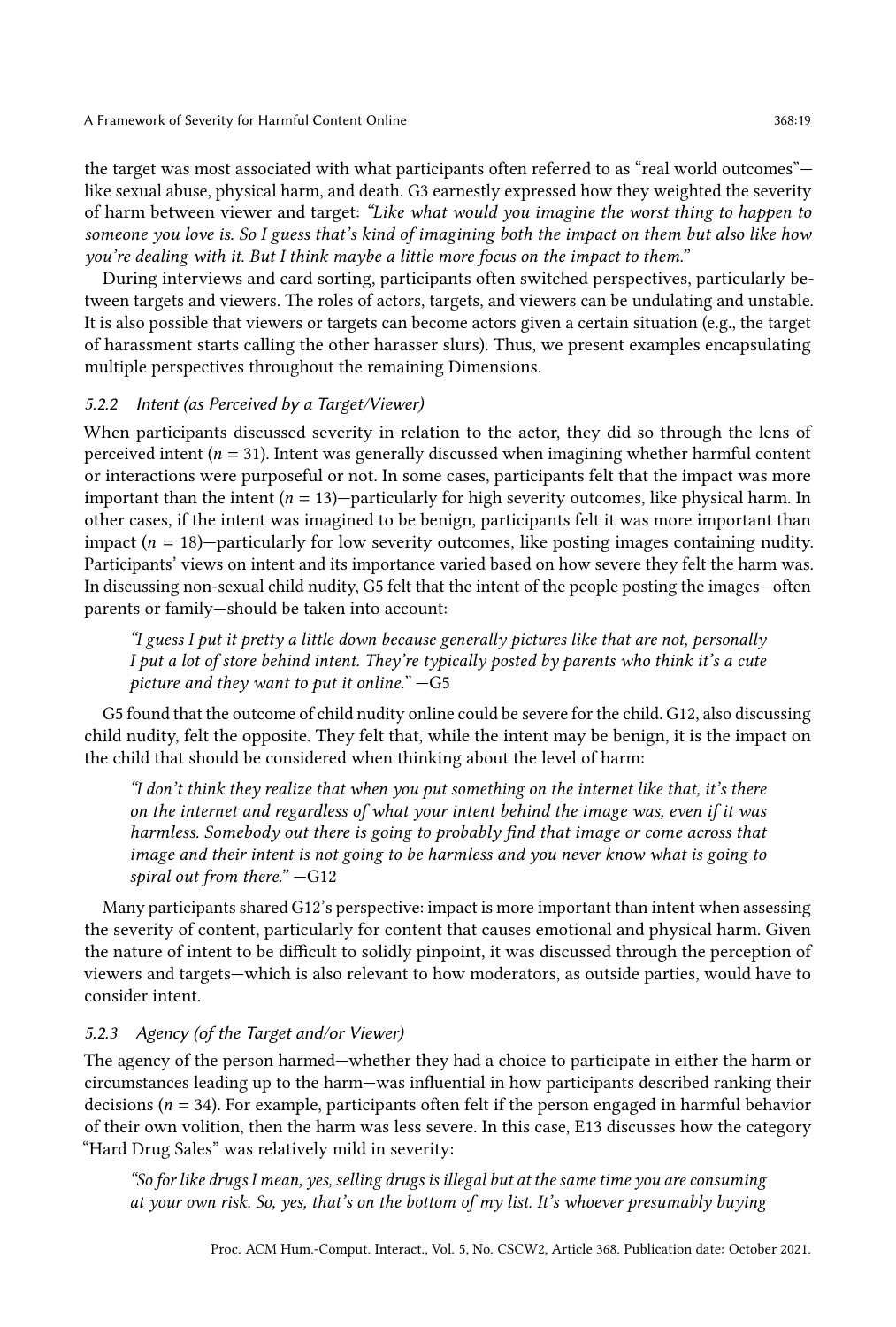it knows what they are doing. Nobody ever buy illegal drug unknowingly that, 'Oh, I didn't know that I am buying some kind of drug.""  $-E13$ 

On the other hand, harms associated with a lack of choice were considered more severe. This included content like mass murder coordination, bullying, suicide promotion, and sexual exploitation.

Yet, agency was often an area of controversy, as a handful of participants actually considered some sexual abuses less severe than the majority of participants, such as non-consensual sexual imagery. For example, P11 would blame himself for sharing that imagery in the first place:

"Because I want to share my private pictures with this person, who I really thought this person would be cute or something like that, and then it ended up not being the case, it's just like, it will end up biting you back in the butt. That's why I kind of didn't really see it as important I guess." —G13

Similarly, E11 felt that, while severe, content that encourages self-harm was not as severe as non-consensual harm, because those who self-harm have to make the choice to do so:

"A user, ultimately, may not... At the end of the day, is somebody wants to harm themselves, they didn't need [an online platform] to do that, right? —E11

Participants' disparate feelings about certain content highlighted the underlying beliefs, cultures, and attitudes participants brought with them when considering the severity of content. In the next section, we discuss instances where participants felt one's own life experiences shaped their beliefs about severity.

#### 5.2.4 Experience (when Assessing a Harm)

Some participants elucidated that specific experiences within their own life shaped their views on the content we discussed ( $n = 22$ ). Bad experiences with certain categories themselves led them to consider them highly severe. G9 summed up this perspective in discussing the importance of considering people's personal experiences:

"The more personal I think it is the more severe it is. You can wage a personal attack on someone and it's more likely, when you speak personally about someone, you try to denigrate them personally over their beliefs or whatever they do, it's going to be significant more harmful." —G9

The subjective nature of harm was true for many participants, who openly discussed difficult life events that shaped their perspectives on severity. For example, G1 earnestly discussed her experience with rape, saying "to me it's the worst thing that can happen." G4, a member of many mothers groups for addicts, felt vastly different from E14 above. Her experience led her to rank hard drug sales as highly severe:

"I see a lot of other mothers on there that because of the sales of these type of drugs have changed their whole life from day-to-day. Their life is just hell now and it shouldn't be allowed to be something that is sold or promoted in any sort of way."  $-G4$ 

Some participants experiences led them to make vastly different decisions than others. For example, G2 was the only participant to rank pornography as highly severe; she ranked it as the single most severe form of content. Previously a deputy sheriff, she associated pornography with violence: "Violence always comes after pornography."

However, while participants acknowledged that harm was subjective, they all still tried to imagine an "objective" view outside their personal experiences when talking about harm—particularly harms not directly relevant to their own experiences, as highlighted in this section. Many of them tried to remove their own feelings about specific content—or they simply had little experience with it.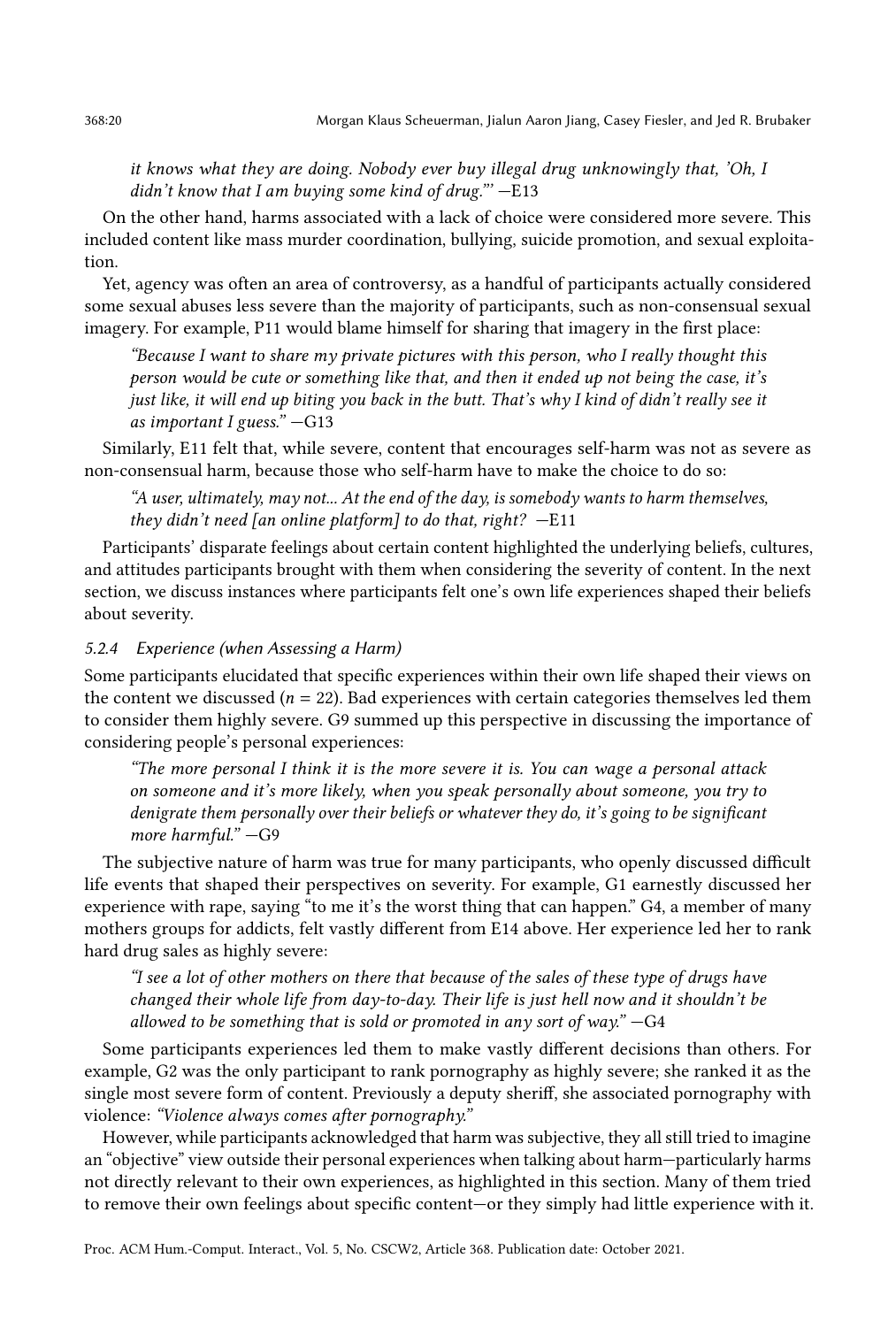Remaining objective in their assessment was particularly salient for expert participants discussing severity in industry contexts. In the next section, we discuss participants' conceptualizations of a dimension of severity many imagined as objective: scale.

# 5.2.5 Scale (of the Harm)

Participants often brought up the concept of scale—which referred to either the number of people impacted at once by the same content or event, or the amount of actors dedicated to harming an individual or group ( $n = 26$ ). The larger the scale—in terms of the number of people impacted or the number of attacks aimed at a person—the more severe many participants believed that the content was. For example, G12, who imagined murder as extremely severe, felt that the number of people murdered would increase that crime's severity further:

"Okay. I mean, the obvious answer is to just be like a little more people are affected. I guess that's because in my eyes, murder is murder. There's nothing really worse than murder except more murder." —G12

Scale extended beyond individual impacts as well. Participants also felt harms that impacted society, rather than individuals, were more severe. For example, content violations like political attacks, were a greater threat to society broadly than unpleasant interpersonal interactions:

I think political attacks on an individual level are relatively uninfluential. But I think on a broader level they've had a pretty huge impact when coordinated, though. I'm putting that high because it affects society on a significant scale.  $-E21$ 

Similarly, some participants felt that hate speech was more severe than bullying or harassment because hate speech was aimed at larger vulnerable groups and bullying and harassment tended to happen on an interpersonal level. For example, G7 imagined bullying as centralized or targeted, but hate speech as inciting larger swaths of violence against minorities:

"Bullying is very centralized. Bullying, it deals with one particular person, okay? And it may not necessarily have anything to do with their race or the color or their nationality. It could just be a character issue with them that sets someone off to bully them." —G7

Other participants imagined scenarios where bullying could be more intense, when it was no longer a one-on-one interaction between the bully and the target, but a coordinated harassment campaign of many people towards one individual. The scale of harassment aimed at one individual increased the severity of the bullying category. E21 felt that a barrage of harassing content was "very severe":

"So content in isolation is, I would say, less harmful ... a flood of content like a raid or an organized harassment campaign, which might include just a single piece of content from each user, is also very severe." —E21

Overall, participants' feelings about the severity of large scale harms led them to rank categories like "Coordinated Attacks that Directly Harm" people as some of the most severe. On the other hand, the prevalence of harm—scale in terms of how often it happened or was posted on platforms—did not impact the level of severity. Content with low prevalence, like child exploitation and terrorist coordination, was still more severe than content with high prevalence, like spam.

# 5.2.6 Urgency (to Address the Harm)

Time-sensitivity impacted how participants thought of severity as well  $(n = 22)$ . The level of urgency at which participants expected an escalated emergency response correlated with how severe they felt the harm was. E11, a policymaker for the company she worked for, discussed how she prioritized the urgency in mitigating the most harm possible when creating content policies: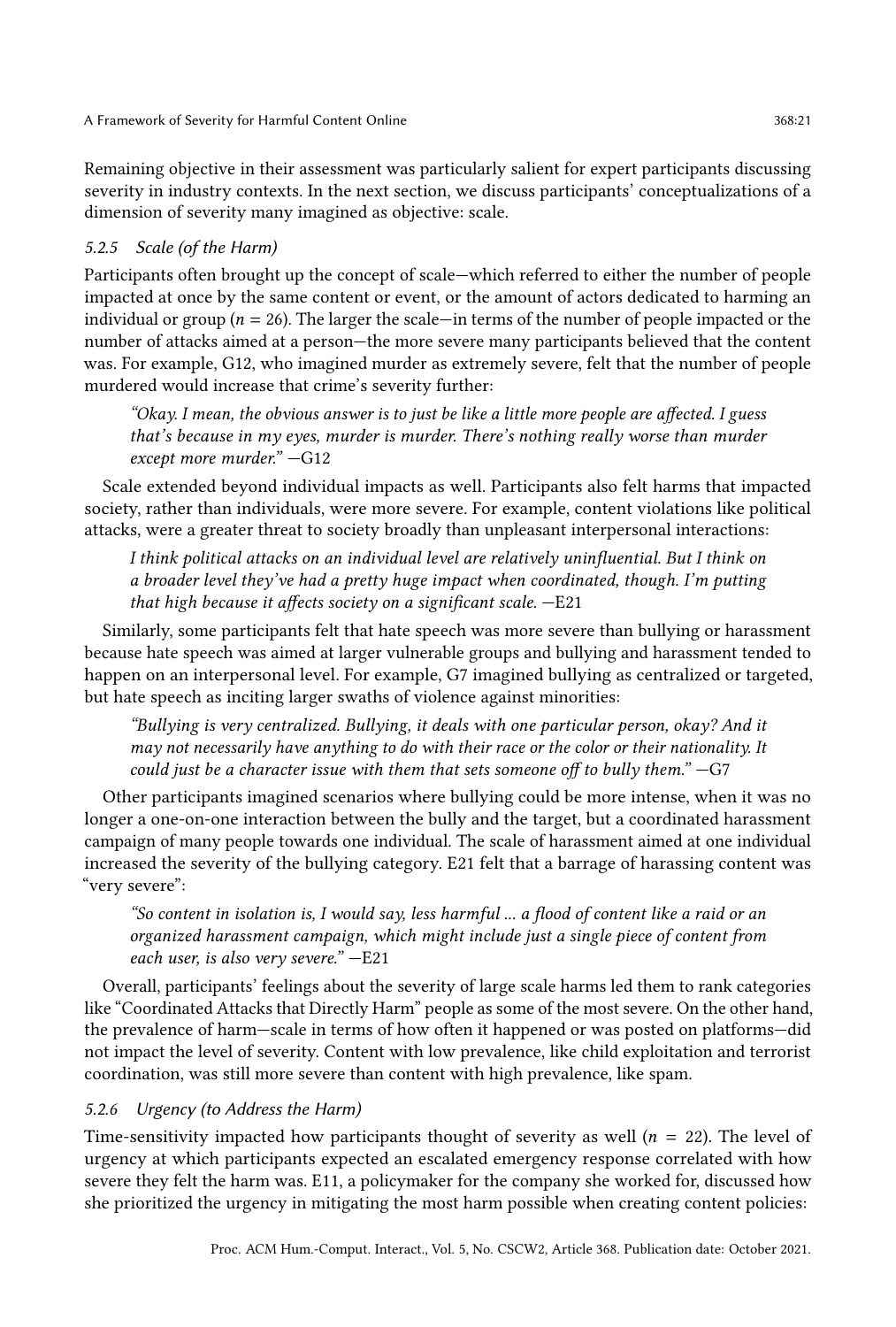"I think about it [as] how quickly do we have to [take] action to remove the content to minimize or mitigate real-world harm. So [child pornography] is a big one. We need to move in external partners. There's a lot of coordination that needs to happen. So our detection and the turnaround time for those kind of abuses is very tight." —E11

Meanwhile, participants felt that content that was not urgent was not severe, even for content moderation practices like content removal. E24 felt that child nudity was not important for content moderators to deal with:

"I can't think of any strong cases where child nudity, not in the [child pornography] category, feels urgent." —E24

Although child pornography and child nudity both involve children, the traumatizing and exploitative nature concerned participants, making it something that (1) had to be urgently forwarded to law enforcement, for the sake of the target, the child; and (2) had to be urgently removed from social media so as not to emotionally harm viewers. Children were of particular concern to many participants. In the next section, we discuss the main concern participants had about content involving children: their vulnerability to harm.

## 5.2.7 Vulnerability (of the Target and/or Viewer)

Vulnerability described the risk that certain people or groups of people had to being harmed. Participants described severity as higher if the target is vulnerable  $(n = 22)$ . Vulnerable groups included children and animals, as well as those determined to have less privilege or recognition in society—people of color, LGBTQ people, etc. While vulnerability is distinct from agency, those determined to have low or no agency were often considered especially vulnerable, and thus any harm towards them was most severe. Children and animals were viewed as having particularly high vulnerability and so violence and abuse of these two groups were considered egregious.

"Animals have no voice or any choice in what goes on with them. And they rely on humans to look after them, you know? And when we do things to intentionally or deliberately harm or kill animals, we're betraying, I would think almost a trust of nature that we've been given." —G7

Overall, most participants ranked physical and emotionally traumatic harm against humans as more severe than animals. The vulnerability of children meant that Direct Harm to Children as a category was consistently ranked the most severe of all the content we discussed with participants, with very few exceptions. E16 sums up her feelings on why Direct Harm to Children was ranked number one (highest in severity) for her:

"I just put that way up there because I feel children have no way of protecting themselves, unlike adults. So I feel that is way up top." $-E16$ 

The vulnerability of children was considered so important to severity that most participants considered Direct Harm to Children aimed at individual children more severe than coordinated attacks against many adults. However, participants also acknowledged that certain groups of people were more vulnerable to harm than others. Hate speech was, in particular, discussed as inciting violence against historically marginalized groups. Six expert participants brought up how social media was used to mobilize against minority groups in Myanmar:

"If you look at the top end of a hate speech and if you look at things like, Myanmar ... we totally see that like the hate of a speech resulting in real world harm by creating this humanizing devalued kind of things." —E13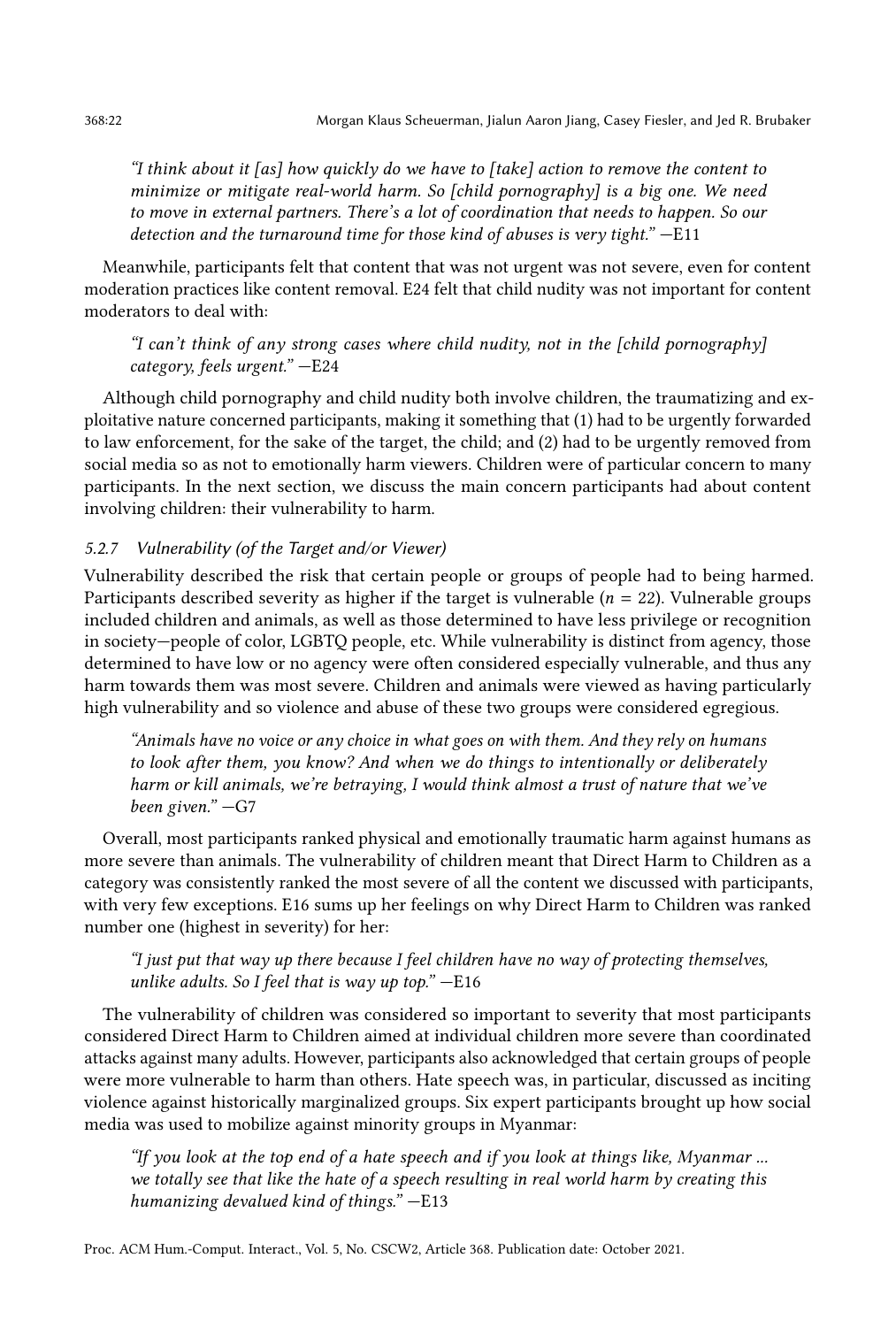The vulnerability of a certain individual or group impacted the relative severity of harm against that group, regardless of the content or violation. The higher participants viewed the vulnerability of a person or group, the more severe they considered harm against them.

## 5.2.8 Medium (of the Harmful Content)

Medium described the type of content that was posted—in terms of textual, visual, or audio-visual content. Every participant mentioned medium in some manner when thinking through the severity of content examples. More participants felt that visual content was worse than textual content  $(n = 27)$ . For example, G3 discussed how one could more easily stop reading descriptions of graphic violence, but seeing an image or video would leave an imprint on someone more easily:

"If somebody were to describe graphic violence, I could just stop reading as soon as I realized the direction that was heading but when you glance at an image, you kind of get the whole thing and you can't unsee it and I think video would be the same way, right?"  $-G3$ 

Further, livestreaming certain types of content was viewed as particularly severe, because of the knowledge that whatever abuse might be occurring was happening live. She discussed how this impacted those moderating content:

"I would say worst is live videos ... Knowing that it's happening somewhere else in the world right now at this very moment ... 'I have to take immediate action right now because what I do can affect that person right in this instant."' $-E3$ 

However, E5 pointed out that the severity depends on the fidelity of the content. In the case of videos, he discussed the different levels of fidelity in audio-visual content like videos and how they could be considered in terms of impacts:

"Depending on the type of video that one is watching, like for moderators, is it in grayscale, or is it full color? Is it with volume? Is it muted? There's all sorts of nuance ... that makes a difference in the impact that it has." —E5

Similarly, E13 pointed out that a piece of content may have the exact same message, but its fidelity impacts how it is handled and what its reach is. He pointed out that images and videos tend to reach larger audiences than text on social media and that "the reach matters here a lot because the more it reaches, the more people get hurt" (E13). However, like with other Dimensions, while there are generally aligned perceptions about the severity of certain mediums, participants acknowledged that distinctions between audio/visual/textual is not always clear:

"Then again, it just depends, because obviously depending on what people put on, it can be very hurtful." —G11

Further, participants did not mention purely auditory content, such as voice messages, but prior work suggests that auditory content is often more difficult to moderate than purely textual content [\[40\]](#page-30-8). Given the lack of commentary on audio-based content alone, we did not include audio on Figure [2;](#page-16-0) understanding the relationship of audio would require future work.

## <span id="page-22-0"></span>5.2.9 Sphere (the Harm Occurs In)

The "sphere" where harm took place was of consideration to some participants ( $n = 14$ ). By sphere we refer to harms that occur in the public sphere—like on public posts—versus harms that occur in the private sphere—like in private direct messages. E14 discussed how certain forms of harm often happened in the private sphere, through private messages, often making those targeted feel more alone and unsure of how to handle the situation: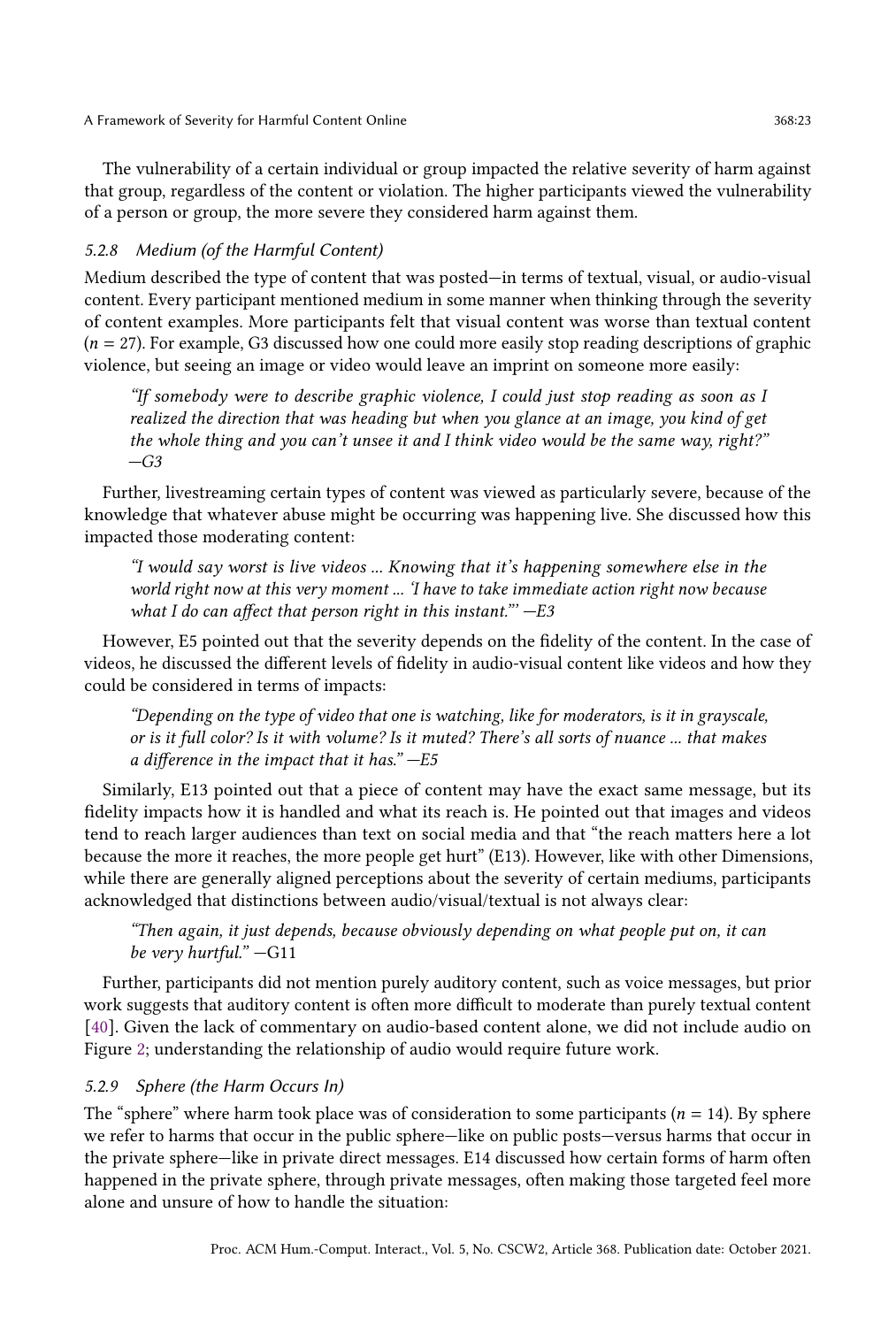"This sextortion piece, ... usually happens in private, and people don't know who to talk to, they don't know how to reach out to anyone, they don't know what they're supposed to do about the scenario, [which] can be very dangerous in the fact that people don't feel like they have the same recourse as someone, you know, calling them a slur." —E14

E22, however, felt that public harassment had a "chilling effect." She was cognizant of her own experiences with public harassment that made her rethink engaging with the public sphere:

"For me and for other people I know, it means not being able to participate in public space online. It's chilling effects, there's a lot of value you can derive from these more public networks ... which me and a lot of people I know just simply cannot access because of these very real threats of just existing in public space online." —E22

While there was no consistent ranking of severity revealed in our analysis by the dimension of Sphere, it presented an important factor to consider when evaluating the severity of not only interpersonal harms like sextortion and harassment, but also harms for which the dimension of Sphere is not salient (such as inciting violence). For example, does a typically private harm happening in a public sphere increase its severity? Or conversely, does the typically public harm happening in a private sphere become more severe by being more concealed? We do not and cannot provide answers to these questions, and we hope that future research addresses the dimension of Sphere in more depth.

## 6 Discussion

Our Framework of Severity highlights the complexity of online harm and rejects simplistic views of them. Our work builds on critical prior work which has defined how harm is experienced in online contexts [\[11,](#page-29-11) [54,](#page-31-4) [67\]](#page-32-4). Specifically, we conducted this work to develop a framework of severity, expanding on prior work to not only understand what Types of Harm occur online, but also how we might assess and reason about the relative severity when considering Dimensions of diverse harms. We did not assess differences in content-level rankings, but provide a framework for classifying, assessing, and/or thinking about what makes some harms more severe than others. We present our framework as a tool for both researchers and practitioners examining both harm and content moderation practices.

Findings showed how contextually overlapping Dimensions of Severity can be used to understand the severity of both different Types of Harms and a wide variety of specific harmful content and interactions (e.g., graphic violence imagery). When using the taxonomy of the four Types of Harm we present—physical, emotional, relational, financial—it is important to note that they are not mutually exclusive. Some forms of harm can fall into multiple Types (e.g., sexual harassment is a complex harm that can fall into any Type of Harm). Likewise, while specific categories of harm may be more commonly associated with one Type of Harm, this is not always the case. For example, bullying is often discussed as a Type of emotional harm, but can easily become physical harm with threats of violence or injury, or resulting mental health concerns that lead to self-injury or suicide. Instead, Types of Harm should be viewed as compounding. While a harm might begin only as Financial Harm, it may compound with Physical Harm (e.g., loss of income leading to food insecurity).

The majority of Dimensions (perspective, agency, urgency, vulnerability) colored perceptions of increased or decreased severity overall. For example, participants expressed opinions that indicated that low agency increased severity, and high agency decreased severity. While useful individually, we also found that Dimensions had the potential to compound severity. For example, the presence of high Scale and high Vulnerability might make a specific harm more severe than one that simply suffers from high-Scale. Further, the Dimension of "experience" had a one-way relationship with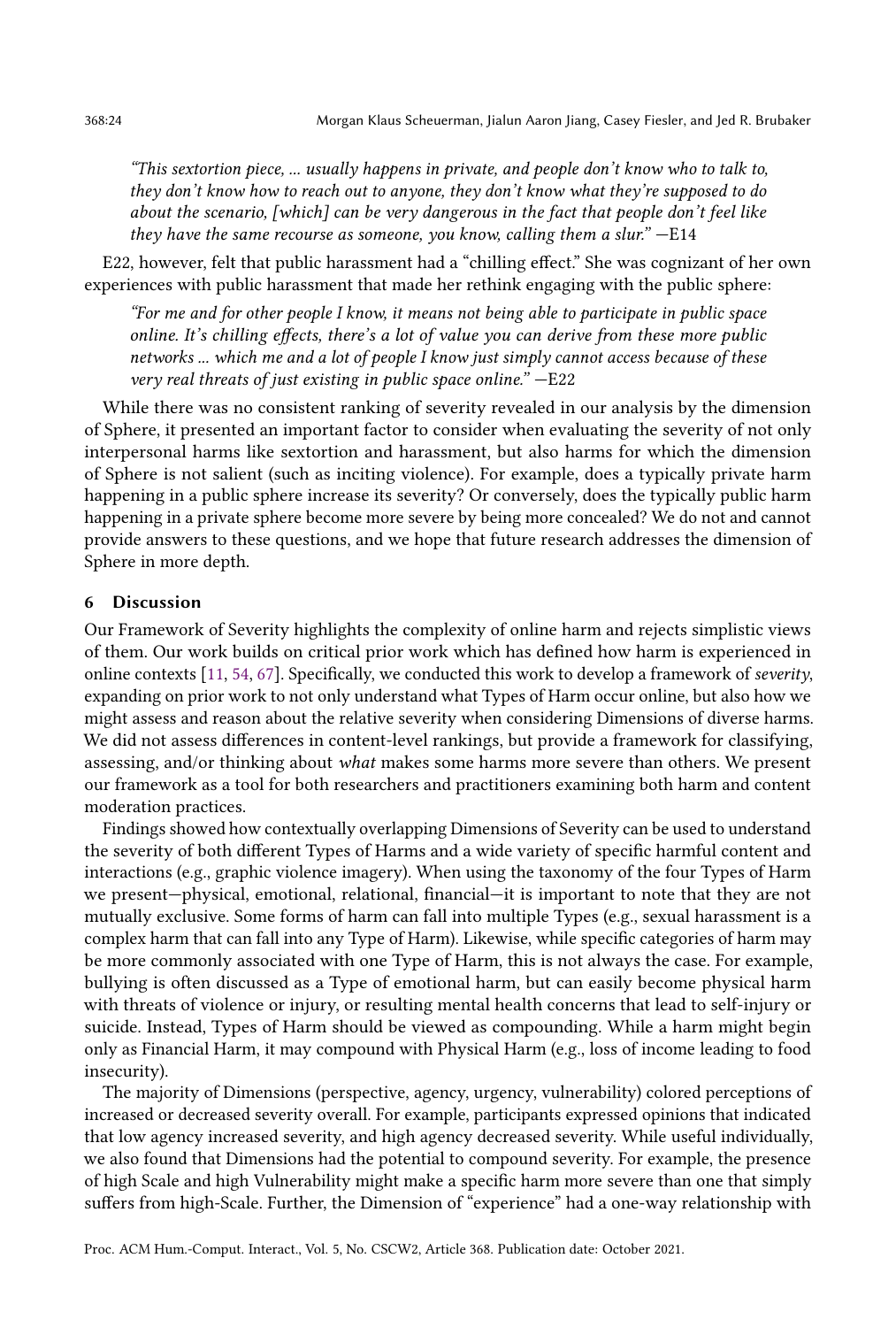severity; content that was extremely personal for participants was perceived as more severe, but otherwise, participants attempted to remain objective or neutral in assessing harms. Our study also shows how perspectives on severity were shaped by the level of experience and expertise a participant had with the form of harm. Expert participants had different insights on the potential implications of certain harms that general population social media users might never see or interact with if not impacted personally (e.g., eating disorder promotion). In contrast with other dimensions, we found that the Dimension of "sphere" neither increased or decreased severity in a linear manner. Rather, participants had diverging opinions on whether public or private harms increased the severity of a harm, leading us to believe future research on public versus private contexts is necessary.

Meanwhile, we found the absence of some factors surprising. Despite the number of platform policies seemingly shaped by legal standards [\[32\]](#page-30-6), we found that legality was not indicative of how our participants perceived harm—it was not a Dimension that participants considered relevant to determining severity. Interestingly, even the participants with legal expertise held the opinion that legality was not the driving factor of severity of harm. Experts working on legal policy within companies expressed this, and the academic law expert felt law was too culturally contextual for use in determining overall harm. For example, even though marijuana is moderated on platforms, and may be illegal in many countries and states in the U.S., it largely was not viewed as harmful by participants because it was not seen as embodying other dimensions which lead to negative outcomes as characterized by Types of Harm (e.g., physical harm). Similarly, child grooming and child pornography were seen as harmful not because they are illegal, but because they embodied a number of dimensions seen as leading to extremely negative outcomes.

We offer the Framework of Severity as a tool for researchers, practitioners, and policymakers to utilize in their work. In the next section, we demonstrate how the framework can be adopted for different scenarios—from granular singular harms to broad Types of Harm.

## 6.1 Employing a Severity Framework in Research and Policy

Through our analysis, we observed that participants, while reasoning through the same types of Dimensions as one another, still had differing approaches to defining severity at the content-level often, bringing different priorities to the table, often connected to the approaches we outlined in Section [3.](#page-5-0) Content moderation strategies also balance labor constraints [\[34\]](#page-30-7), differing perspectives on governance [\[15\]](#page-29-19), and concerns for the emotional wellbeing of moderators [\[62\]](#page-31-8).

Content moderation would benefit from a framework of severity when prioritizing user and platform needs. While platforms prioritize content that local regulations require they address, they might also prioritize content based on severity of harm. For example, one could imagine a platform leveraging our framework to prioritize the most severe content from the perspective of user experiences. On the other hand, a platform might use the framework to balance labor loads across more moderators to ensure moderators are not overburdened by particularly severe emotional content. Similarly, volunteer-based moderation researchers might seek to understand what kinds of content volunteer moderators regularly interact with, and which have the most severe impacts on mental wellbeing, so that they can structure training and workload to reduce trauma. As platforms make decisions about where to focus their automoderation, a severity framework can inform efforts to alleviate the burden of moderating the most severely harmful content, allowing moderators to work on more contextual but less severe content.

In the next few sections, we use three examples to illustrate the utility of our framework of severity by discussing how it could be used within two contexts: research and policy. Although the purpose of our framework is not to rank or quantify specific harms, we felt it would be useful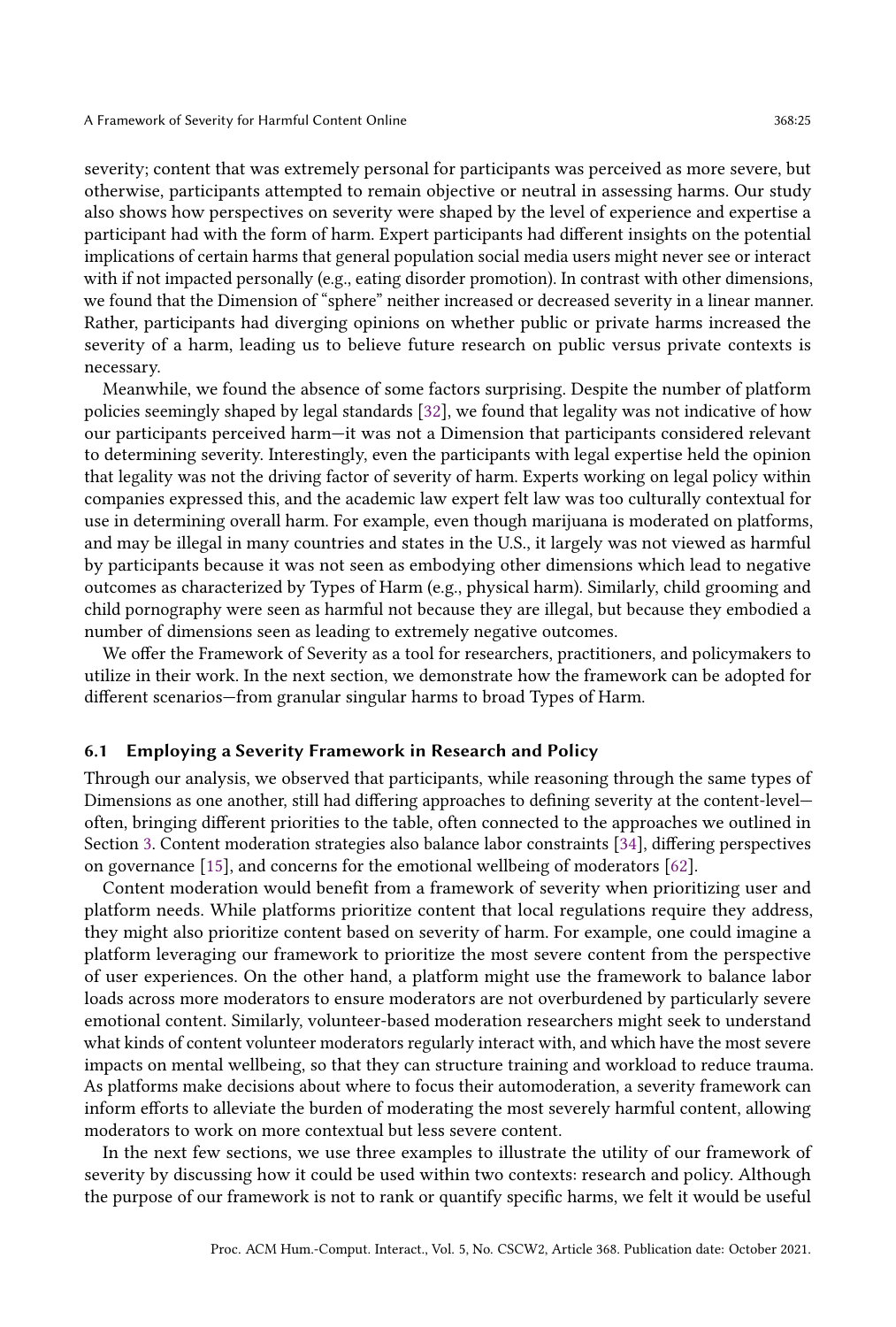to focus on harms that our participants tended to either agree or disagree on in terms of ranked severity, to demonstrate differing approaches to prioritizing disagreements on severity.

## 6.1.1 Example One: Assessing Differential Severity within "Harassment"

The complexity of harassment is well illustrated by the GamerGate example at the beginning of this paper. Our framework allows us to consider how the harms experienced by those targeted in GamerGate is not necessarily experienced as one single umbrella form of harm, but may encompass every Type of Harm, including physical, emotional, relational, and financial [\[59\]](#page-31-20). Furthermore, a number of contextual Dimensions shape the severity of harm. As our framework showcases, the women harassed during GamerGate faced a complex intersection of Dimensions that made the harassment particularly severe—from being large in scale, due to the number of actors, to being urgent because of real-world threats of rape and death. Further, not all parties suffered the same level of harassment; the male journalist whose article is attributed with starting GamerGate faced little harassment from the same bad actors targeting women. Collapsing the reality of multiple, intersecting Types of Harm into a simplified "harassment campaign" would neglect the fact that the women suffered much more severe harassment than the men did [\[2,](#page-29-0) [14,](#page-29-1) [49\]](#page-31-0). Our Framework of Severity reveals that harm is not as simple as harassing behaviors; the Types of Harm harassment encompasses, and the contextual Dimensions which shape that harm, are crucial to understanding how bad some harm can be.

Leveraging our framework could enable scholars to design studies to identify where the most severe experiences of specific content types, like harassment, occur. Consider a scenario in which a researcher is focused on user experiences of harassment in online communities (which in our current study falls under the category of "Targeted Attacks on an Individual Person"). The researcher might seek to understand how their participants classify the Types of Harms harassment encompasses—is it always an emotional harm, or is there a physical component that sometimes accompanies online harassment? Perhaps that physical component is a risk associated with ongoing emotional harm, such as increased risk for self-injury or suicide. While literature on online harassment might often focus on emotional harm, in reality harassment can include other types as well.

Using our framework, researchers can map out existing literature, describing how, for instance, published work has accounted for harm across some Dimensions and Types more than others. In turn, our framework can help identify gaps in the literature where research may need to go deeper. In more established areas, we also see how our framework could help scholars develop more robust and holistic accounts of harm that can directly inform how to focus interventions into said harm. Notable here is physical harm, which has been largely absent from harassment research, yet can appear along with emotional harm, such as with increased risk for self-injury or suicide associated with harassment. Likewise, depending on the target of harassment (e.g., a professional gamer), reputational and fiscal harms may also be important to consider.

The researcher might then map out the differing experiences and perspectives on online harassment. Are there Dimensions that make certain types of online harassment more severe? Are there factors within these Dimensions which are particularly salient for severity (e.g., high Scale harassment)? Examining the Dimension of "perspective" could lend different insights on severity from targets, viewers, and even actors. Focusing on "sphere" could illuminate whether harassment in public and private settings are deferentially severe. And addressing the "scale" of harassment could illuminate how large scale attacks differ from smaller interpersonal experiences of harassing behaviors.

Connecting these questions to content moderation, if there are more and less severe cases, what can that tell us about more granular content moderation policies to mitigate the most severe cases of harassment? And if targets of harassment view all of their experiences as highly severe, what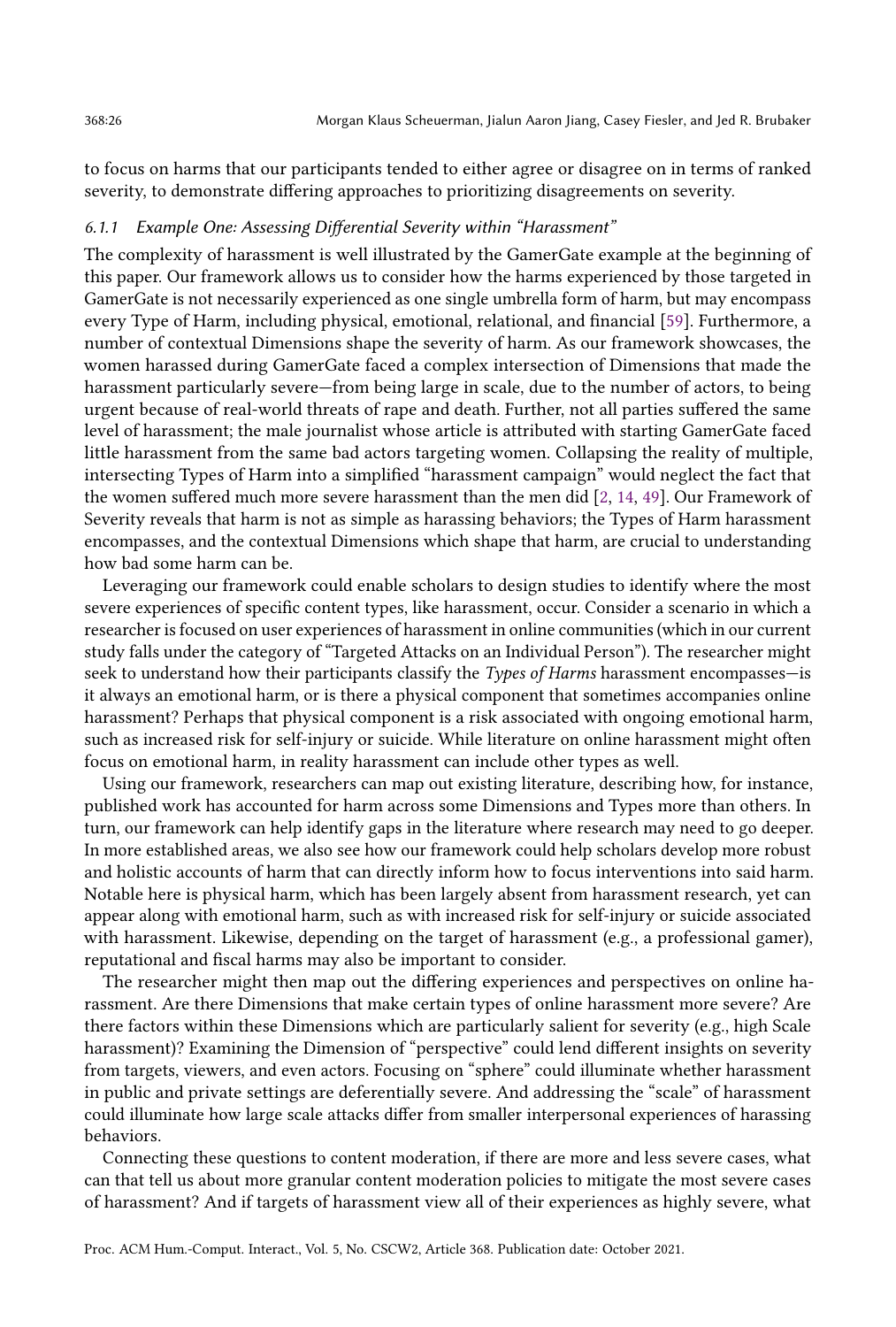might that tell us about approaching the moderation of harassment more sensitively? In depth examinations of harassment guided by both Types of Harm and Dimensions of Severity can provide richer understandings of the range of harassment experiences and how they might vary in terms of severity. Better understanding harassment severity can lend to both platform policy and moderation practice in developing intervention points for different levels of severity.

## <span id="page-26-0"></span>6.1.2 Example Two: Comparing General Population and Expert Perspectives on Severity Across "Self-Injury and Eating Disorder Promotion"

While we did not quantify such insights for the purposes of this study, card sorting revealed that participants sometimes applied the Dimensions of Severity to specific content differently. Imagining a study specifically aimed at quantifying a rank order of severity across content categories, a researcher might be interested to understand why participants disagree so heavily on one specific content category, despite applying the same logic found in the Dimensions.

In the context of this study, industry expert and general population participants notably disagreed about the severity of the category "Self-Injury and Eating Disorder Promotion." We noticed that differing perspectives around the severity of eating disorder and suicidal content arose from two differing perspectives: the urgency of Physical Harm associated with such content and the application of the Dimension of "agency." Some participants ultimately believed users viewing content encouraging self-harm had agency to decide to act on that harm, and that the non-consensual nature of other physical harms was more urgent to address. While some expert participants also aligned with this viewpoint, general population participants on average viewed "Self-Injury and Eating Disorder Promotion" as lower severity than industry expert participants. Such perspectives differ greatly from prior work with participants struggling with eating disorders and self-injury themselves (e.g., [\[6,](#page-29-20) [30\]](#page-30-10)), highlighting that the Dimension of "experience" may play a large role in understanding the perceived severity of content types among certain participant groups.

A researcher might design a study specifically aimed at understanding different perceptions of severity around content like eating disorders and self-injury across participant groups. Considering the findings of our own participants, one might ask: What is it about industry expert participants that make them more likely to view self-injury and eating disorder content as more severe than other participants? We might design a protocol aimed at comparing participant logic around Dimensions. Perhaps the workplace experiences of industry experts give them certain insights into the impact of such promotional content? Perhaps general population participants are less likely to have personal experiences with eating disorders or self-injury with which to base the harm of promotional content? We might also analyze different deployments of the concept of "agency" to understand how choice is being operationalized, and how that may be prioritized over other Dimensions in this case (e.g., urgency, vulnerability, or experience).

Answers to such questions can inform future researcher on what participants might be most suited for assessing certain types of content and associated Dimensions. It is possible that certain participant groups are poorly suited for providing perspectives on the severity of harm of certain content categories, and should not be referenced in policy design or moderation standards.

# 6.1.3 Example Three: Comparing the Relative Severity using "Types of Harm" and "Dimensions of Severity"

How should one prioritize self-injury, hate speech, and child pornography in relationship to each other? We now turn our attention to the significant challenges that appear when thinking about forms of harm holistically at the scale of large online platforms. Research into specific experiences of harm (e.g., online harassment) provides invaluable insights that can inform how platforms engage with and address these harms. Yet, platforms must attend to all forms of harm that occur on their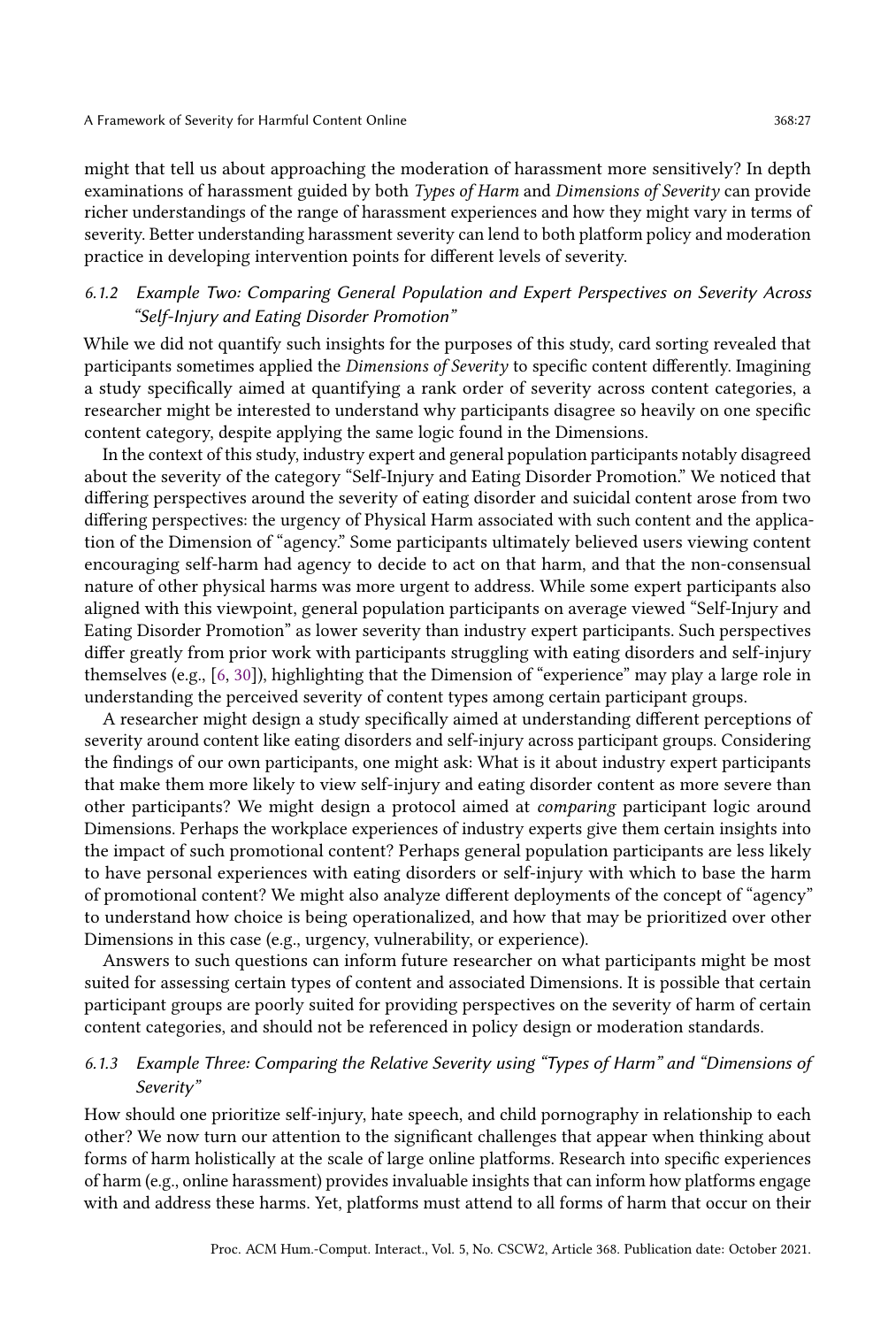sites. In this section, we demonstrate the utility of our framework by considering the additional challenges that platforms experience when weighing and prioritizing what kinds of harm deserve the most attention.

Considering the relative severity of different Types of Harm may aid in prioritization efforts. Imagine a social media company that is growing rapidly struggling to handle an influx of dangerous and upsetting content given their moderation resources. The company seeks to understand how the severity of content on the platform can be broadly classified into Types of Harm, so that they can make resourcing decisions for the worst Types of Harm first.

Alternately, a platform might start with Dimensions of Severity. Researchers might decide to first map Dimensions onto specific content categories and then classify those categories by Type, leading to insights into what Dimensions might be concentrated into which Type. Perhaps "physical harm" is found to have higher urgency, but "emotional harm" has higher scale. Such findings could lead platforms to manage content differently. Where high urgency content might be prioritized for escalation to local authorities, high scale emotional harm might require a larger moderation force trained in restorative techniques.

Finally, research aimed at understanding how the Dimensions of Severity map onto Types could aid in creating a taxonomy of the relative severity of Types of Harm—do certain Types embody more severe forms of the Dimensions than others? Given the mass scale of content types on platforms, mapping Dimensions onto Types might help simplify moderation pipelines, allowing platforms to train moderators to handle physical, emotional, financial, and reputational harms differently.

While ranking and prioritizing forms of harm may be uncomfortable, it is an unavoidable reality given that resources for content moderation are finite. Prioritizing harm is important for at least three reasons: First, platforms have a limited number of human moderators and must allocate them strategically. As of 2019, Facebook only had 15,000 content moderators for the content generated by over 2.7 billion people [\[31\]](#page-30-20). But, despite debates around the right number of moderators, it is safe to assert that providing human-moderation for all content on a platform like Facebook or Twitter is not possible. Second, while tools are developed to aid moderation, engineering resources are also finite. Just as with human moderation, platforms must decide what Types of Harm their engineering efforts should focus on as they develop automated ways of detecting and addressing different forms of harm. Finally, even if resources to reduce harm were increased dramatically and platforms made a fantastical commitment to eliminate all harm, they would still need to prioritize forms of harm in the interim as they worked towards that eventual goal.

Deciding on the right approach to reducing harm in online communities is not a trivial undertaking, and we do not assert that there is a single correct solution. Rather we suggest that the only inappropriate approach is to not consider the severity of the harm, and we believe that our framework can aid in prioritizing efforts for a given platform or context. We believe our framework can help provide nuance to current practices that platforms use while addressing harm. A common approach when it comes to content moderation in online communities and community standards is to describe content or actions in topical groups or categories [\[41\]](#page-30-18), such as the ones we used in this study. One can imagine how online communities seeking to reduce harm might use these categories to prioritize efforts. Yet, as we have seen in our work, harm is not uniform with a given category of violation. When considering the harm associated with violations (as opposed to, say, legal requirements associated with violations) using this framework to develop contextually appropriate ways of understanding the different levels of severity within a category might better inform and support efforts.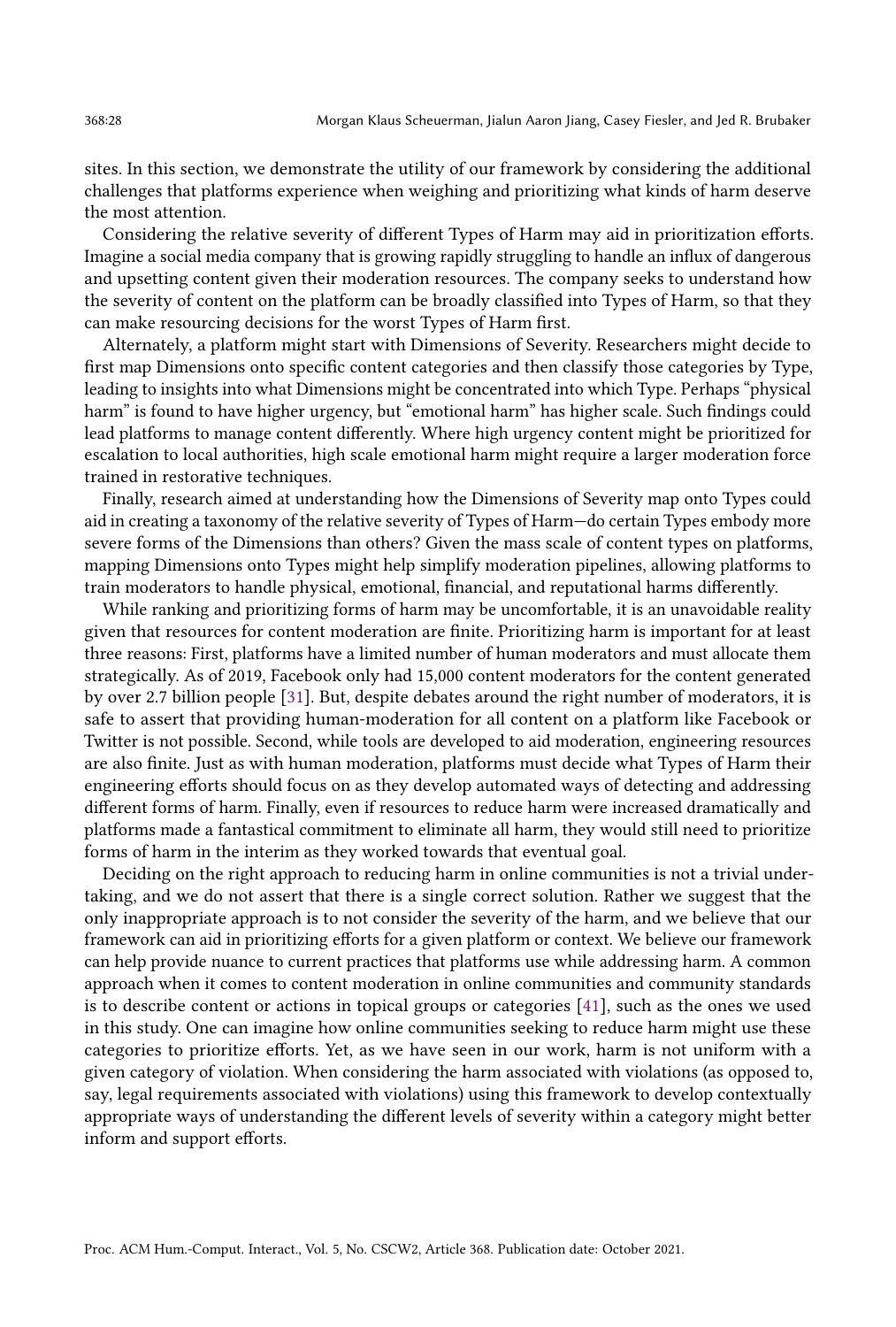A Framework of Severity for Harmful Content Online 368:29

## 7 Limitations and Future Work

We acknowledge that there are limitations with both our methods and the scope of this work. In terms of methods, our sample skews largely towards specific regions—North America and South Asia. It is possible that new Types and Dimensions could be theorized by engaging with experts and general population participants from other regions. There is opportunity to expand the proposed severity framework with more perspectives from across a number of difference cultures.

Further, we did not assess content-level severity differences in this work. Therefore, we do not offer any quantitative or statistical insight into which content categories are most severe and which are least severe (e.g., proof that Direct Harm to Children is quantifiably and provably worse than another violation, like Spam). We also cannot offer insight into how much worse certain harms might be for participants. Further, while, in the context of our framework, participants from sampled regions attended to the same Types and Dimensions of harm in their thinking about severity, content-level perspectives on severity may differ by culture—regionally or nationally. Similarly, we did not quantify differences between experts and general population social media users. Future work measuring the either the severity of categorical (e.g., Direct Harm to Children) or content-specific (e.g., child grooming) rankings would bolster attempts to understand harm online.

Finally, while our framework does not prescribe an approach to prioritizing specific harms based on severity, it offers a first step towards assessing potential prioritization frameworks in research and moderation. As demonstrated through our Discussion, thinking through research problems utilizing our severity framework can aid in developing different approaches to handling harm online. We encourage future research to employ our framework to explore methods of prioritization based on the severity of harm.

## 8 Conclusion

While research to date on specific forms of online harm has been nuanced, thorough, and survivorcentered, we offer a high-level perspective informed by both the general public and domain experts. We developed a theoretical framework of severity for online harm through empirical interviews with 52 participants. Both experts in harm and content moderation work and general population social media users provided rich data on the relationships between a variety of online harms. Our framework offers researchers and practitioners an empirically-grounded tool for which to assess the severity of singular or multiple forms of online harms for research, policy, and moderation purposes. Through use of the Framework of Severity, researchers and practitioners can adopt, critique, shift, and apply it to a variety of contexts. For example, general population studies, expert communities, and survivor and target communities. Researchers and practitioners can contextualize their work by utilizing specific aspects of our framework, while understanding they may be unable to capture every dimension of severity for their specific project. We demonstrated its utility by discussing the challenges to mitigating online harm, and how assessing the severity of that harm by use of our framework can help guide informed prioritization approaches.

#### Acknowledgments

We'd like to thank Jess Bodford, Frank Kayanet, Mar Drouhard, Jes Feuston, Katy Weathington, Mally Dietrich, and Frank Stinar for discussions and feedback on this work. Finally, we'd like to thank Katie Gach, Katy Weathington, and Samantha Dalal for copyediting the final version of this paper. This research was partially supported by funding from Facebook.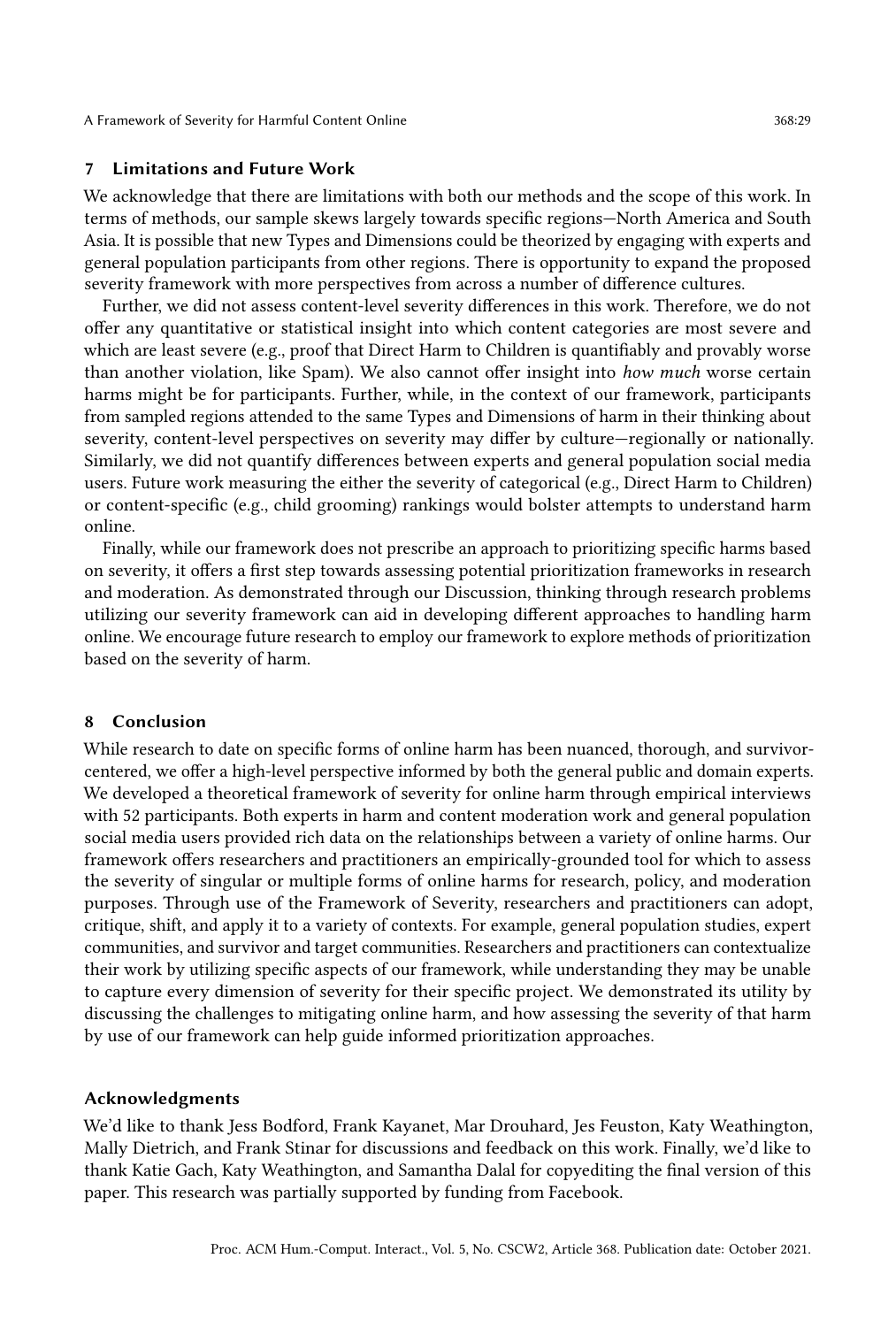#### References

- <span id="page-29-18"></span>[1] [n.d.]. Optimal Workshop | User Experience (UX) Research Platform. <https://www.optimalworkshop.com/>
- <span id="page-29-0"></span>[2] Sarah A. Aghazadeh, Alison Burns, Jun Chu, Hazel Feigenblatt, Elizabeth Laribee, Lucy Maynard, Amy L. M. Meyers, Jessica L. O'Brien, and Leah Rufus. 2018. GamerGate: A Case Study in Online Harassment. In Online Harassment. Springer, Cham, 179–207. [https://doi.org/10.1007/978-3-319-78583-7\\_8](https://doi.org/10.1007/978-3-319-78583-7_8)
- <span id="page-29-14"></span>[3] Harriet Alexander. 2020. Woman jailed for shooting her rapist dead after he threatened to kill her. [https://www.independent.co.uk/news/world/americas/alabama-rape-shooting-murder-brittany-smith-todd-jail](https://www.independent.co.uk/news/world/americas/alabama-rape-shooting-murder-brittany-smith-todd-jail-sentence-b936467.html)[sentence-b936467.html](https://www.independent.co.uk/news/world/americas/alabama-rape-shooting-murder-brittany-smith-todd-jail-sentence-b936467.html)
- <span id="page-29-5"></span>[4] Maitri Amin. 2016. A survey of financial losses due to malware. In ACM International Conference Proceeding Series, Vol. 04-05-Marc. Association for Computing Machinery, New York, New York, USA, 1–4. [https://doi.org/10.1145/](https://doi.org/10.1145/2905055.2905362) [2905055.2905362](https://doi.org/10.1145/2905055.2905362)
- <span id="page-29-10"></span>[5] Nazanin Andalibi, Pinar Ozturk, and Andrea Forte. 2017. Sensitive Self-disclosures, Responses, and Social Support on Instagram. In Proceedings of the 2017 ACM Conference on Computer Supported Cooperative Work and Social Computing - CSCW '17. 1485–1500. <https://doi.org/10.1145/2998181.2998243>
- <span id="page-29-20"></span>[6] Nazanin Andalibi, Pinar Ozturk, and Andrea Forte. 2017. Sensitive Self-disclosures, Responses, and Social Support on Instagram: The Case of #Depression. In Proceedings of the 2017 ACM Conference on Computer Supported Cooperative Work and Social Computing - CSCW '17. ACM Press, New York, New York, USA, 1485–1500. [https://doi.org/10.1145/](https://doi.org/10.1145/2998181.2998243) [2998181.2998243](https://doi.org/10.1145/2998181.2998243)
- <span id="page-29-13"></span>[7] Jeff Asher and Ben Horwitz. 2020. How Do the Police Actually Spend Their Time? [https://www.nytimes.com/2020/](https://www.nytimes.com/2020/06/19/upshot/unrest-police-time-violent-crime.html) [06/19/upshot/unrest-police-time-violent-crime.html](https://www.nytimes.com/2020/06/19/upshot/unrest-police-time-violent-crime.html)
- <span id="page-29-3"></span>[8] Zahra Ashktorab and Jessica Vitak. 2016. Designing cyberbullying mitigation and prevention solutions through participatory design with teenagers. In Conference on Human Factors in Computing Systems - Proceedings. Association for Computing Machinery, New York, NY, USA, 3895–3905. <https://doi.org/10.1145/2858036.2858548>
- <span id="page-29-15"></span>[9] Jessica Aycock. 2019. Criminalizing the Victim: Ending Prosecution of Human Trafficking Victims. SSRN Electronic Journal (feb 2019). <https://doi.org/10.2139/ssrn.3327525>
- <span id="page-29-7"></span>[10] Mary Elizabeth Ballard and Kelly Marie Welch. 2017. Virtual Warfare: Cyberbullying and Cyber-Victimization in MMOG Play. Games and Culture 12, 5 (2017), 466–491. <https://doi.org/10.1177/1555412015592473>
- <span id="page-29-11"></span>[11] Lindsay Blackwell, Jill Dimond, Sarita Schoenebeck, and Cliff Lampe. 2017. Classification and its consequences for online harassment: Design insights from HeartMob. Proceedings of the ACM on Human-Computer Interaction 1, CSCW (nov 2017), 1–19. <https://doi.org/10.1145/3134659>
- <span id="page-29-2"></span>[12] Lindsay Blackwell, Nicole Ellison, Natasha Elliott-Deflo, and Raz Schwartz. 2019. Harassment in social virtual reality: Challenges for platform governance. , 25 pages. <https://doi.org/10.1145/3359202>
- <span id="page-29-6"></span>[13] Lindsay Blackwell, Mark Handel, Sarah T. Roberts, Amy Bruckman, and Kimberly Voll. 2018. Understanding "bad actors" online. In Conference on Human Factors in Computing Systems - Proceedings, Vol. 2018-April. ACM Press, New York, New York, USA, 1–7. <https://doi.org/10.1145/3170427.3170610>
- <span id="page-29-1"></span>[14] Andrea Braithwaite. 2016. It's About Ethics in Games Journalism? Gamergaters and Geek Masculinity. Social Media and Society 2, 4 (nov 2016), 205630511667248. <https://doi.org/10.1177/2056305116672484>
- <span id="page-29-19"></span>[15] Robyn Caplan. 2018. Content or context moderation? Artisanal, community-reliant, and industrial approaches. Data & Society (2018). <https://datasociety.net/library/content-or-context-moderation/>
- <span id="page-29-4"></span>[16] Stevie Chancellor, Jessica Pater, Trustin Clear, Eric Gilbert, and Munmun De Choudhury. 2016. Thyghgapp: Instagram content moderation and lexical variation in Pro-Eating disorder communities. In Proceedings of the ACM Conference on Computer Supported Cooperative Work, CSCW, Vol. 27. Association for Computing Machinery, New York, New York, USA, 1201–1213. <https://doi.org/10.1145/2818048.2819963>
- <span id="page-29-12"></span>[17] Eshwar Chandrasekharan, Chaitrali Gandhi, Matthew Wortley Mustelier, and Eric Gilbert. 2019. CrossMod: A crosscommunity learning-based system to assist reddit moderators. Proceedings of the ACM on Human-Computer Interaction 3, CSCW (nov 2019), 1–30. <https://doi.org/10.1145/3359276>
- <span id="page-29-16"></span>[18] Kathy Charmaz. 2006. Constructing Grounded Theory: A Practical Guide Through Qualitative Analysis. 388 pages. [http://www.sxf.uevora.pt/wp-content/uploads/2013/03/Charmaz{\\_}2006.pdf](http://www.sxf.uevora.pt/wp-content/uploads/2013/03/Charmaz{_}2006.pdf)
- <span id="page-29-17"></span>[19] Elizabeth Charters. 2003. The Use of Think-aloud Methods in Qualitative Research An Introduction to Think-aloud Methods. Brock Education Journal 12, 2 (jul 2003). <https://doi.org/10.26522/brocked.v12i2.38>
- <span id="page-29-8"></span>[20] Despoina Chatzakou, Nicolas Kourtellis, Jeremy Blackburn, Emiliano De Cristofaro, Gianluca Stringhini, and Athena Vakali. 2019. Measuring #Gamergate: A tale of hate, sexism, and bullying. In 26th International World Wide Web Conference 2017, WWW 2017 Companion. International World Wide Web Conferences Steering Committee, 1285–1290. <https://doi.org/10.1145/3041021.3053890> arXiv[:1702.07784](http://arxiv.org/abs/1702.07784)
- <span id="page-29-9"></span>[21] Irfan Chaudhry. 2015. #Hashtagging hate: Using Twitter to track racism online. First Monday 20, 2 (feb 2015). <https://doi.org/10.5210/fm.v20i2.5450>

Proc. ACM Hum.-Comput. Interact., Vol. 5, No. CSCW2, Article 368. Publication date: October 2021.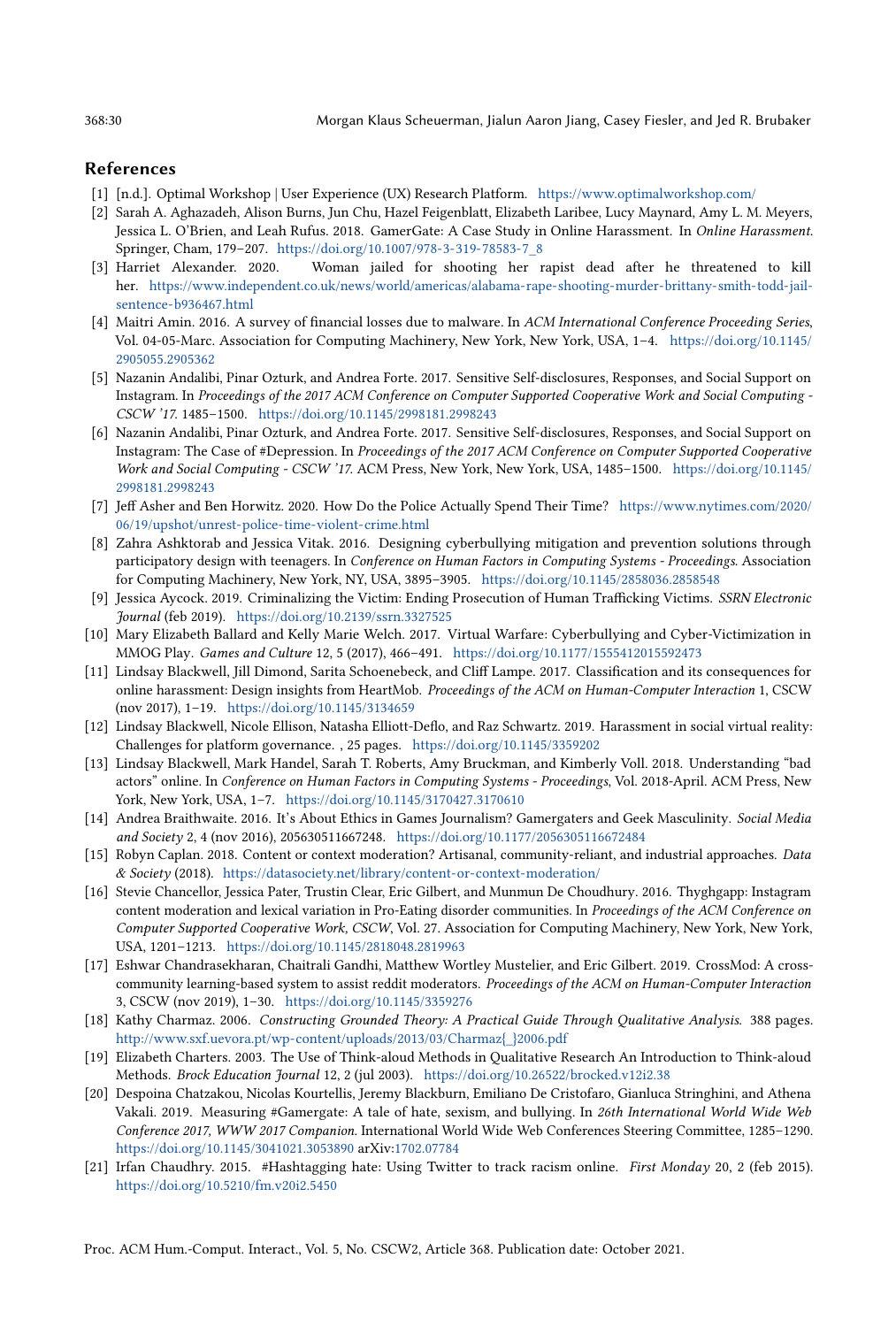A Framework of Severity for Harmful Content Online 368:31

- <span id="page-30-11"></span>[22] Christine L Cook, Aashka Patel, and Donghee Yvette Wohn. 2021. Commercial Versus Volunteer: Comparing User Perceptions of Toxicity and Transparency in Content Moderation Across Social Media Platforms. Frontiers in Human Dynamics 3 (feb 2021), 3. <https://doi.org/10.3389/fhumd.2021.626409>
- <span id="page-30-17"></span>[23] Juliet Corbin and Anselm Strauss. 2014. Basics of Qualitative Research: Techniques and Procedures for Developing Grounded Theory. SAGE Publications Inc. [https://us.sagepub.com/en-us/nam/basics-of-qualitative-research/book235578http:](https://us.sagepub.com/en-us/nam/basics-of-qualitative-research/book235578 http://us.sagepub.com/en-us/nam/basics-of-qualitative-research/book235578) [//us.sagepub.com/en-us/nam/basics-of-qualitative-research/book235578](https://us.sagepub.com/en-us/nam/basics-of-qualitative-research/book235578 http://us.sagepub.com/en-us/nam/basics-of-qualitative-research/book235578)
- <span id="page-30-13"></span>[24] Brandon Dang, Martin J. Riedl, and Matthew Lease. 2018. But Who Protects the Moderators? The Case of Crowdsourced Image Moderation. (apr 2018). arXiv[:1804.10999](http://arxiv.org/abs/1804.10999) <http://arxiv.org/abs/1804.10999>
- <span id="page-30-15"></span>[25] City of Eugene Police Department. 2009. Police Call Priority Definitions. Technical Report. <www.eugene-or.gov/police>
- <span id="page-30-3"></span>[26] Ritam Dutt, Ashok Deb, and Emilio Ferrara. 2019. "senator, We Sell Ads": Analysis of the 2016 russian facebook ads campaign. In Communications in Computer and Information Science, Vol. 941. Springer Verlag, 151-168. [https:](https://doi.org/10.1007/978-981-13-3582-2_12) [//doi.org/10.1007/978-981-13-3582-2\\_12](https://doi.org/10.1007/978-981-13-3582-2_12) arXiv[:1809.10158](http://arxiv.org/abs/1809.10158)
- <span id="page-30-19"></span>[27] Facebook. [n.d.]. Community Standards. ([n. d.]). [https://www.facebook.com/communitystandards/](https://www.facebook.com/communitystandards/violence{_}criminal{_}behavior) [violence{\\_}criminal{\\_}behavior](https://www.facebook.com/communitystandards/violence{_}criminal{_}behavior)
- <span id="page-30-4"></span>[28] Julia R. Fernandez and Jeremy Birnholtz. 2019. "I don't want them to not know": Investigating decisions to disclose transgender identity on dating platforms. Proceedings of the ACM on Human-Computer Interaction 3, CSCW (nov 2019), 1–21. <https://doi.org/10.1145/3359328>
- <span id="page-30-1"></span>[29] Miriam Fernandez and Harith Alani. 2018. Online Misinformation: Challenges and Future Directions. In The Web Conference 2018 - Companion of the World Wide Web Conference, WWW 2018. Association for Computing Machinery, Inc, New York, New York, USA, 595–602. <https://doi.org/10.1145/3184558.3188730>
- <span id="page-30-10"></span>[30] Jessica L. Feuston, Alex S. Taylor, and Anne Marie Piper. 2020. Conformity of Eating Disorders through Content Moderation. Proceedings of the ACM on Human-Computer Interaction 4, CSCW1 (may 2020). [https://doi.org/10.1145/](https://doi.org/10.1145/3392845) [3392845](https://doi.org/10.1145/3392845)
- <span id="page-30-20"></span>[31] Maggie Fick and Dave Paresh. 2019. INSIGHT-Facebook's flood of languages leave it struggling to monitor content. [https://www.reuters.com/article/facebook-languages/insight-facebooks-flood-of-languages-leave-it](https://www.reuters.com/article/facebook-languages/insight-facebooks-flood-of-languages-leave-it-struggling-to-monitor-content-idUSL1N20U01E https://www.reuters.com/article/us-facebook-languages-insight-idUSKCN1RZ0DW)[struggling-to-monitor-content-idUSL1N20U01Ehttps://www.reuters.com/article/us-facebook-languages-insight](https://www.reuters.com/article/facebook-languages/insight-facebooks-flood-of-languages-leave-it-struggling-to-monitor-content-idUSL1N20U01E https://www.reuters.com/article/us-facebook-languages-insight-idUSKCN1RZ0DW)[idUSKCN1RZ0DW](https://www.reuters.com/article/facebook-languages/insight-facebooks-flood-of-languages-leave-it-struggling-to-monitor-content-idUSL1N20U01E https://www.reuters.com/article/us-facebook-languages-insight-idUSKCN1RZ0DW)
- <span id="page-30-6"></span>[32] Casey Fiesler, Jialun Aaron Jiang, Joshua McCann, Kyle Frye, and Jed R Brubaker. 2018. Reddit rules! Characterizing an ecosystem of governance. In 12th International AAAI Conference on Web and Social Media, ICWSM 2018. 72–81. <www.reddit.com>
- <span id="page-30-16"></span>[33] Ed Gilgor. [n.d.]. Is Your 911 Call a Priority? Technical Report. <https://grantpark.org/info/16029>
- <span id="page-30-7"></span>[34] Tarleton Gillespie. 2018. Custodians of the Internet. Yale University Press. [https://yalebooks.yale.edu/book/](https://yalebooks.yale.edu/book/9780300173130/custodians-internet) [9780300173130/custodians-internet](https://yalebooks.yale.edu/book/9780300173130/custodians-internet)
- <span id="page-30-5"></span>[35] Stephen M. Haas, Meghan E. Irr, Nancy A. Jennings, and Lisa M. Wagner. 2011. Communicating thin: A grounded model of online negative enabling support groups in the pro-anorexia movement. New Media and Society 13, 1 (feb 2011), 40–57. <https://doi.org/10.1177/1461444810363910>
- <span id="page-30-0"></span>[36] Debarati Halder. 2014. Hate Crimes in Cyberspace. International Journal of Cyber Criminology 8, 2 (2014), 172– 175. [http://www.jstor.org/stable/j.ctt7zsws7http://search.ebscohost.com/login.aspx?direct=true{&}db=i3h{&}AN=](http://www.jstor.org/stable/j.ctt7zsws7 http://search.ebscohost.com/login.aspx?direct=true{&}db=i3h{&}AN=101788663{&}site=ehost-live) [101788663{&}site=ehost-live](http://www.jstor.org/stable/j.ctt7zsws7 http://search.ebscohost.com/login.aspx?direct=true{&}db=i3h{&}AN=101788663{&}site=ehost-live)
- <span id="page-30-14"></span>[37] Hugo L. Hammer, Michael A. Riegler, Lilja Ovrelid, and Erik Velldal. 2019. THREAT: A Large Annotated Corpus for Detection of Violent Threats. In Proceedings - International Workshop on Content-Based Multimedia Indexing, Vol. 2019-Septe. IEEE Computer Society. <https://doi.org/10.1109/CBMI.2019.8877435>
- <span id="page-30-2"></span>[38] Frederik Hjorth and Rebecca Adler-Nissen. 2019. Ideological asymmetry in the reach of pro-Russian digital disinformation to United States audiences. Journal of Communication 69, 2 (apr 2019), 168-192. <https://doi.org/10.1093/joc/jqz006>
- <span id="page-30-12"></span>[39] Shagun Jhaver, Iris Birman, Eric Gilbert, and Amy Bruckman. 2019. Human-machine collaboration for content regulation: The case of reddit automoderator. ACM Transactions on Computer-Human Interaction 26, 5 (jul 2019), 1–35. <https://doi.org/10.1145/3338243>
- <span id="page-30-8"></span>[40] Jialun Jiang, Charles Kiene, Skyler Middler, Jed R. Brubaker, and Casey Fiesler. 2019. Moderation challenges in voice-based online communities on discord. Proceedings of the ACM on Human-Computer Interaction 3, CSCW (nov 2019), 1–23. <https://doi.org/10.1145/3359157>
- <span id="page-30-18"></span>[41] Jialun "Aaron" Jiang, Skyler Middler, Jed R. Brubaker, and Casey Fiesler. 2020. Characterizing Community Guidelines on Social Media Platforms. CSCW'20 Companion (2020). <https://doi.org/10.1145/3406865.3418312>
- <span id="page-30-9"></span>[42] Kate Klonick. 2018. The new governors: The people, rules, and processes governing online speech. Harvard Law Review 131, 6 (2018), 1599–1670. [https://harvardlawreview.org/2018/04/the-new-governors-the-people-rules-and](https://harvardlawreview.org/2018/04/the-new-governors-the-people-rules-and-processes-governing-online-speech/)[processes-governing-online-speech/](https://harvardlawreview.org/2018/04/the-new-governors-the-people-rules-and-processes-governing-online-speech/)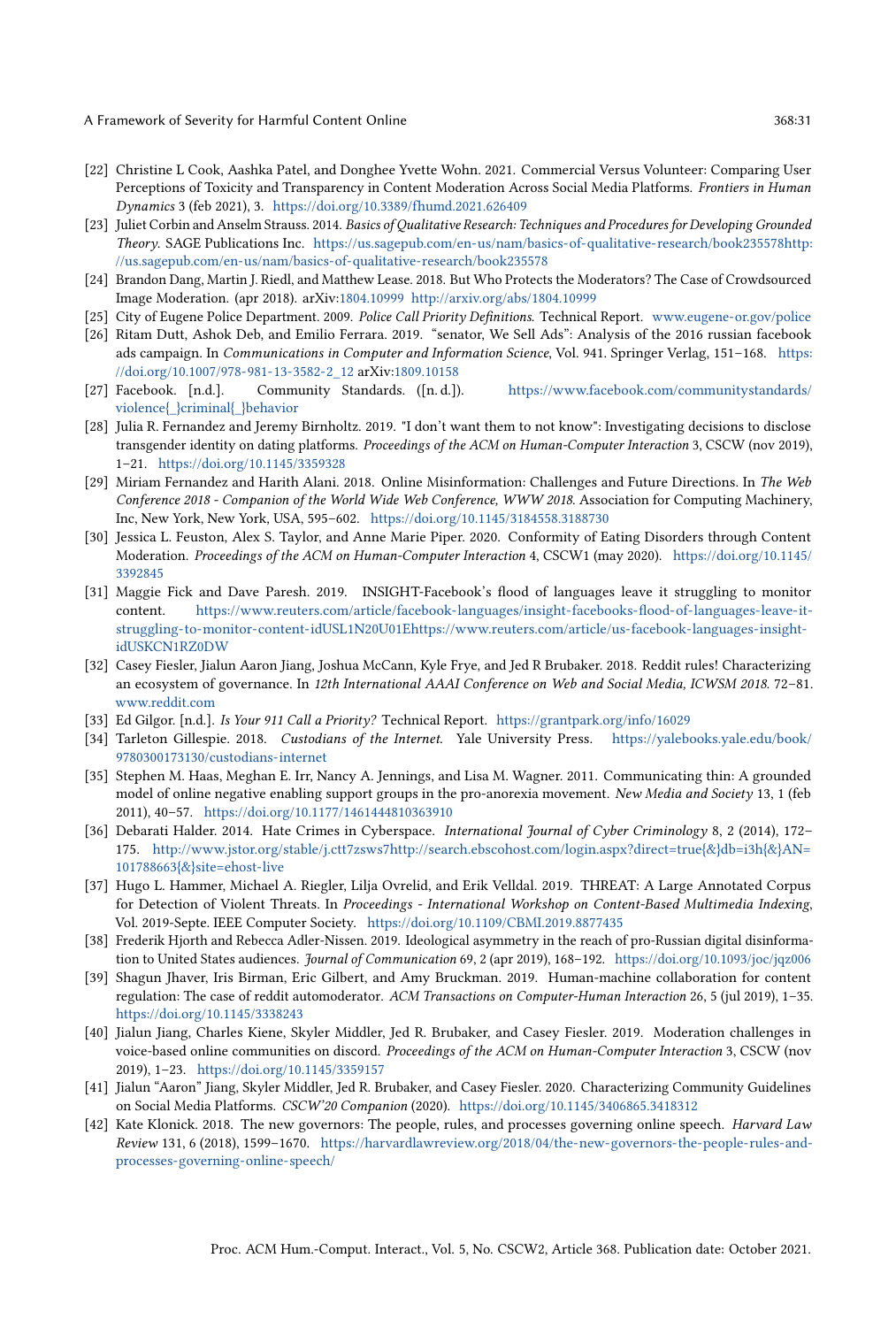- <span id="page-31-7"></span>[43] Jason Koebler and Joseph Cox. 2018. The Impossible Job: Inside Facebook's Struggle to Moderate Two Billion People. , Aug 23 pages. [https://www.vice.com/en/article/xwk9zd/how-facebook-content-moderation-workshttps:](https://www.vice.com/en/article/xwk9zd/how-facebook-content-moderation-works https://www.vice.com/en{_}us/article/xwk9zd/how-facebook-content-moderation-works) [//www.vice.com/en{\\_}us/article/xwk9zd/how-facebook-content-moderation-works](https://www.vice.com/en/article/xwk9zd/how-facebook-content-moderation-works https://www.vice.com/en{_}us/article/xwk9zd/how-facebook-content-moderation-works)
- <span id="page-31-6"></span>[44] Kaylee Payne Kruzan, Janis Whitlock, Natalya N. Bazarova, Katherine D. Miller, Julia Chapman, and Andrea Stevenson Won. 2020. Supporting Self-Injury Recovery: The Potential for Virtual Reality Intervention. In Conference on Human Factors in Computing Systems - Proceedings. Association for Computing Machinery. [https://doi.org/10.1145/3313831.](https://doi.org/10.1145/3313831.3376396) [3376396](https://doi.org/10.1145/3313831.3376396)
- <span id="page-31-10"></span>[45] Ponnurangam Kumaraguru, Yong Rhee, Alessandro Acquisti, Lorrie Faith Cranor, Jason Hong, and Elizabeth Nunge. 2007. Protecting people from phishing: The design and evaluation of an embedded training email system. In Conference on Human Factors in Computing Systems - Proceedings. ACM Press, New York, New York, USA, 905–914. [https:](https://doi.org/10.1145/1240624.1240760) [//doi.org/10.1145/1240624.1240760](https://doi.org/10.1145/1240624.1240760)
- <span id="page-31-5"></span>[46] Haewoon Kwak, Jeremy Blackburn, and Seungyeop Han. 2015. Exploring cyberbullying and other toxic behavior in team competition online games. In Conference on Human Factors in Computing Systems - Proceedings, Vol. 2015-April. Association for Computing Machinery, New York, New York, USA, 3739–3748. <https://doi.org/10.1145/2702123.2702529> arXiv[:1504.02305](http://arxiv.org/abs/1504.02305)
- <span id="page-31-12"></span>[47] Caitlin E Lawson. 2015. Cascading Exploitations: A Digital Analysis of the Celebrity Nude Photo Hack. Technical Report. <https://doi.org/10.5210/SPIR.V5I0.8490>
- <span id="page-31-2"></span>[48] Sonia Livingstone, Lucyna Kirwil, Cristina Ponte, and Elisabeth Staksrud. 2014. In their own words: What bothers children online? European Journal of Communication 29, 3 (jun 2014), 271–288. <https://doi.org/10.1177/0267323114521045>
- <span id="page-31-0"></span>[49] Adrienne L. Massanari. 2020. Gamergate. In The International Encyclopedia of Gender, Media, and Communication. Wiley, 1–5. <https://doi.org/10.1002/9781119429128.iegmc014>
- <span id="page-31-11"></span>[50] Tara Matthews, Kathleen O'Leary, Anna Turner, Manya Sleeper, Jill Palzkill Woelfer, Martin Shelton, Cori Manthorne, Elizabeth F. Churchill, and Sunny Consolvo. 2017. Stories from survivors: Privacy & security practices when coping with intimate partner abuse. In Conference on Human Factors in Computing Systems - Proceedings, Vol. 2017-May. Association for Computing Machinery, New York, NY, USA, 2189–2201. <https://doi.org/10.1145/3025453.3025875>
- <span id="page-31-16"></span>[51] Sarah Myers West. 2018. Censored, suspended, shadowbanned: User interpretations of content moderation on social media platforms. New Media & Society 20, 11 (nov 2018), 4366–4383. <https://doi.org/10.1177/1461444818773059>
- <span id="page-31-3"></span>[52] Fayika Farhat Nova, Md Rashidujjaman Rifat, Pratyasha Saha, Syed Ishtiaque Ahmed, and Shion Guha. 2018. Silenced voices: Understanding sexual harassment on anonymous social media among Bangladeshi people. In Proceedings of the ACM Conference on Computer Supported Cooperative Work, CSCW. Association for Computing Machinery, New York, NY, USA, 209–212. <https://doi.org/10.1145/3272973.3274057>
- <span id="page-31-17"></span>[53] Chloé Nurik. 2019. "Men Are Scum": Self-Regulation, Hate Speech, and Gender-Based Censorship on Facebook. International Journal of Communication 13 (2019), 21. <http://ijoc.org.>
- <span id="page-31-4"></span>[54] Jessica A. Pater, Moon K. Kim, Elizabeth D. Mynatt, and Casey Fiesler. 2016. Characterizations of online harassment: Comparing policies across social media platforms. In Proceedings of the International ACM SIGGROUP Conference on Supporting Group Work, Vol. 13-16-Nove. Association for Computing Machinery, New York, NY, USA, 369–374. <https://doi.org/10.1145/2957276.2957297>
- <span id="page-31-19"></span>[55] Lynne Peeples. 2020. What the data say about police brutality and racial bias - and which reforms might work. , 22–24 pages. <https://doi.org/10.1038/d41586-020-01846-z>
- <span id="page-31-15"></span>[56] Shruti Phadke, Jonathan Lloyd, James Hawdon, Mattia Samory, and Tanushree Mitra. 2018. Framing hate with hate frames: Designing the codebook. In Proceedings of the ACM Conference on Computer Supported Cooperative Work, CSCW. Association for Computing Machinery, New York, NY, USA, 201–204. <https://doi.org/10.1145/3272973.3274055>
- <span id="page-31-13"></span>[57] Bailey Poland. 2016. Haters: Harassment, abuse, and violence online. 1–301 pages. [https://www.jstor.org/stable/j.](https://www.jstor.org/stable/j.ctt1fq9wdp) [ctt1fq9wdp](https://www.jstor.org/stable/j.ctt1fq9wdp)
- <span id="page-31-18"></span>[58] Dallas Police. 2016. Communications Operations Center (Handling Calls for Service). Technical Report.
- <span id="page-31-20"></span>[59] Zoe Quinn. 2017. Crash Override: How Gamergate (Nearly) Destroyed My Life, and How We Can Win the Fight Against Online Hate. 242 pages. [https://books.google.com/books/about/Crash{\\_}Override.html?id=gpvUDQAAQBAJ](https://books.google.com/books/about/Crash{_}Override.html?id=gpvUDQAAQBAJ)
- <span id="page-31-9"></span>[60] Elissa M Redmiles, Jessica Bodford, and Lindsay Blackwell. 2019. "I just want to feel safe": A diary study of safety perceptions on social media. In Proceedings of the 13th International Conference on Web and Social Media, ICWSM 2019, Vol. 13. 405–416. <www.aaai.org>
- <span id="page-31-14"></span>[61] Kathryn E Ringland, Christine T Wolf, Lynn Dombrowski, and Gillian R Hayes. 2015. Making "Safe". In CSCW. 1788–1800. <https://doi.org/10.1145/2675133.2675216>
- <span id="page-31-8"></span>[62] Sarah T. Roberts. 2019. Behind the Screen. Yale University Press. [https://yalebooks.yale.edu/book/9780300235883/behind](https://yalebooks.yale.edu/book/9780300235883/behind-screen)[screen](https://yalebooks.yale.edu/book/9780300235883/behind-screen)
- <span id="page-31-1"></span>[63] Adi Robertson. 2014. 'Massacre' threat forces Anita Sarkeesian to cancel university talk - The Verge. [https:](https://www.theverge.com/2014/10/14/6978809/utah-state-university-receives-shooting-threat-for-anita-sarkeesian-visit) [//www.theverge.com/2014/10/14/6978809/utah-state-university-receives-shooting-threat-for-anita-sarkeesian-visit](https://www.theverge.com/2014/10/14/6978809/utah-state-university-receives-shooting-threat-for-anita-sarkeesian-visit)